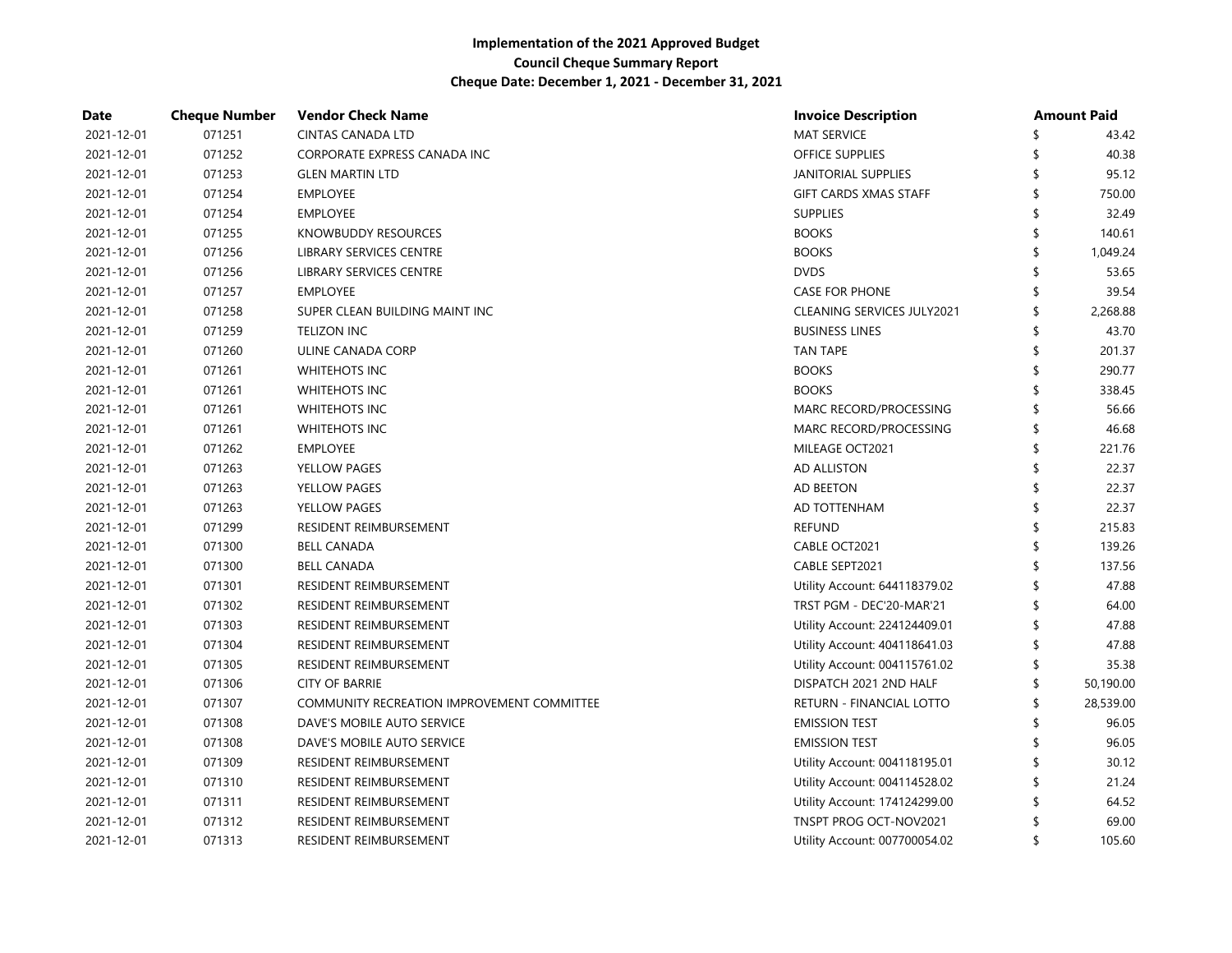| 2021-12-01 | 071314 | <b>GREAT-WEST LIFE ASSURANCE</b>          | VFF BENEFITS DEC2021             | \$<br>3,075.60   |
|------------|--------|-------------------------------------------|----------------------------------|------------------|
| 2021-12-01 | 071315 | IA FINANCIAL GROUP                        | AD&D PREMIUMS DEC2021            | 868.28           |
| 2021-12-01 | 071316 | <b>IMPERIAL OIL</b>                       | FUEL - NOV21                     | 53.79            |
| 2021-12-01 | 071317 | RESIDENT REIMBURSEMENT                    | Utility Account: 314118590.02    | 7.92             |
| 2021-12-01 | 071318 | RESIDENT REIMBURSEMENT                    | Utility Account: 004124217.04    | 25.68            |
| 2021-12-01 | 071319 | MINISTER OF FINANCE                       | MUNICIPAL POLICING NOV21         | \$<br>856,954.00 |
| 2021-12-01 | 071320 | <b>NEXT STEP</b>                          | COMM IMPROVEMENT PLAN            | 30,025.75        |
| 2021-12-01 | 071321 | RESIDENT REIMBURSEMENT                    | Utility Account: 007700043.03    | 118.92           |
| 2021-12-01 | 071322 | RESIDENT REIMBURSEMENT                    | Utility Account: 007700034.02    | 26.04            |
| 2021-12-01 | 071323 | RESIDENT REIMBURSEMENT                    | Utility Account: 004118592.03    | \$<br>23.87      |
| 2021-12-01 | 071324 | SUN LIFE FINANCIAL                        | <b>EMPLOYEE BENEFITS DEC2021</b> | 147,381.22       |
| 2021-12-01 | 071325 | RESIDENT REIMBURSEMENT                    | Utility Account: 004114603.03    | \$<br>35.64      |
| 2021-12-01 | 071326 | TOTTENHAM HEALTH FOODS                    | Utility Account: 000010413.03    | \$<br>123.35     |
| 2021-12-01 | 071327 | TOTTENHAM HOME HARDWARE LTD.              | ;BLADES/OIL/PLIERS/STRAPS        | 90.35            |
| 2021-12-01 | 071327 | TOTTENHAM HOME HARDWARE LTD.              | <b>BATTERY</b>                   | 6.77             |
| 2021-12-01 | 071327 | TOTTENHAM HOME HARDWARE LTD.              | <b>SUPPLIES</b>                  | 50.79            |
| 2021-12-01 | 071327 | TOTTENHAM HOME HARDWARE LTD.              | <b>SUPPLIES</b>                  | 79.01            |
| 2021-12-01 | 071327 | TOTTENHAM HOME HARDWARE LTD.              | <b>SUPPLIES</b>                  | 11.96            |
| 2021-12-01 | 071327 | TOTTENHAM HOME HARDWARE LTD.              | <b>SUPPLIES</b>                  | 17.50            |
| 2021-12-01 | 071327 | TOTTENHAM HOME HARDWARE LTD.              | <b>SUPPLIES</b>                  | 26.94            |
| 2021-12-01 | 071327 | TOTTENHAM HOME HARDWARE LTD.              | <b>SUPPLIES</b>                  | 9.92             |
| 2021-12-01 | 071327 | TOTTENHAM HOME HARDWARE LTD.              | <b>SUPPLIES</b>                  | 19.72            |
| 2021-12-01 | 071327 | TOTTENHAM HOME HARDWARE LTD.              | <b>SUPPLIES</b>                  | 10.14            |
| 2021-12-01 | 071327 | TOTTENHAM HOME HARDWARE LTD.              | <b>SUPPLIES</b>                  | 22.59            |
| 2021-12-01 | 071327 | TOTTENHAM HOME HARDWARE LTD.              | <b>TAPE STRAPS</b>               | 53.05            |
| 2021-12-01 | 071328 | TOWNSHIP OF ORO-MEDONTE                   | <b>MICROPHONES</b>               | 100.00           |
| 2021-12-01 | 071329 | RESIDENT REIMBURSEMENT                    | Utility Account: 004118618.03    | 101.68           |
| 2021-12-01 | 071330 | WORKPLACE SAFETY & INS. BRD.              | 855936 AA80764                   | 1,664.33         |
| 2021-12-01 | 071331 | RESIDENT REIMBURSEMENT                    | Utility Account: 494117819.02    | 101.16           |
| 2021-12-01 | 071332 | RESIDENT REIMBURSEMENT                    | Utility Account: 004115769.04    | 25.68            |
| 2021-12-08 | 071333 | RESIDENT REIMBURSEMENT                    | 2021 TREE REFUND PRGM            | 975.00           |
| 2021-12-08 | 071334 | ALLISTON & DISTRICT HUMANE SOCIETY        | 2021 COMMUNITY CAT PROGRAM       | 6,000.00         |
| 2021-12-08 | 071335 | ALLISTON BUSINESS IMPROVEMENT ASSOCIATION | PROJECT SCRAM                    | 2,000.00         |
| 2021-12-08 | 071336 | AQUA-TECH DEWATERING                      | NEW WELL @ HILLCREST             | 176,414.93       |
| 2021-12-08 | 071337 | <b>CITY OF BARRIE</b>                     | <b>OPT-IN PAYMENT NOV21</b>      | 270.00           |
| 2021-12-08 | 071338 | COMMUNITY HERITAGE ONTARIO                | 2022 MEMBERSHIP                  | 75.00            |
| 2021-12-08 | 071339 | COMPASS MINERALS CANADA                   | SALT                             | 8,152.27         |
| 2021-12-08 | 071340 | <b>CORROSION SERVICE COMPANY LIMITED</b>  | REPLACE ELECTRODE ALLISTON WT    | \$<br>3,616.00   |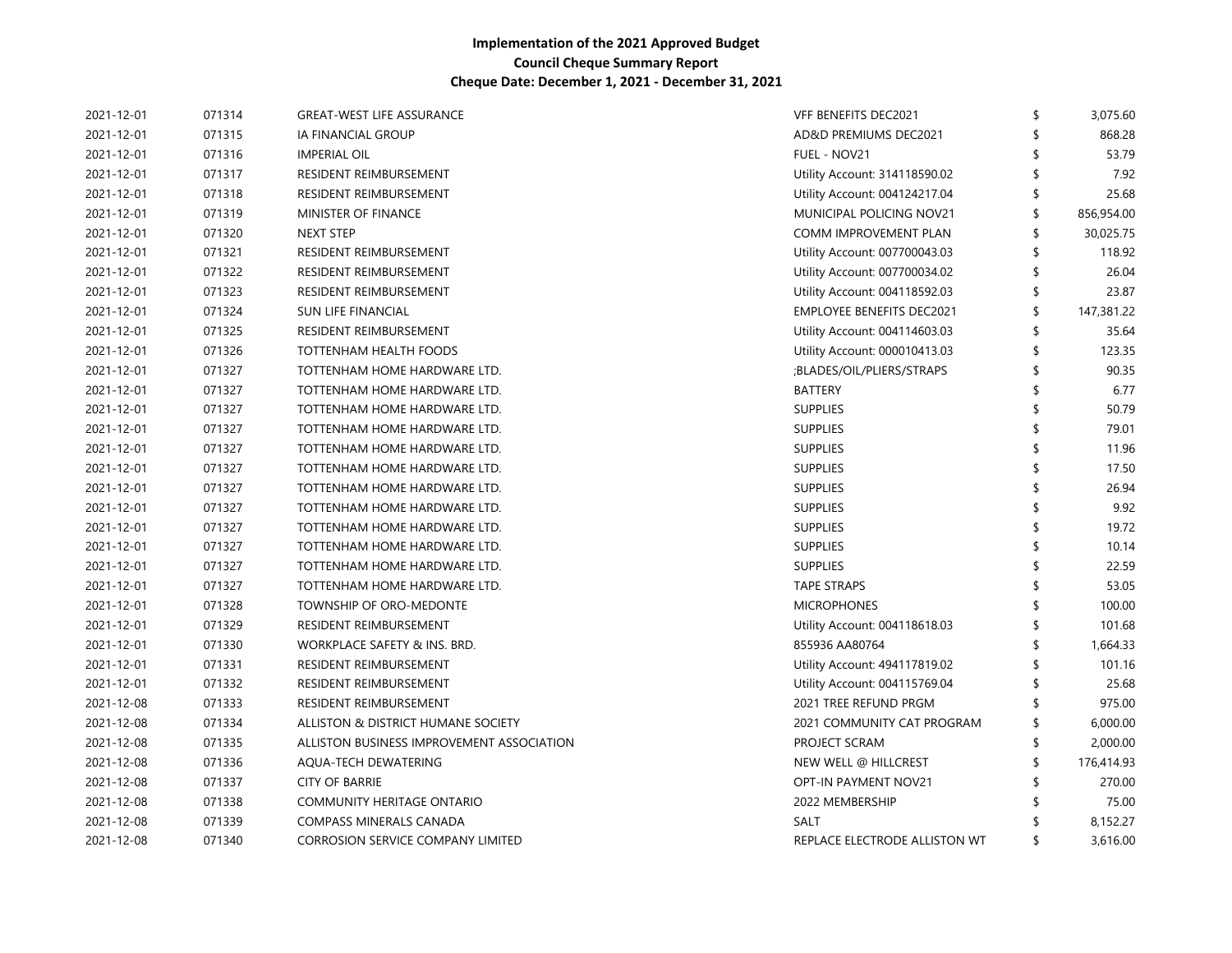| 2021-12-08 | 071341 | EPCOR ELECTRICITY DISTRIBUTION ONT INC  | <b>GIDEON ST - NOV21</b>         | 35.89      |
|------------|--------|-----------------------------------------|----------------------------------|------------|
| 2021-12-08 | 071342 | <b>EXTREME LOCATES</b>                  | <b>LOCATE</b>                    | 288.15     |
| 2021-12-08 | 071343 | FEEHELY, GASTALDI - IN TRUST            | LAND ACQUISITION 7TH LINE        | 4,756.56   |
| 2021-12-08 | 071344 | HONDA OF CANADA MANUFACTURING           | CREDIT WO ADJUSTMENT             | 77,332.33  |
| 2021-12-08 | 071344 | HONDA OF CANADA MANUFACTURING           | CREDIT WO ADJUSTMENT             | 519,373.35 |
| 2021-12-08 | 071344 | HONDA OF CANADA MANUFACTURING           | CREDIT WO ADJUSTMENT             | 20,218.23  |
| 2021-12-08 | 071344 | HONDA OF CANADA MANUFACTURING           | CREDIT WO ADJUSTMENT             | 55,034.03  |
| 2021-12-08 | 071344 | HONDA OF CANADA MANUFACTURING           | CREDIT WO ADJUSTMENT             | 258,860.70 |
| 2021-12-08 | 071345 | <b>EMPLOYEE</b>                         | SHOP WITH A COP                  | 250.00     |
| 2021-12-08 | 071346 | MANCINI LAW PROFESSIONAL CORP           | REFUND TAX CERTIFICATE           | 55.00      |
| 2021-12-08 | 071347 | <b>SMITH &amp; ASSOCIATES</b>           | REFUND TAX CERTIFICATE           | 55.00      |
| 2021-12-08 | 071348 | SSCC #361                               | TREE MAINT REFUND PROGRAM        | 1,067.50   |
| 2021-12-08 | 071349 | RESIDENT REIMBURSEMENT                  | 2021 TREE REFUND PRGM            | 2,147.50   |
| 2021-12-08 | 071350 | WORKPLACE SAFETY & INS. BRD.            | 2123 HO                          | 109.33     |
| 2021-12-08 | 071350 | WORKPLACE SAFETY & INS. BRD.            | 2123 SA                          | 38.31      |
| 2021-12-08 | 071350 | WORKPLACE SAFETY & INS. BRD.            | 2124 HO                          | 102.91     |
| 2021-12-08 | 071350 | WORKPLACE SAFETY & INS. BRD.            | 2124 SA                          | 36.57      |
| 2021-12-09 | 071353 | MINISTER OF FINANCE/MTO                 | 2022 LICENCE PLATE RENEWALS      | 42,893.50  |
| 2021-12-15 | 071354 | RESIDENT REIMBURSEMENT                  | <b>REFUND</b>                    | 186.45     |
| 2021-12-15 | 071355 | <b>BEETON FOODLAND</b>                  | <b>TRAINING</b>                  | 190.01     |
| 2021-12-15 | 071355 | <b>BEETON FOODLAND</b>                  | <b>TRAINING</b>                  | 47.39      |
| 2021-12-15 | 071356 | <b>BELL MOBILITY</b>                    | MOBILITY DEC 2021                | 2,347.87   |
| 2021-12-15 | 071357 | <b>BMO WEALTH MANAGEMENT</b>            | <b>TRANSFER RRSP</b>             | 2,950.15   |
| 2021-12-15 | 071358 | <b>BROOKFIELD PROPERTIES</b>            | CASH SECURITIES RELEASE          | 10,000.00  |
| 2021-12-15 | 071359 | COMPASS MINERALS CANADA                 | <b>SALT 35.65 TM</b>             | 2,417.07   |
| 2021-12-15 | 071359 | COMPASS MINERALS CANADA                 | SALT 420.60 TM                   | 28,516.67  |
| 2021-12-15 | 071360 | DIGITAL BOUNDARY GROUP                  | IT SECURITY ASSESSMENT TEST      | 21,797.26  |
| 2021-12-15 | 071361 | RESIDENT REIMBURSEMENT                  | REFUND - OVERPAYMENT             | 324.12     |
| 2021-12-15 | 071362 | FRANCOTYP-POSTALIA CANADA INC.          | FPI 2320 INSERTER REFURB         | 1,334.94   |
| 2021-12-15 | 071363 | RESIDENT REIMBURSEMENT                  | <b>REFUND</b>                    | 451.42     |
| 2021-12-15 | 071364 | MINISTER OF FINANCE/MTO                 | <b>COURT COST REPORT NOV2021</b> | 924.00     |
| 2021-12-15 | 071365 | ONTARIO PROFESSIONAL PLANNERS           | EMPLOYEE-OPPI/INSURANCE 2022     | 624.19     |
| 2021-12-15 | 071365 | ONTARIO PROFESSIONAL PLANNERS           | EMPLOYEE-OPPI/INSURANCE - 2022   | 624.19     |
| 2021-12-15 | 071366 | RURAL SERVICE                           | <b>TIRES</b>                     | 1,555.99   |
| 2021-12-15 | 071367 | SCOTIA BANK                             | TRANSFER RRSP                    | 2,950.15   |
| 2021-12-15 | 071368 | TOTTENHAM HOME HARDWARE LTD.            | <b>SUPPLIES</b>                  | 96.65      |
| 2021-12-15 | 071368 | TOTTENHAM HOME HARDWARE LTD.            | <b>SUPPLIES</b>                  | 92.61      |
| 2021-12-15 | 071369 | THE CORPORATION OF THE TOWNSHIP OF KING | <b>3RD OUARTER STANDBY FEE</b>   | 18,500.00  |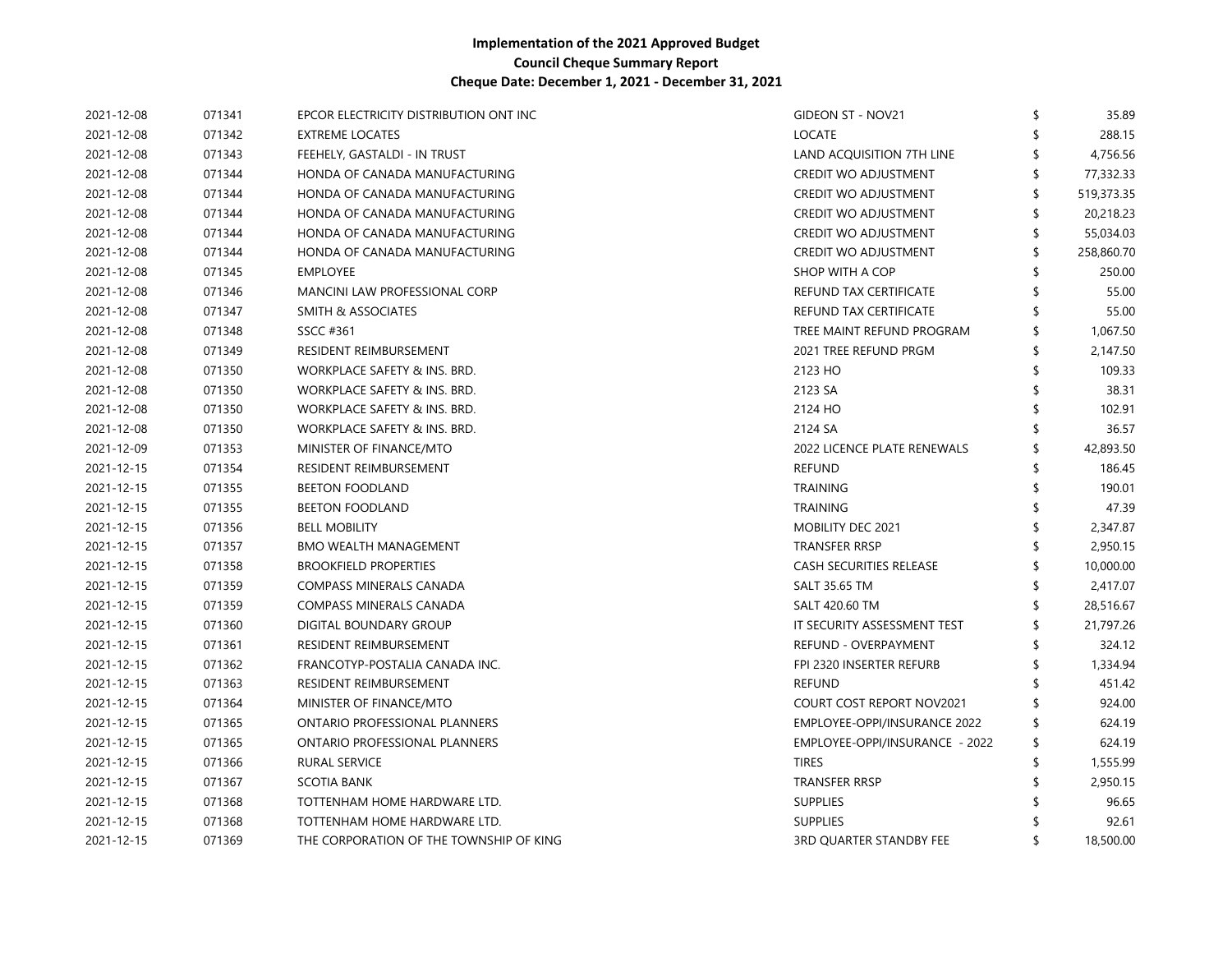| 2021-12-15 | 071370 | <b>BUDGET BLINDS OF BOLTON</b><br><b>BLINDS</b>              | \$<br>3,378.70 |
|------------|--------|--------------------------------------------------------------|----------------|
| 2021-12-15 | 071371 | <b>LABEL PROTECTORS</b><br><b>CARR MCLEAN</b>                | 344.61         |
| 2021-12-15 | 071372 | <b>MAT SERVICE</b><br>CINTAS CANADA LTD                      | 48.03          |
| 2021-12-15 | 071372 | <b>CINTAS CANADA LTD</b><br><b>MAT SERVICE</b>               | 28.62          |
| 2021-12-15 | 071372 | <b>CINTAS CANADA LTD</b><br><b>MAT SERVICE</b>               | 48.03          |
| 2021-12-15 | 071372 | <b>CINTAS CANADA LTD</b><br><b>MAT SERVICE</b>               | 28.62          |
| 2021-12-15 | 071372 | <b>CINTAS CANADA LTD</b><br><b>MAT SERVICE</b>               | 43.41          |
| 2021-12-15 | 071373 | <b>CIRCLE THEATRE</b><br>RENTAL OF THEATER                   | 452.00         |
| 2021-12-15 | 071374 | CORPORATE EXPRESS CANADA INC<br><b>CHAIR</b>                 | 338.99         |
| 2021-12-15 | 071374 | CORPORATE EXPRESS CANADA INC<br><b>CHAIR</b>                 | 286.67         |
| 2021-12-15 | 071374 | CORPORATE EXPRESS CANADA INC<br><b>OFFICE SUPPLIES</b>       | 118.64         |
| 2021-12-15 | 071374 | CORPORATE EXPRESS CANADA INC<br><b>OFFICE SUPPLIES</b>       | 53.01          |
| 2021-12-15 | 071374 | CORPORATE EXPRESS CANADA INC<br><b>OFFICE SUPPLIES</b>       | 117.65         |
| 2021-12-15 | 071374 | CORPORATE EXPRESS CANADA INC<br><b>OFFICE SUPPLIES</b>       | 115.06         |
| 2021-12-15 | 071374 | CORPORATE EXPRESS CANADA INC<br><b>PLANNER</b>               | 41.63          |
| 2021-12-15 | 071374 | CORPORATE EXPRESS CANADA INC<br><b>TONER</b>                 | 264.40         |
| 2021-12-15 | 071374 | CORPORATE EXPRESS CANADA INC<br><b>TONER</b>                 | 259.88         |
| 2021-12-15 | 071375 | CULLIGAN WATER COND BARRIE LTD<br><b>WATER</b>               | 22.52          |
| 2021-12-15 | 071375 | CULLIGAN WATER COND BARRIE LTD<br><b>WATER COOLER RENTAL</b> | 16.95          |
| 2021-12-15 | 071376 | <b>EMPLOYEE</b><br><b>BAGS</b>                               | 79.28          |
| 2021-12-15 | 071377 | <b>KANOPY INC</b><br>PLAY CREDITS                            | 282.00         |
| 2021-12-15 | 071378 | <b>EMPLOYEE</b><br>MILEAGE NOV2021                           | 176.96         |
| 2021-12-15 | 071378 | <b>EMPLOYEE</b><br>MILEAGE OCT2021                           | 185.92         |
| 2021-12-15 | 071378 | <b>EMPLOYEE</b><br>MILEAGE SEPT2021                          | 123.76         |
| 2021-12-15 | 071379 | <b>CONTRACT RENTAL</b><br><b>LBC CAPITAL</b>                 | 548.06         |
| 2021-12-15 | 071380 | LIBRARY SERVICES CENTRE<br><b>BOOKS</b>                      | 1,079.22       |
| 2021-12-15 | 071380 | <b>BOOKS</b><br>LIBRARY SERVICES CENTRE                      | 1,607.00       |
| 2021-12-15 | 071380 | LIBRARY SERVICES CENTRE<br><b>BOOKS</b>                      | 789.92         |
| 2021-12-15 | 071380 | <b>DVDS</b><br>LIBRARY SERVICES CENTRE                       | 348.42         |
| 2021-12-15 | 071380 | <b>DVDS</b><br>LIBRARY SERVICES CENTRE                       | 198.25         |
| 2021-12-15 | 071380 | LIBRARY SERVICES CENTRE<br><b>DVDS</b>                       | 385.25         |
| 2021-12-15 | 071381 | MAINTENANCE DEC2021<br>OFFICE IMAGING                        | 343.68         |
| 2021-12-15 | 071382 | RESIDENT REIMBURSEMENT<br>PRIZE                              | 18.00          |
| 2021-12-15 | 071383 | RETTIE PAUL<br><b>COURIER SERVICES NOV2021</b>               | 990.00         |
| 2021-12-15 | 071384 | <b>RINGOFFICE CORP</b><br>MONTHLY SUBSCRIPTION NOV2021       | 596.70         |
| 2021-12-15 | 071385 | ROGERS WIRELESS<br>WIRELESS DEC2021                          | 796.65         |
| 2021-12-15 | 071386 | <b>CLEANING DEC2021</b><br>SUPER CLEAN BUILDING MAINT INC    | 2,268.88       |
| 2021-12-15 | 071387 | <b>BUSINESS LINES</b><br><b>TELIZON INC</b>                  | 44.25          |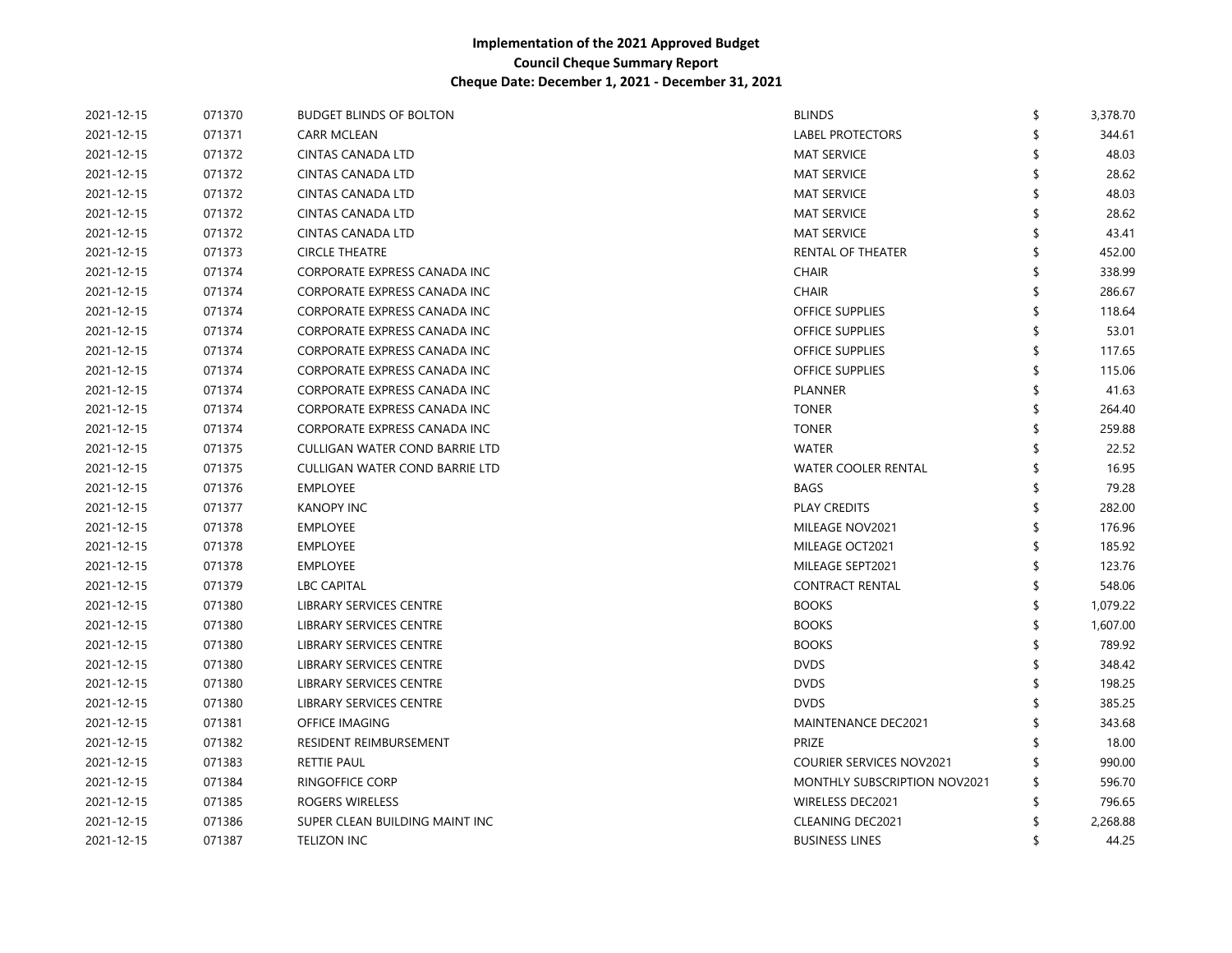| 2021-12-15 | 071387 | <b>TELIZON INC</b>                  | <b>BUSINESS LINES</b>         | 44.25      |
|------------|--------|-------------------------------------|-------------------------------|------------|
| 2021-12-15 | 071388 | <b>TELUS MOBILITY</b>               | MOBILITY DEC 2021             | 45.20      |
| 2021-12-15 | 071389 | THE TROPHY PLACE                    | <b>CUSTOM ALUM PLATES</b>     | 27.69      |
| 2021-12-15 | 071390 | TOWN OF NEW TECUMSETH               | <b>FACILITY RENTAL</b>        | 162.70     |
| 2021-12-15 | 071391 | <b>EMPLOYEE</b>                     | <b>MEDICAL NOTE</b>           | 80.00      |
| 2021-12-15 | 071392 | WHITEHOTS INC                       | <b>BOOKS</b>                  | 211.33     |
| 2021-12-15 | 071392 | WHITEHOTS INC                       | MARC RECORD/PROCESSING FEES   | 29.72      |
| 2021-12-22 | 071393 | RESIDENT REIMBURSEMENT              | Utility Account: 000060369.03 | 11.84      |
| 2021-12-22 | 071394 | <b>BELL CANADA</b>                  | CABLE DEC2021                 | 149.09     |
| 2021-12-22 | 071395 | RESIDENT REIMBURSEMENT              | <b>TOILET REBATE REFUND</b>   | 50.00      |
| 2021-12-22 | 071396 | RESIDENT REIMBURSEMENT              | Utility Account: 005112200.02 | 83.40      |
| 2021-12-22 | 071397 | <b>RESIDENT REIMBURSEMENT</b>       | REFUND OVERPAYMENT            | 141.49     |
| 2021-12-22 | 071398 | <b>RESIDENT REIMBURSEMENT</b>       | REFUND LOT LEVY PAYMENT       | 5,050.87   |
| 2021-12-22 | 071399 | <b>EMPLOYEE</b>                     | <b>AUXILIARY DINNER</b>       | 675.74     |
| 2021-12-22 | 071400 | <b>RESIDENT REIMBURSEMENT</b>       | <b>TOILET REBATE REFUND</b>   | 50.00      |
| 2021-12-22 | 071401 | <b>EMPLOYEE</b>                     | <b>AUXILIARY DINNER</b>       | 756.54     |
| 2021-12-22 | 071402 | <b>TD VISA</b>                      | <b>DONATION</b>               | 50.00      |
| 2021-12-22 | 071402 | <b>TD VISA</b>                      | <b>FLOWERS</b>                | 318.66     |
| 2021-12-22 | 071402 | <b>TD VISA</b>                      | <b>MEAL</b>                   | 90.97      |
| 2021-12-22 | 071402 | <b>TD VISA</b>                      | MEAL                          | 62.38      |
| 2021-12-22 | 071402 | <b>TD VISA</b>                      | <b>MEAL</b>                   | 42.88      |
| 2021-12-22 | 071402 | <b>TD VISA</b>                      | <b>MEAL</b>                   | 55.06      |
| 2021-12-22 | 071402 | <b>TD VISA</b>                      | <b>MEAL</b>                   | 153.08     |
| 2021-12-22 | 071403 | <b>TELUS MOBILITY</b>               | <b>MOBILITY NOV'21</b>        | 6,082.56   |
| 2021-12-22 | 071404 | RESIDENT REIMBURSEMENT              | <b>TOILET REBATE REFUND</b>   | 50.00      |
| 2021-12-29 | 071405 | ACTIVE TIRE & AUTO CENTRE INC.      | <b>TIRES</b>                  | 2,925.37   |
| 2021-12-29 | 071406 | RESIDENT REIMBURSEMENT              | <b>REFUND</b>                 | 995.00     |
| 2021-12-29 | 071407 | RESIDENT REIMBURSEMENT              | REFUND 060-001-24623          | 785.89     |
| 2021-12-29 | 071408 | <b>KELLY'S GLASS</b>                | <b>WINDSHIELD</b>             | 1,186.50   |
| 2021-12-29 | 071409 | LANDMARK MUNICIPAL SERVICES ULC     | ALLISTON COMPOSITE SERV       | 19,636.01  |
| 2021-12-29 | 071410 | MICHELIN NORTH AMERICA (CANADA INC) | <b>TIRES</b>                  | 4,570.72   |
| 2021-12-29 | 071411 | MINISTER OF FINANCE                 | POLICING DEC2021              | 852,491.67 |
| 2021-12-29 | 071412 | <b>OUTDOOR OUTFITS LIMITED</b>      | PATROL JACKETS                | 779.70     |
| 2021-12-29 | 071413 | QUALITY BUMPERS AND BODY PARTS LTD. | <b>AUOT-BODY PART</b>         | 57.63      |
| 2021-12-29 | 071414 | S.P.I.A.O.                          | 2022 MEMBERSHIP- EMPLOYEE     | 200.00     |
| 2021-12-29 | 071415 | <b>TD VISA</b>                      | EMPLOYEE-DEC21- MEAL          | 37.58      |
| 2021-12-29 | 071415 | <b>TD VISA</b>                      | EMPLOYEE-DEC21-BESTBUY        | 146.89     |
| 2021-12-29 | 071415 | <b>TD VISA</b>                      | EMPLOYEE-DEC21-MOTEL          | 201.36     |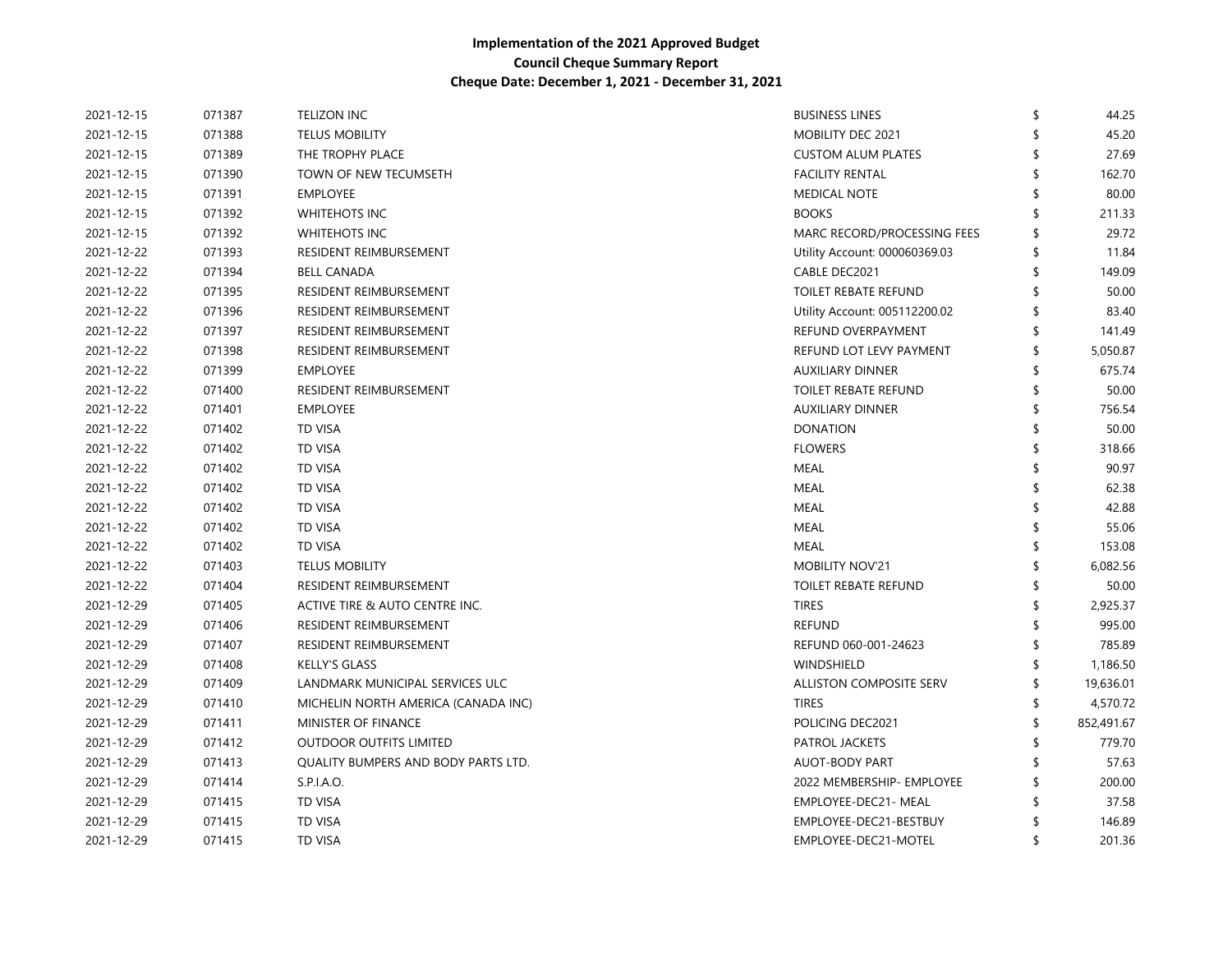| 2021-12-29 | 071415          | <b>TD VISA</b>                     | EMPLOYEE-DEC21-NFPA          | \$<br>1,764.74 |
|------------|-----------------|------------------------------------|------------------------------|----------------|
| 2021-12-29 | 071415          | <b>TD VISA</b>                     | EMPLOYEE-DEC21-PPE           | 154.33         |
| 2021-12-29 | 071415          | <b>TD VISA</b>                     | EMPLOYEE-DEC21-STAPLES       | 91.85          |
| 2021-12-29 | 071416          | THE MINISTER OF FINANCE            | MMAH 2022 BUILDING OFFICIALS | 585.00         |
| 2021-12-29 | 071417          | TOTTENHAM FEED SERVICE LTD.        | <b>CALCIUM FLAKES</b>        | 1,084.80       |
| 2021-12-29 | 071418          | TOTTENHAM HOME HARDWARE LTD.       | <b>CABLES</b>                | 30.50          |
| 2021-12-29 | 071418          | TOTTENHAM HOME HARDWARE LTD.       | <b>SUPPLIES</b>              | 31.15          |
| 2021-12-29 | 071418          | TOTTENHAM HOME HARDWARE LTD.       | <b>SUPPLIES</b>              | 25.40          |
| 2021-12-29 | 071419          | RESIDENT REIMBURSEMENT             | <b>REFUND</b>                | 1,379.00       |
| 2021-12-29 | 071420          | WHITE CAP SUPPLY CANADA            | PARTS                        | 403.89         |
| 2021-12-03 | EFT000000019840 | <b>ACTION HYDRAULICS LIMITED</b>   | <b>PARTS</b>                 | 180.80         |
| 2021-12-03 | EFT000000019841 | <b>EMPLOYEE</b>                    | WAORK BOOTS - 2021           | 259.88         |
| 2021-12-03 | EFT000000019842 | ARENES CONSTRUCTION                | ROTARY PLAYGROUND PG#4       | 85,116.32      |
| 2021-12-03 | EFT000000019843 | <b>EMPLOYEE</b>                    | SAFETY BOOTS-2021            | 376.27         |
| 2021-12-03 | EFT000000019844 | <b>BOLTS PLUS</b>                  | <b>PARTS</b>                 | 102.51         |
| 2021-12-03 | EFT000000019845 | BRYAN'S ELECTRIC MOTORS & PUMP     | <b>PARTS</b>                 | 410.82         |
| 2021-12-03 | EFT000000019845 | BRYAN'S ELECTRIC MOTORS & PUMP     | <b>PARTS</b>                 | 18.62          |
| 2021-12-03 | EFT000000019845 | BRYAN'S ELECTRIC MOTORS & PUMP     | <b>PARTS</b>                 | 25.19          |
| 2021-12-03 | EFT000000019845 | BRYAN'S ELECTRIC MOTORS & PUMP     | <b>PARTS</b>                 | 25.05          |
| 2021-12-03 | EFT000000019845 | BRYAN'S ELECTRIC MOTORS & PUMP     | <b>VBELT</b>                 | 25.27          |
| 2021-12-03 | EFT000000019846 | CAIRNS ROOFING SERVICES LTD        | SHINGLE REPLACEMENT/REPAIR   | 2,770.76       |
| 2021-12-03 | EFT000000019847 | <b>EMPLOYEE</b>                    | <b>MEDICAL</b>               | 80.00          |
| 2021-12-03 | EFT000000019848 | CHEMTRADE CHEMICALS CANADA LTD     | <b>SULFATE - TOTT</b>        | 5,317.01       |
| 2021-12-03 | EFT000000019849 | TOWN OF COLLINGWOOD                | WATER USAGE - OCT'21         | 125,574.80     |
| 2021-12-03 | EFT000000019850 | <b>COMMISSIONAIRES GREAT LAKES</b> | <b>TEMP HELP</b>             | 2,864.38       |
| 2021-12-03 | EFT000000019851 | CORPORATE EXPRESS CANADA INC.      | CALENDAR                     | 21.46          |
| 2021-12-03 | EFT000000019851 | CORPORATE EXPRESS CANADA INC.      | <b>OFFICE SUPPLIES</b>       | 20.32          |
| 2021-12-03 | EFT000000019851 | CORPORATE EXPRESS CANADA INC.      | <b>OFFICE SUPPLIES</b>       | 116.69         |
| 2021-12-03 | EFT000000019851 | CORPORATE EXPRESS CANADA INC.      | <b>OFFICE SUPPLIES</b>       | 167.63         |
| 2021-12-03 | EFT000000019851 | CORPORATE EXPRESS CANADA INC.      | <b>OFFICE SUPPLIES</b>       | 88.55          |
| 2021-12-03 | EFT000000019851 | CORPORATE EXPRESS CANADA INC.      | <b>OFFICE SUPPLIES</b>       | 23.70          |
| 2021-12-03 | EFT000000019851 | CORPORATE EXPRESS CANADA INC.      | PAPER                        | 214.15         |
| 2021-12-03 | EFT000000019851 | CORPORATE EXPRESS CANADA INC.      | <b>PAPER</b>                 | 130.99         |
| 2021-12-03 | EFT000000019851 | CORPORATE EXPRESS CANADA INC.      | <b>PAPER</b>                 | 142.38         |
| 2021-12-03 | EFT000000019851 | CORPORATE EXPRESS CANADA INC.      | PLANNER                      | 25.98          |
| 2021-12-03 | EFT000000019852 | <b>CUBEX LIMITED</b>               | PARTS                        | 3,999.52       |
| 2021-12-03 | EFT000000019852 | <b>CUBEX LIMITED</b>               | <b>PARTS</b>                 | 182.33         |
| 2021-12-03 | EFT000000019853 | <b>CIMCO REFRIGERATION</b>         | ANNUAL START-UP ICE - TCFC   | 1,235.29       |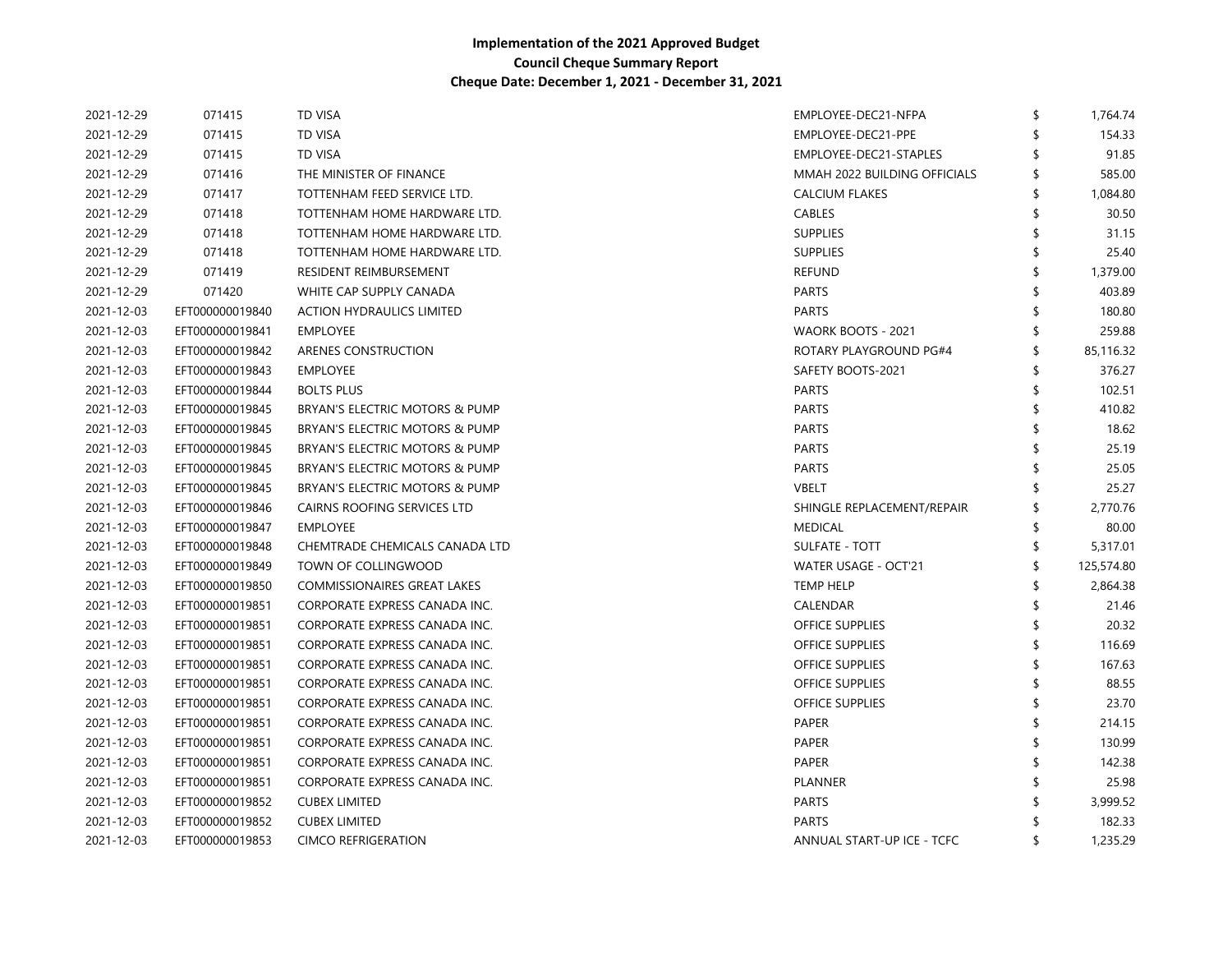| 2021-12-03 | EFT000000019854 | CULLIGAN WATER CONDITIONING<br><b>REVERSE OSMOIS</b>            |    | 19.02     |
|------------|-----------------|-----------------------------------------------------------------|----|-----------|
| 2021-12-03 | EFT000000019854 | CULLIGAN WATER CONDITIONING<br><b>WATER</b>                     |    | 13.02     |
| 2021-12-03 | EFT000000019855 | CUMMINS HYDRAULICS LTD.<br><b>ADAPTERS</b>                      |    | 18.82     |
| 2021-12-03 | EFT000000019856 | <b>CURRIE TRUCK CENTRE</b><br><b>PARTS</b>                      |    | 23.33     |
| 2021-12-03 | EFT000000019856 | <b>CURRIE TRUCK CENTRE</b><br><b>PARTS</b>                      |    | 122.55    |
| 2021-12-03 | EFT000000019857 | CALCIUM<br>DA LEE DUST CONTROL                                  |    | 7,118.29  |
| 2021-12-03 | EFT000000019858 | UNIFORM CLEANING<br>DIXIE CLEANERS                              |    | 930.69    |
| 2021-12-03 | EFT000000019859 | DOCUPET INC<br>MONTHLY FEES OCT2021                             |    | 52.94     |
| 2021-12-03 | EFT000000019860 | <b>ENBRIDGE GAS DISTRIBUTION INC</b><br>130 CHURCH ST S NOV2021 |    | 517.78    |
| 2021-12-03 | EFT000000019860 | 130 PROSPECT ST NOV2021<br>ENBRIDGE GAS DISTRIBUTION INC        |    | 378.27    |
| 2021-12-03 | EFT000000019860 | ENBRIDGE GAS DISTRIBUTION INC<br>3377 10TH SR NOV2021           |    | 186.39    |
| 2021-12-03 | EFT000000019860 | ENBRIDGE GAS DISTRIBUTION INC<br>39 LORNE THOM PL NOV2021       |    | 87.91     |
| 2021-12-03 | EFT000000019860 | <b>ENBRIDGE GAS DISTRIBUTION INC.</b><br>44 MILL ST E NOV2021   |    | 566.77    |
| 2021-12-03 | EFT000000019860 | <b>ENBRIDGE GAS DISTRIBUTION INC.</b><br>6315 14TH LINE NOV2021 |    | 5,307.37  |
| 2021-12-03 | EFT000000019860 | <b>ENBRIDGE GAS DISTRIBUTION INC.</b><br>7300 14TH LINE NOV2021 |    | 3,851.66  |
| 2021-12-03 | EFT000000019861 | eSOLUTIONS GROUP LIMITED<br><b>DIRECTORY UPDATE</b>             |    | 141.25    |
| 2021-12-03 | EFT000000019862 | <b>EXECUTIVE TOWING</b><br><b>TOWING SERVICE</b>                |    | 100.57    |
| 2021-12-03 | EFT000000019863 | TNSPT PROG OCT-NOV2021<br>RESIDENT REIMBURSEMENT                |    | 151.40    |
| 2021-12-03 | EFT000000019864 | <b>GALLAGHER BENEFIT SERVICES</b><br>NON-UNION MAINTENANCE      |    | 952.17    |
| 2021-12-03 | EFT000000019865 | <b>GOLDER ASSOCIATES LIMITED</b><br>D4 STUDY - 25 ALBERT ST     |    | 565.00    |
| 2021-12-03 | EFT000000019866 | <b>EMPLOYEE</b><br><b>BOOT ALLOWANCE 2021</b>                   |    | 279.09    |
| 2021-12-03 | EFT000000019867 | <b>BOOT ALLOWANCE 2021</b><br><b>EMPLOYEE</b>                   |    | 158.19    |
| 2021-12-03 | EFT000000019868 | <b>GUILD ELECTRIC LIMITED</b><br>BEETON APS UPGRADE             |    | 55,183.52 |
| 2021-12-03 | EFT000000019869 | SPRING CREEK DRAIN CLEANOUT<br>HANNA & HAMILTON CONST.CO.LTD.   |    | 67,039.88 |
| 2021-12-03 | EFT000000019870 | RESIDENT REIMBURSEMENT<br>TNSPT PROGRAM JULY-NOV2021            |    | 23.60     |
| 2021-12-03 | EFT000000019871 | <b>EMPLOYEE</b><br><b>BOOT ALLOWANCE 2021</b>                   |    | 177.96    |
| 2021-12-03 | EFT000000019872 | REIMBURSE REFUND ON VISA<br><b>EMPLOYEE</b>                     |    | 275.65    |
| 2021-12-03 | EFT000000019873 | <b>EMPLOYEE</b><br><b>BOOT ALLOWANCE 2021</b>                   |    | 214.68    |
| 2021-12-03 | EFT000000019874 | <b>RESIDENT REIMBURSEMENT</b><br><b>TNSPT PROG OCT-NOV2021</b>  |    | 95.40     |
| 2021-12-03 | EFT000000019875 | <b>HYDRO ONE</b><br>3630 SR 10 NOV2021                          |    | 292.89    |
| 2021-12-03 | EFT000000019875 | 5917 7TH LINE DEP2 GAR NOV2021<br><b>HYDRO ONE</b>              | \$ | 1,027.81  |
| 2021-12-03 | EFT000000019875 | 5917 7TH LINE NEW BLDG NOV2021<br><b>HYDRO ONE</b>              | \$ | 350.27    |
| 2021-12-03 | EFT000000019875 | <b>HYDRO ONE</b><br>5944 9TH LINE SOCCER NOV2021                | \$ | 32.29     |
| 2021-12-03 | EFT000000019875 | <b>HYDRO ONE</b><br>7475 POPLAR SR METER NOV2021                | S  | 89.90     |
| 2021-12-03 | EFT000000019875 | <b>HYDRO ONE</b><br>VC6 CONC4 LOT17 DEC2021                     |    | 106.16    |
| 2021-12-03 | EFT000000019876 | <b>JACKSON'S KROWN</b><br><b>SUPPLIES</b>                       |    | 175.60    |
| 2021-12-03 | EFT000000019877 | <b>EMPLOYEE</b><br>PLUMBING EXAM                                |    | 150.00    |
| 2021-12-03 | EFT000000019878 | <b>PARTS</b><br>LAWSON PRODUCTS, INC.(ONTARIO)                  |    | 47.52     |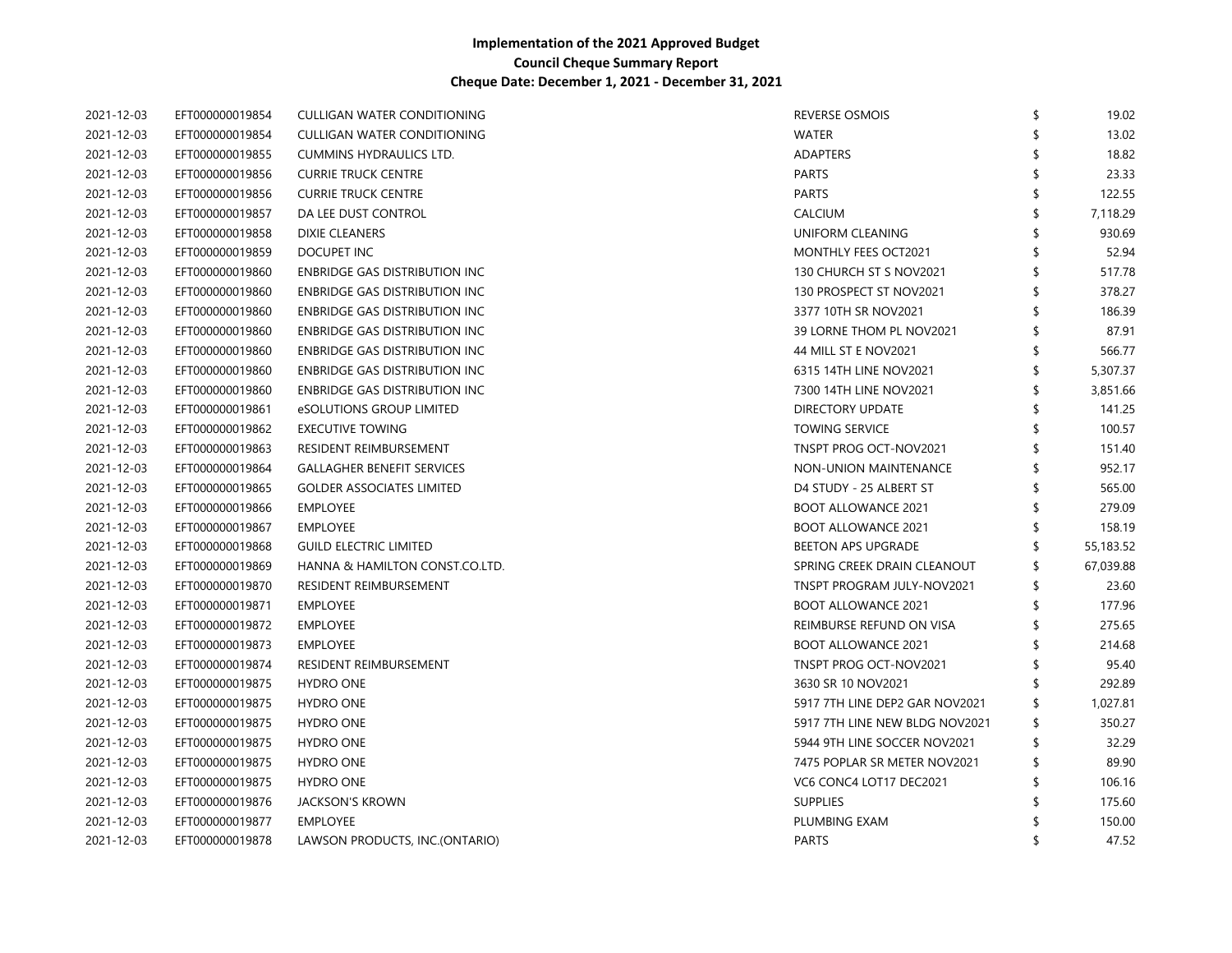| 2021-12-03 | EFT000000019878 | LAWSON PRODUCTS, INC.(ONTARIO)                    | PARTS                            | 318.20       |
|------------|-----------------|---------------------------------------------------|----------------------------------|--------------|
| 2021-12-03 | EFT000000019878 | LAWSON PRODUCTS, INC.(ONTARIO)                    | PARTS                            | 133.44       |
| 2021-12-03 | EFT000000019878 | LAWSON PRODUCTS, INC.(ONTARIO)                    | PARTS                            | 179.05       |
| 2021-12-03 | EFT000000019878 | LAWSON PRODUCTS, INC.(ONTARIO)                    | <b>PARTS</b>                     | 334.73       |
| 2021-12-03 | EFT000000019879 | LEWIS MOTOR SALES INC.                            | <b>PARTS</b>                     | 44.64        |
| 2021-12-03 | EFT000000019880 | <b>EMPLOYEE</b>                                   | NFPA1041 - MEAL & HOTEL          | 325.83       |
| 2021-12-03 | EFT000000019881 | NOTTAWASAGA INN CONVENTION CENTRE AND GOLF RESORT | OPP TRAINING - OCT21'21          | 1,410.57     |
| 2021-12-03 | EFT000000019881 | NOTTAWASAGA INN CONVENTION CENTRE AND GOLF RESORT | OPP TRAINING - OCT26'21          | 1,404.57     |
| 2021-12-03 | EFT000000019881 | NOTTAWASAGA INN CONVENTION CENTRE AND GOLF RESORT | OPP TRAINING - OCT26'21          | 456.02       |
| 2021-12-03 | EFT000000019882 | ONTARIO ASSOCIATION OF FIRE CHIEFS                | 2022 MEMBERSHIP                  | 288.15       |
| 2021-12-03 | EFT000000019882 | ONTARIO ASSOCIATION OF FIRE CHIEFS                | 2022 MEMBERSHIP                  | 288.15       |
| 2021-12-03 | EFT000000019883 | ORGANIZATIONAL SOLUTIONS                          | <b>DISABILITY CLAMS - OCT21</b>  | 1,718.17     |
| 2021-12-03 | EFT000000019883 | ORGANIZATIONAL SOLUTIONS                          | <b>DISABILITY CLIAMS - OCT21</b> | 1,429.44     |
| 2021-12-03 | EFT000000019884 | ORKIN CANADA CORPORATION                          | PEST CONTROL                     | 328.83       |
| 2021-12-03 | EFT000000019884 | ORKIN CANADA CORPORATION                          | PEST CONTROL - BEETON ARENA      | 57.63        |
| 2021-12-03 | EFT000000019884 | ORKIN CANADA CORPORATION                          | PEST CONTROL - JOC               | 79.10        |
| 2021-12-03 | EFT000000019885 | PRINTERS PLUS                                     | <b>TONER</b>                     | 514.15       |
| 2021-12-03 | EFT000000019886 | WASTE CONNECTIONS OF CANADA INC.                  | WASTE P/U                        | 195.86       |
| 2021-12-03 | EFT000000019886 | WASTE CONNECTIONS OF CANADA INC.                  | WASTE P/U                        | 350.22       |
| 2021-12-03 | EFT000000019886 | WASTE CONNECTIONS OF CANADA INC.                  | WASTE P/U                        | 41.49        |
| 2021-12-03 | EFT000000019886 | WASTE CONNECTIONS OF CANADA INC.                  | WASTE P/U                        | 169.29       |
| 2021-12-03 | EFT000000019887 | PUROLATOR COURIER LTD.                            | <b>COURIER SERVICES</b>          | 50.26        |
| 2021-12-03 | EFT000000019887 | PUROLATOR COURIER LTD.                            | <b>COURIER SERVICES</b>          | 43.24        |
| 2021-12-03 | EFT000000019888 | 2228977 ONTARIO INC O/A RanN MAINTENANCE          | <b>ASPHALT MAINTENCE</b>         | 63,559.66    |
| 2021-12-03 | EFT000000019889 | RA-TECH ELECTRICAL SERVICES                       | <b>CONTROL CABLE</b>             | 1,351.03     |
| 2021-12-03 | EFT000000019890 | <b>RCAP LEASING</b>                               | <b>CONTRACT BASE DEC2021</b>     | 90.40        |
| 2021-12-03 | EFT000000019891 | RENTSHOP INC.                                     | EQUIPMENT RENTAL                 | 216.96       |
| 2021-12-03 | EFT000000019891 | RENTSHOP INC.                                     | EQUIPMENT RENTAL                 | 125.10       |
| 2021-12-03 | EFT000000019892 | RESQTECH SYSTEMS INC.                             | INSUR/DEDUCT FOR REPAIRS         | 27,559.02    |
| 2021-12-03 | EFT000000019893 | <b>RESCUE 51 TOWING &amp; RECOVERY</b>            | <b>TOW SERVICES</b>              | 661.05       |
| 2021-12-03 | EFT000000019893 | <b>RESCUE 51 TOWING &amp; RECOVERY</b>            | <b>TOW SERVICES</b>              | 661.05       |
| 2021-12-03 | EFT000000019894 | RESIDENT REIMBURSEMENT                            | TNSPT PROG NOV2021               | 60.20        |
| 2021-12-03 | EFT000000019895 | RV ANDERSON ASSOCIATES                            | SERV JUL31-AUG27'21              | 15,642.03    |
| 2021-12-03 | EFT000000019896 | <b>SETON</b>                                      | PADDLES FOR CR GUARDS            | 1,457.93     |
| 2021-12-03 | EFT000000019897 | <b>EMPLOYEE</b>                                   | MILEAGE OCT2021                  | 61.94        |
| 2021-12-03 | EFT000000019898 | SMARTCELL COMMUNICATIONS INC. (NEWMARKET)         | PHONE/HARDWARE                   | 169.48       |
| 2021-12-03 | EFT000000019899 | RESIDENT REIMBURSEMENT                            | TNSPT PROGRAM SEPT-OCT2021       | 56.00        |
| 2021-12-03 | EFT000000019900 | <b>SUPERIOR PROPANE</b>                           | PROPANE CYC RENTAL               | \$<br>184.99 |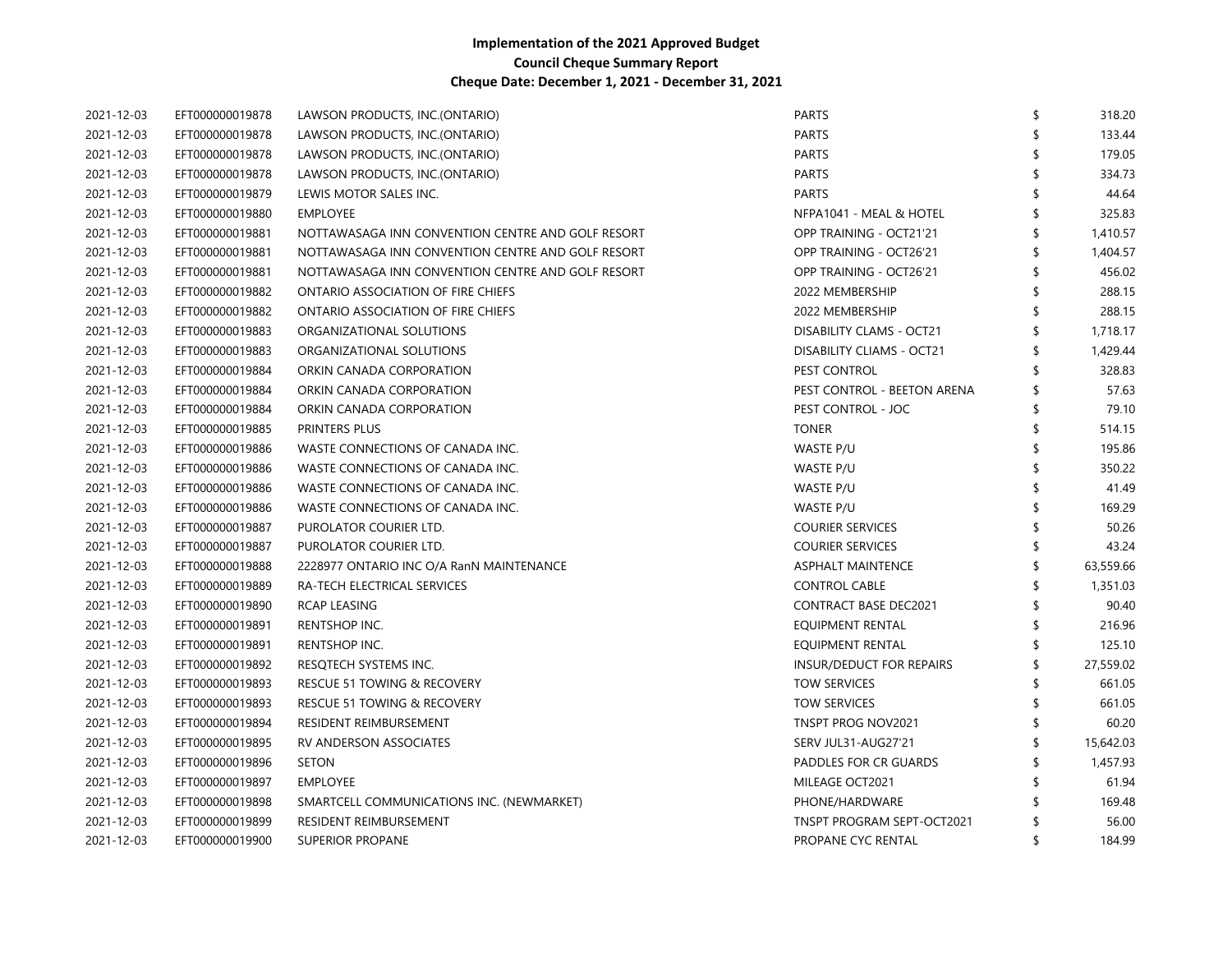| 2021-12-03 | EFT000000019900 | SUPERIOR PROPANE                 | PROPANE CYC RENTAL                   | \$<br>123.33    |
|------------|-----------------|----------------------------------|--------------------------------------|-----------------|
| 2021-12-03 | EFT000000019900 | <b>SUPERIOR PROPANE</b>          | PROPANE CYC RENTAL                   | 61.66           |
| 2021-12-03 | EFT000000019901 | EMPLOYEE                         | <b>MEDICAL</b>                       | 80.00           |
| 2021-12-03 | EFT000000019902 | <b>3C TRAINING SOLUTIONS</b>     | DISC WOKPLACE TRAINING               | 791.00          |
| 2021-12-03 | EFT000000019902 | <b>3C TRAINING SOLUTIONS</b>     | OCTOBER COACHING                     | 1,130.00        |
| 2021-12-03 | EFT000000019903 | THURBER ENGINEERING              | SERV TO OCT31'21                     | 395.50          |
| 2021-12-03 | EFT000000019904 | TRILLIUM FORD LINCOLN LTD.       | <b>PARTS</b>                         | 373.75          |
| 2021-12-03 | EFT000000019904 | TRILLIUM FORD LINCOLN LTD.       | <b>PARTS</b>                         | 77.13           |
| 2021-12-03 | EFT000000019904 | TRILLIUM FORD LINCOLN LTD.       | <b>PARTS</b>                         | 261.22          |
| 2021-12-03 | EFT000000019904 | TRILLIUM FORD LINCOLN LTD.       | <b>PARTS</b>                         | 113.95          |
| 2021-12-03 | EFT000000019905 | UNI FIRST CANADA LIMITED         | CAPS                                 | 31.53           |
| 2021-12-03 | EFT000000019905 | UNI FIRST CANADA LIMITED         | <b>CAPS</b>                          | 292.20          |
| 2021-12-03 | EFT000000019905 | UNI FIRST CANADA LIMITED         | <b>UNIFORMS</b>                      | 46.90           |
| 2021-12-03 | EFT000000019905 | UNI FIRST CANADA LIMITED         | <b>UNIFORMS</b>                      | \$<br>376.29    |
| 2021-12-03 | EFT000000019905 | UNI FIRST CANADA LIMITED         | <b>UNIFORMS</b>                      | 120.91          |
| 2021-12-03 | EFT000000019905 | UNI FIRST CANADA LIMITED         | <b>UNIFORMS</b>                      | \$<br>120.91    |
| 2021-12-03 | EFT000000019905 | UNI FIRST CANADA LIMITED         | <b>UNIFORMS</b>                      | \$<br>459.91    |
| 2021-12-03 | EFT000000019905 | UNI FIRST CANADA LIMITED         | <b>UNIFORMS</b>                      | \$<br>376.29    |
| 2021-12-03 | EFT000000019905 | UNI FIRST CANADA LIMITED         | <b>UNIFORMS</b>                      | \$<br>376.29    |
| 2021-12-03 | EFT000000019905 | UNI FIRST CANADA LIMITED         | <b>UNIFORMS</b>                      | 470.08          |
| 2021-12-03 | EFT000000019906 | THE VENTIN GROUP (TORONTO) LTD.  | SERV TO OCT31'21                     | 21,881.64       |
| 2021-12-03 | EFT000000019907 | Western Management Consultants   | <b>RETAINER FEE - 1/3</b>            | 12,434.52       |
| 2021-12-03 | EFT000000019908 | <b>EMPLOYEE</b>                  | <b>MEDICAL</b>                       | 80.00           |
| 2021-12-03 | EFT000000019909 | <b>EMPLOYEE</b>                  | <b>MEDICAL</b>                       | 80.00           |
| 2021-12-03 | EFT000000019910 | <b>WOLSELEY MECHANICAL GROUP</b> | <b>PARTS</b>                         | 337.24          |
| 2021-12-03 | EFT000000019910 | <b>WOLSELEY MECHANICAL GROUP</b> | <b>PARTS</b>                         | 67.34           |
| 2021-12-03 | EFT000000019910 | <b>WOLSELEY MECHANICAL GROUP</b> | <b>PARTS</b>                         | 1.22            |
| 2021-12-03 | EFT000000019910 | <b>WOLSELEY MECHANICAL GROUP</b> | <b>PARTS</b>                         | 175.74          |
| 2021-12-03 | EFT000000019911 | <b>RESIDENT REIMBURSEMENT</b>    | <b>TNSPT PROG APR-SEP2021</b>        | 16.00           |
| 2021-12-10 | EFT000000019912 | ACCLAIMS ENVIRONMENTAL INC.      | WW QMS TRAINING                      | 3,409.21        |
| 2021-12-10 | EFT000000019913 | EMPLOYEE                         | MEAL EXP - NOV29'21                  | 31.81           |
| 2021-12-10 | EFT000000019914 | A&G ROAD CLEANERS LIMITED        | WINTER MAIN. STANDBY FEE NOV21       | \$<br>37,629.00 |
| 2021-12-10 | EFT000000019915 | ALECTRA UTILITIES CORPORATION    | <b>ISOLATION CHARGE FEES</b>         | 734.50          |
| 2021-12-10 | EFT000000019916 | ALINE UTILITY LIMITED            | AUG16'21 - VARIOUS LOCATINS          | \$<br>4,073.27  |
| 2021-12-10 | EFT000000019916 | ALINE UTILITY LIMITED            | JUN11'21 - 126 VICTORIA ST.          | \$<br>1,796.70  |
| 2021-12-10 | EFT000000019916 | ALINE UTILITY LIMITED            | <b>JUNE29'21 - VARIOUS LOCATIONS</b> | 15,303.41       |
| 2021-12-10 | EFT000000019916 | ALINE UTILITY LIMITED            | MAY12'21 - LOCATES 20211828486       | \$<br>107.35    |
| 2021-12-10 | EFT000000019917 | BATTLEFIELD EQUIPMENT-ONTARIO    | <b>EXCAVATOR RENTAL</b>              | \$<br>192.10    |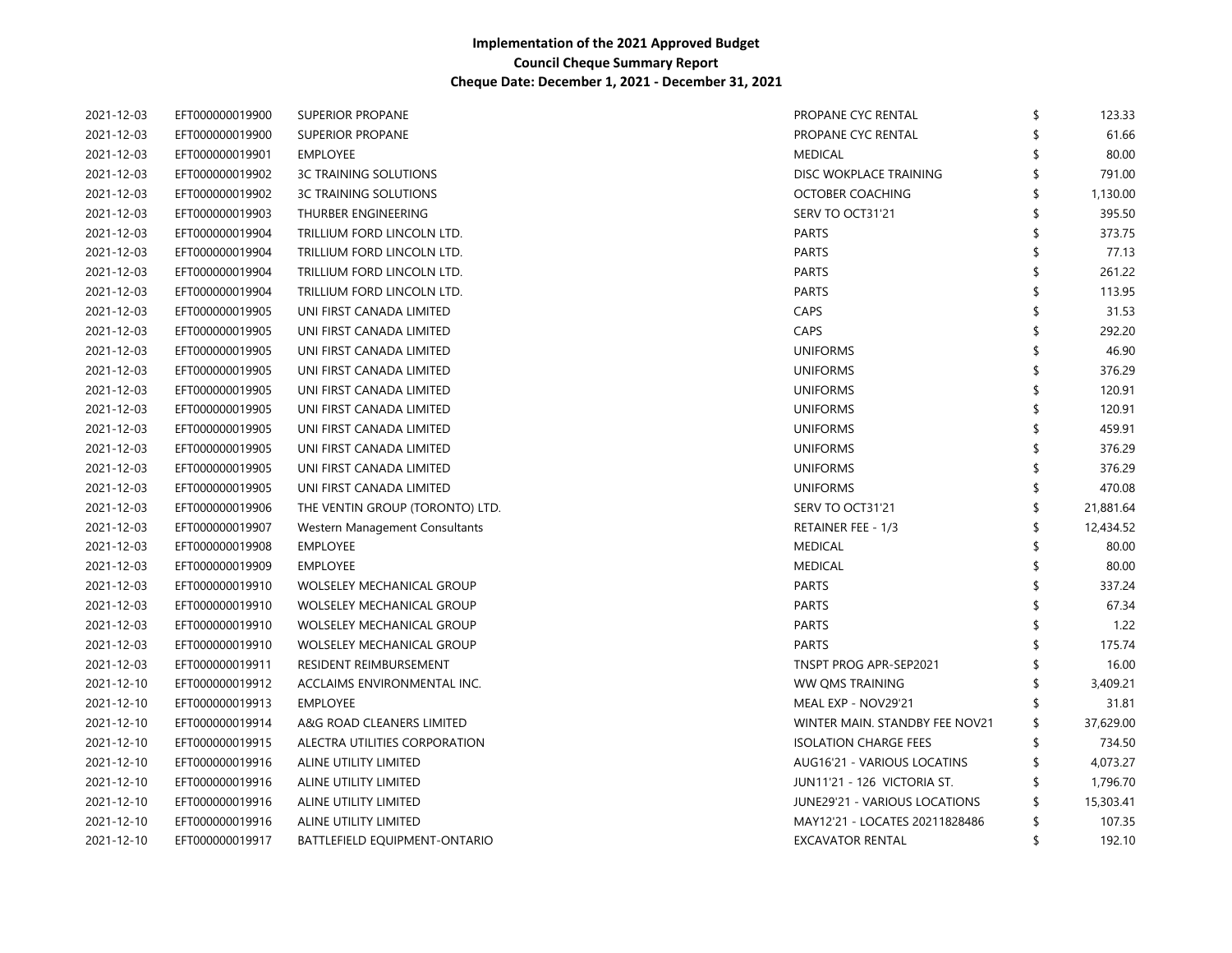| 2021-12-10 | EFT000000019917 | BATTLEFIELD EQUIPMENT-ONTARIO                                    | <b>EXCAVATOR RENTAL</b>      | \$<br>962.22   |
|------------|-----------------|------------------------------------------------------------------|------------------------------|----------------|
| 2021-12-10 | EFT000000019918 | BRYAN'S ELECTRIC MOTORS & PUMP                                   | <b>PARTS</b>                 | 57.22          |
| 2021-12-10 | EFT000000019918 | BRYAN'S ELECTRIC MOTORS & PUMP                                   | <b>PARTS</b>                 | 147.94         |
| 2021-12-10 | EFT000000019918 | BRYAN'S ELECTRIC MOTORS & PUMP                                   | <b>PARTS</b>                 | 40.50          |
| 2021-12-10 | EFT000000019918 | BRYAN'S ELECTRIC MOTORS & PUMP                                   | <b>PARTS</b>                 | 39.55          |
| 2021-12-10 | EFT000000019918 | BRYAN'S ELECTRIC MOTORS & PUMP                                   | <b>PARTS</b>                 | 123.98         |
| 2021-12-10 | EFT000000019918 | BRYAN'S ELECTRIC MOTORS & PUMP                                   | <b>PARTS</b>                 | 33.32          |
| 2021-12-10 | EFT000000019919 | <b>EMPLOYEE</b>                                                  | MILEAGE EXP - NOV21          | 393.68         |
| 2021-12-10 | EFT000000019919 | <b>EMPLOYEE</b>                                                  | MILEAGE EXP - OCT21          | 566.72         |
| 2021-12-10 | EFT000000019920 | <b>EMPLOYEE</b>                                                  | <b>BOOT ALLOWANCE 2021</b>   | 392.09         |
| 2021-12-10 | EFT000000019921 | CANADIAN PACIFIC RAILWAY                                         | CROSSING WARNING MAINTENANCE | \$<br>4,061.50 |
| 2021-12-10 | EFT000000019922 | CANADIAN TIRE ASSOCIATE STORE                                    | SUPPLIES                     | 28.20          |
| 2021-12-10 | EFT000000019922 | CANADIAN TIRE ASSOCIATE STORE                                    | <b>SUPPLIES</b>              | 24.81          |
| 2021-12-10 | EFT000000019922 | CANADIAN TIRE ASSOCIATE STORE                                    | <b>XMAS DECORATIONS</b>      | 235.63         |
| 2021-12-10 | EFT000000019923 | CANADIAN UNION OF PUBLIC EMPLOYEES                               | 2123 HO                      | 482.63         |
| 2021-12-10 | EFT000000019923 | CANADIAN UNION OF PUBLIC EMPLOYEES                               | 2124 HO                      | 528.33         |
| 2021-12-10 | EFT000000019924 | CENTRALSQUARE CANADA SOFTWARE INC., FORMERLY DIAMOND SOFTWARE IN | SERV OCT03-09'21             | 127.13         |
| 2021-12-10 | EFT000000019925 | CHEMTRADE CHEMICALS CANADA LTD                                   | <b>SULFATE - ALLISTON</b>    | 5,317.01       |
| 2021-12-10 | EFT000000019926 | CINTAS CANADA LIMITED                                            | <b>MAT SERVICE</b>           | 26.42          |
| 2021-12-10 | EFT000000019926 | CINTAS CANADA LIMITED                                            | <b>MAT SERVICE</b>           | 11.90          |
| 2021-12-10 | EFT000000019926 | <b>CINTAS CANADA LIMITED</b>                                     | <b>MATS</b>                  | 30.40          |
| 2021-12-10 | EFT000000019926 | <b>CINTAS CANADA LIMITED</b>                                     | <b>MATS</b>                  | 72.00          |
| 2021-12-10 | EFT000000019926 | <b>CINTAS CANADA LIMITED</b>                                     | <b>MATS</b>                  | 16.60          |
| 2021-12-10 | EFT000000019926 | <b>CINTAS CANADA LIMITED</b>                                     | UNIFORM CLEANING             | 157.40         |
| 2021-12-10 | EFT000000019926 | CINTAS CANADA LIMITED                                            | UNIFORM CLEANING             | 69.73          |
| 2021-12-10 | EFT000000019926 | CINTAS CANADA LIMITED                                            | UNIFORM CLEANING             | 74.57          |
| 2021-12-10 | EFT000000019926 | CINTAS CANADA LIMITED                                            | UNIFORM CLEANING             | 157.41         |
| 2021-12-10 | EFT000000019927 | CONSEIL SCOLAIRE DE DISTRICT                                     | Q4 - TAX INSTALL             | 31,432.93      |
| 2021-12-10 | EFT000000019928 | CONSEIL SCOLAIRE VIAMONDE                                        | Q4 - TAX INSTALL             | 32,678.77      |
| 2021-12-10 | EFT000000019929 | CORPORATE EXPRESS CANADA INC.                                    | <b>BOOK PLANNERS</b>         | 66.66          |
| 2021-12-10 | EFT000000019929 | CORPORATE EXPRESS CANADA INC.                                    | <b>COPY PAPER</b>            | 174.65         |
| 2021-12-10 | EFT000000019929 | CORPORATE EXPRESS CANADA INC.                                    | OFFICE SUPPLIES              | 31.17          |
| 2021-12-10 | EFT000000019929 | CORPORATE EXPRESS CANADA INC.                                    | <b>SUPPLIES</b>              | 13.82          |
| 2021-12-10 | EFT000000019929 | CORPORATE EXPRESS CANADA INC.                                    | <b>SUPPLIES</b>              | 51.13          |
| 2021-12-10 | EFT000000019929 | CORPORATE EXPRESS CANADA INC.                                    | <b>SUPPLIES</b>              | 87.32          |
| 2021-12-10 | EFT000000019930 | <b>COUNTY OF SIMCOE</b>                                          | Q4 - TAX LEVY - 2021         | 5,047,360.25   |
| 2021-12-10 | EFT000000019931 | <b>EMPLOYEE</b>                                                  | ROAD TEST CANCELLED          | 150.00         |
| 2021-12-10 | EFT000000019932 | <b>EMPLOYEE</b>                                                  | MILEAGE NOV2021              | 46.48          |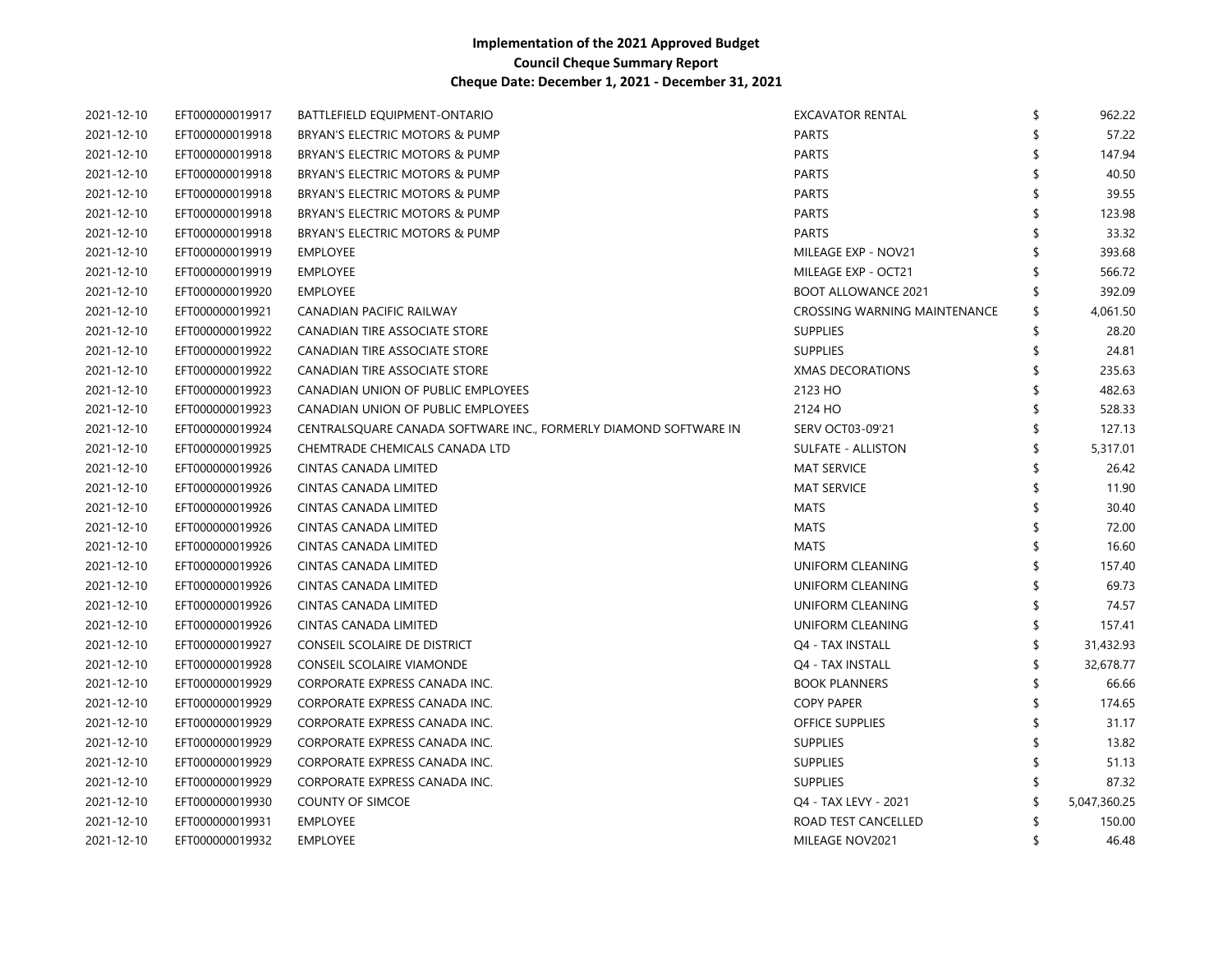| 2021-12-10 | EFT000000019933 | <b>CURRIE TRUCK CENTRE</b>      | <b>RAD</b>                     | \$<br>1,808.00   |
|------------|-----------------|---------------------------------|--------------------------------|------------------|
| 2021-12-10 | EFT000000019934 | RESIDENT REIMBURSEMENT          | REFUND OVERPAYMENT TAXES       | \$<br>1,237.18   |
| 2021-12-10 | EFT000000019935 | DELL CANADA INC.                | <b>MS 365 LIC</b>              | 816.05           |
| 2021-12-10 | EFT000000019936 | DUIVENVOORDEN HAULAGE LIMITED   | 1778.26 MT GRAVEL              | \$<br>35,768.13  |
| 2021-12-10 | EFT000000019937 | <b>ESRI CANADA</b>              | <b>CONSULT SERVS</b>           | 12,546.39        |
| 2021-12-10 | EFT000000019938 | EVOQUA WATER TECHNOLOGIES LTD.  | SAMPLING/DRAIN TAP             | 914.11           |
| 2021-12-10 | EFT000000019939 | FEEHELY, GASTALDI               | LEGAL MATTERS NOV2021          | \$<br>7,070.25   |
| 2021-12-10 | EFT000000019940 | 4 OFFICE AUTOMATION LTD.        | <b>BEETON WELL - COPIER</b>    | 87.80            |
| 2021-12-10 | EFT000000019940 | 4 OFFICE AUTOMATION LTD.        | <b>CONTRACT BASE NOV2021</b>   | 16.95            |
| 2021-12-10 | EFT000000019941 | RESIDENT REIMBURSEMENT          | REFUND TAX OVERPAYMENT         | \$<br>2,371.89   |
| 2021-12-10 | EFT000000019942 | <b>GLEN MARTIN</b>              | JANITORAL SUPPLIES             | \$<br>1,236.81   |
| 2021-12-10 | EFT000000019942 | <b>GLEN MARTIN</b>              | <b>JANITORIAL SUPPLIES</b>     | 475.28           |
| 2021-12-10 | EFT000000019942 | <b>GLEN MARTIN</b>              | <b>JANITORIAL SUPPLIES</b>     | 1,524.39         |
| 2021-12-10 | EFT000000019943 | <b>HARRINGTON MCAVAN LTD</b>    | PITEL / ALLIANCE PARK DESIGN   | \$<br>1,929.48   |
| 2021-12-10 | EFT000000019944 | <b>EMPLOYEE</b>                 | DRIVERS MEDICAL EXAMINE        | \$<br>125.00     |
| 2021-12-10 | EFT000000019945 | <b>IDEAL SUPPLY</b>             | <b>PARTS</b>                   | 205.58           |
| 2021-12-10 | EFT000000019945 | <b>IDEAL SUPPLY</b>             | <b>PARTS</b>                   | 27.08            |
| 2021-12-10 | EFT000000019945 | <b>IDEAL SUPPLY</b>             | <b>PARTS</b>                   | 719.97           |
| 2021-12-10 | EFT000000019946 | <b>EMPLOYEE</b>                 | MILEAGE NOV2021                | 105.84           |
| 2021-12-10 | EFT000000019947 | <b>EMPLOYEE</b>                 | MILEAGE EXP - NOV21            | 217.84           |
| 2021-12-10 | EFT000000019948 | JOHN EEK & SON LIMITED          | <b>GRINGINGS</b>               | 1,863.11         |
| 2021-12-10 | EFT000000019949 | JUST VAC IT INC                 | VAC SERVICES OCT 6             | 2,124.40         |
| 2021-12-10 | EFT000000019949 | JUST VAC IT INC                 | VAC SERVICES OCT 7             | 1,858.85         |
| 2021-12-10 | EFT000000019950 | <b>JUTZI WATER TECHNOLOGIES</b> | <b>CHEMICALS</b>               | 1,836.25         |
| 2021-12-10 | EFT000000019950 | <b>JUTZI WATER TECHNOLOGIES</b> | CHLORINE/SILICATE - TOTT RSVR  | 3,812.62         |
| 2021-12-10 | EFT000000019951 | LISBON PAVING                   | <b>HOLDBACK RELEASE T20-05</b> | \$<br>209,183.43 |
| 2021-12-10 | EFT000000019952 | <b>EMPLOYEE</b>                 | TRAINING WATERLOO NOV 26-27/21 | \$<br>642.85     |
| 2021-12-10 | EFT000000019953 | MATHESON CONSTRUCTORS LIMITED   | PC#4 - T21-22 - TOWN HALL      | \$<br>178,187.63 |
| 2021-12-10 | EFT000000019954 | <b>MAXIMUM SIGNS</b>            | <b>SIGNS</b>                   | \$<br>349.60     |
| 2021-12-10 | EFT000000019954 | <b>MAXIMUM SIGNS</b>            | <b>SIGNS</b>                   | \$<br>942.63     |
| 2021-12-10 | EFT000000019954 | <b>MAXIMUM SIGNS</b>            | <b>SIGNS</b>                   | \$<br>6,487.41   |
| 2021-12-10 | EFT000000019955 | <b>EMPLOYEE</b>                 | MILEAGE EXP - NOV21            | 80.64            |
| 2021-12-10 | EFT000000019955 | <b>EMPLOYEE</b>                 | MILEAGE EXP - OCT21            | 112.00           |
| 2021-12-10 | EFT000000019955 | <b>EMPLOYEE</b>                 | MILEAGE EXP - SEP21            | 117.60           |
| 2021-12-10 | EFT000000019956 | METROLAND MEDIA GROUP           | DISPLAY AD                     | 847.50           |
| 2021-12-10 | EFT000000019957 | MILLIGAN ENERGY INC.            | 1051.1L DIESEL                 | 1,500.47         |
| 2021-12-10 | EFT000000019957 | MILLIGAN ENERGY INC.            | 1271.7L DIESEL                 | 1,761.06         |
| 2021-12-10 | EFT000000019957 | MILLIGAN ENERGY INC.            | 1300.3L GASOLINE               | \$<br>1,851.96   |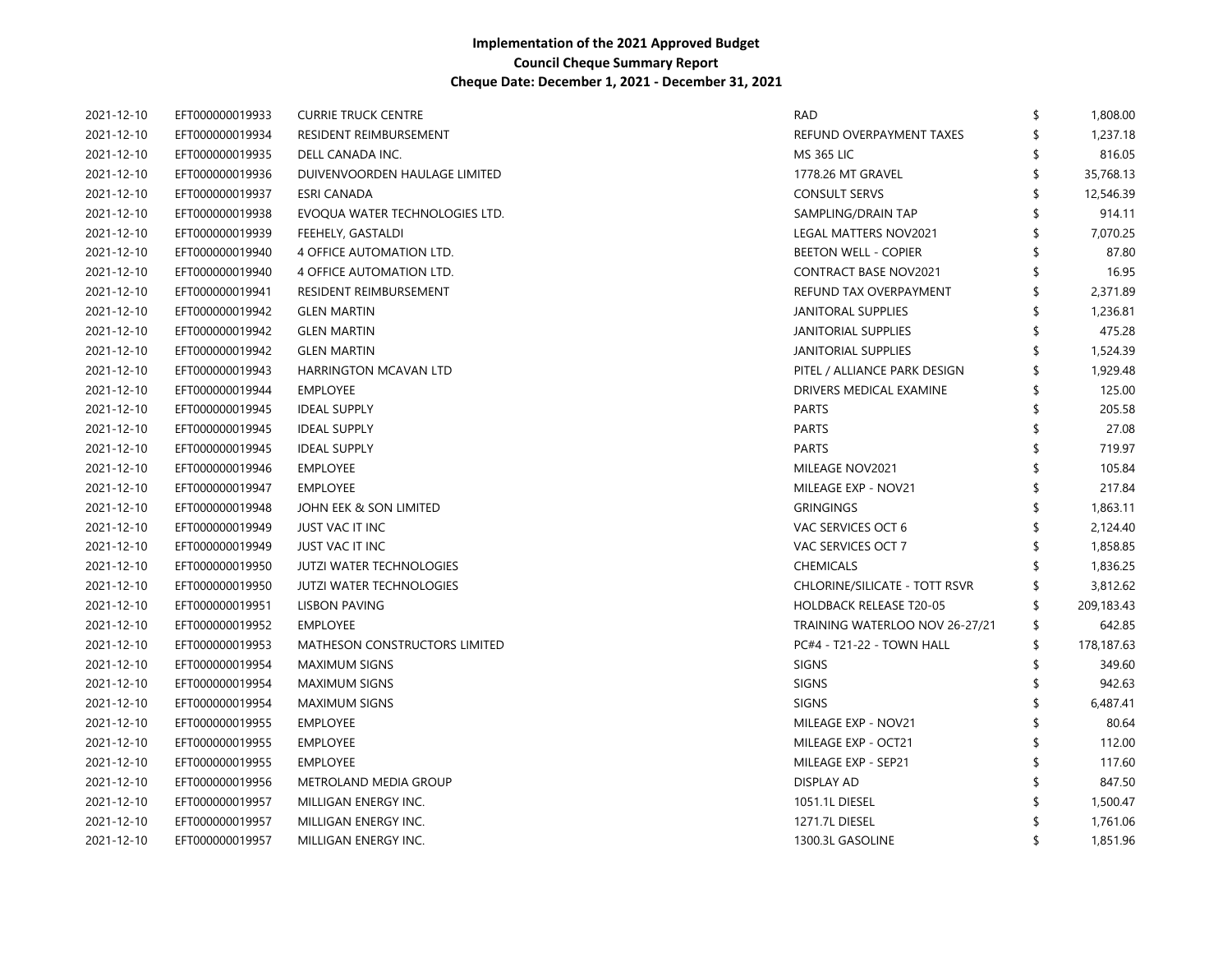| 2021-12-10 | EFT000000019957 | MILLIGAN ENERGY INC.                          | 1531.2L GASOLINE                    | \$<br>2,248.29 |
|------------|-----------------|-----------------------------------------------|-------------------------------------|----------------|
| 2021-12-10 | EFT000000019957 | MILLIGAN ENERGY INC.                          | 881.0L DIESEL                       | 794.58         |
| 2021-12-10 | EFT000000019957 | MILLIGAN ENERGY INC.                          | 891.7L DIESEL                       | 1,234.84       |
| 2021-12-10 | EFT000000019957 | MILLIGAN ENERGY INC.                          | <b>FLUIDS</b>                       | 213.73         |
| 2021-12-10 | EFT000000019958 | NOTTAWASAGA VALLEY                            | 2021 TREE PLANTNG                   | 3,000.00       |
| 2021-12-10 | EFT000000019959 | OLIVER FUELS LIMITED                          | 576.2L GASOLINE                     | 888.76         |
| 2021-12-10 | EFT000000019960 | ONTARIO MUNICIPAL EMPLOYEES RETIREMENT BOARD  | 2123 HO                             | 49,837.18      |
| 2021-12-10 | EFT000000019960 | ONTARIO MUNICIPAL EMPLOYEES RETIREMENT BOARD  | 2123 SA                             | 80,560.46      |
| 2021-12-10 | EFT000000019960 | ONTARIO MUNICIPAL EMPLOYEES RETIREMENT BOARD  | 2124 HO                             | 49,768.58      |
| 2021-12-10 | EFT000000019960 | ONTARIO MUNICIPAL EMPLOYEES RETIREMENT BOARD  | 2124 SA                             | 79,447.72      |
| 2021-12-10 | EFT000000019961 | ORKIN CANADA CORPORATION                      | PEST CONTROL                        | 173.46         |
| 2021-12-10 | EFT000000019961 | ORKIN CANADA CORPORATION                      | PEST CONTROL                        | 213.01         |
| 2021-12-10 | EFT000000019961 | ORKIN CANADA CORPORATION                      | PEST CONTROL - BEETON WELL          | 79.10          |
| 2021-12-10 | EFT000000019962 | POINT TO POINT COMMUNICATIONS                 | <b>MOWDER RESEVOIR - DATA NOV21</b> | 113.00         |
| 2021-12-10 | EFT000000019963 | POWERSTREAM INC                               | Fletcher Pedest Light - NOV21       | 38.16          |
| 2021-12-10 | EFT000000019964 | AVERTEX UTILITY SOLUTIONS INC                 | TOTTENHAM TRANSMISSION MAIN         | 326,197.20     |
| 2021-12-10 | EFT000000019965 | PROTRADE CONTRACTING INC                      | EXTERIOR WINDOWS/RECAULK            | 2,576.40       |
| 2021-12-10 | EFT000000019965 | PROTRADE CONTRACTING INC                      | <b>GRIND DOWN CONCRETE</b>          | 315.84         |
| 2021-12-10 | EFT000000019965 | PROTRADE CONTRACTING INC                      | REPLACE EAVES TROUGHS               | 2,203.50       |
| 2021-12-10 | EFT000000019966 | WASTE CONNECTIONS OF CANADA INC.              | BEETON WELL - WASTE P/U             | 82.99          |
| 2021-12-10 | EFT000000019967 | PUROLATOR COURIER LTD.                        | <b>COURIER</b>                      | 206.45         |
| 2021-12-10 | EFT000000019968 | RENTSHOP INC.                                 | <b>EQUIPMENT RENTAL</b>             | 101.70         |
| 2021-12-10 | EFT000000019968 | RENTSHOP INC.                                 | <b>SUPPLIES</b>                     | 366.00         |
| 2021-12-10 | EFT000000019969 | <b>RESURFICE CORP.</b>                        | <b>PARTS</b>                        | 2,460.56       |
| 2021-12-10 | EFT000000019970 | RICOH CANADA INC.                             | JOC - PRINTER JUN'21                | 344.28         |
| 2021-12-10 | EFT000000019970 | RICOH CANADA INC.                             | JOC - PRINTER SEP'21                | 246.77         |
| 2021-12-10 | EFT000000019970 | RICOH CANADA INC.                             | <b>JOC COPIER</b>                   | 393.80         |
| 2021-12-10 | EFT000000019971 | <b>EMPLOYEE</b>                               | MILEAGE - NOV21                     | 89.60          |
| 2021-12-10 | EFT000000019971 | <b>EMPLOYEE</b>                               | OWWCO - EXAM                        | 140.00         |
| 2021-12-10 | EFT000000019972 | <b>EMPLOYEE</b>                               | <b>MEDICAL</b>                      | 40.00          |
| 2021-12-10 | EFT000000019973 | RV ANDERSON ASSOCIATES                        | PARSONS RD STRUCTURAL RPR           | 7,277.20       |
| 2021-12-10 | EFT000000019973 | RV ANDERSON ASSOCIATES                        | TUPPER ST WATER MODEL               | 2,224.69       |
| 2021-12-10 | EFT000000019974 | <b>SHAW DIRECT</b>                            | SATELLITE DEC2021                   | 90.38          |
| 2021-12-10 | EFT000000019975 | <b>EMPLOYEE</b>                               | MEAL/MILEAGE EXP                    | 148.39         |
| 2021-12-10 | EFT000000019976 | SIMCOE COUNTY DISTRICTSCHOOL BOARD            | Q4 TAX INSTALLATION                 | 3,240,931.52   |
| 2021-12-10 | EFT000000019977 | SIMCOE MUSKOKA CATHOLIC DISTRICT SCHOOL BOARD | Q4 TAX INSTALLATION                 | 787,684.07     |
| 2021-12-10 | EFT000000019978 | SIMCOE-YORK PRINTING                          | <b>DISPLAY AD</b>                   | 589.45         |
| 2021-12-10 | EFT000000019979 | SMARTCELL COMMUNICATIONS INC. (NEWMARKET)     | PHONE/HARDWARE                      | 368.38         |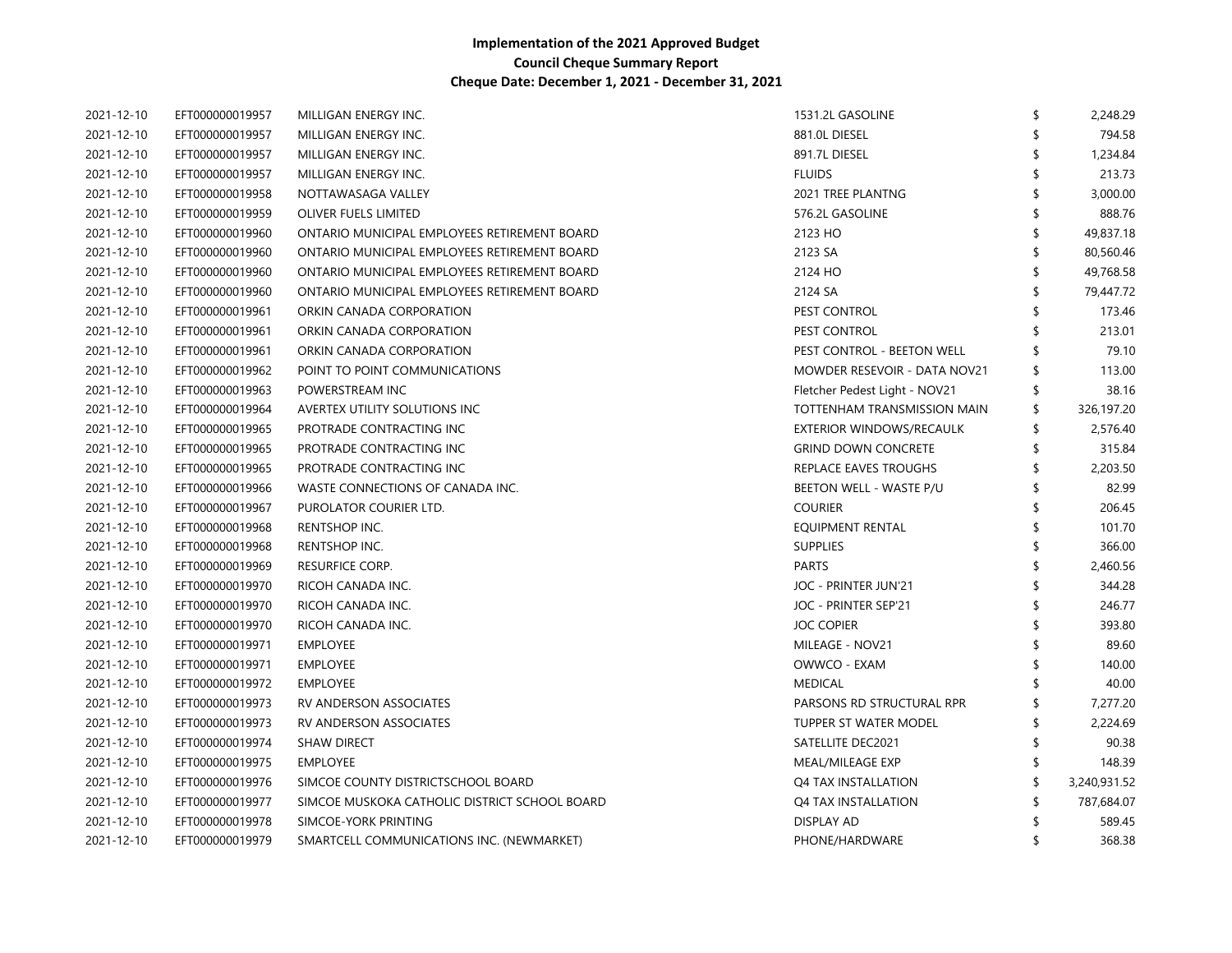| 2021-12-10 | EFT000000019980 | THE PROCUREMENT OFFICE       | POLICY & PROTOCOLS - FINAL            | \$<br>8,192.50 |
|------------|-----------------|------------------------------|---------------------------------------|----------------|
| 2021-12-10 | EFT000000019981 | TRITON ENGINEERING           | DESIGN SERV JAN-JUL31'21              | \$<br>2,825.00 |
| 2021-12-10 | EFT000000019982 | TRUGREEN                     | ALLISTON DT CORE                      | 775.18         |
| 2021-12-10 | EFT000000019982 | <b>TRUGREEN</b>              | <b>BEETON DT CORE</b>                 | 355.95         |
| 2021-12-10 | EFT000000019982 | <b>TRUGREEN</b>              | <b>VEGETATION - TOTT DT CORE</b>      | \$<br>429.40   |
| 2021-12-10 | EFT000000019982 | <b>TRUGREEN</b>              | <b>VEGETATTION - ALLISTON MEDIANS</b> | \$<br>101.70   |
| 2021-12-10 | EFT000000019983 | UNI FIRST CANADA LIMITED     | <b>UNIFORM</b>                        | \$<br>126.96   |
| 2021-12-10 | EFT000000019983 | UNI FIRST CANADA LIMITED     | <b>UNIFORM</b>                        | \$<br>223.58   |
| 2021-12-10 | EFT000000019983 | UNI FIRST CANADA LIMITED     | <b>UNIFORM</b>                        | \$<br>126.96   |
| 2021-12-10 | EFT000000019983 | UNI FIRST CANADA LIMITED     | <b>UNIFORM</b>                        | \$<br>190.81   |
| 2021-12-10 | EFT000000019983 | UNI FIRST CANADA LIMITED     | <b>UNIFORM</b>                        | \$<br>126.96   |
| 2021-12-10 | EFT000000019983 | UNI FIRST CANADA LIMITED     | <b>UNIFORM</b>                        | \$<br>52.42    |
| 2021-12-10 | EFT000000019983 | UNI FIRST CANADA LIMITED     | <b>UNIFORM</b>                        | \$<br>126.96   |
| 2021-12-10 | EFT000000019983 | UNI FIRST CANADA LIMITED     | <b>UNIFORM</b>                        | \$<br>126.96   |
| 2021-12-10 | EFT000000019983 | UNI FIRST CANADA LIMITED     | <b>UNIFORM</b>                        | \$<br>149.57   |
| 2021-12-10 | EFT000000019983 | UNI FIRST CANADA LIMITED     | <b>UNIFORMS</b>                       | \$<br>958.23   |
| 2021-12-10 | EFT000000019983 | UNI FIRST CANADA LIMITED     | <b>UNIFORMS</b>                       | \$<br>789.89   |
| 2021-12-10 | EFT000000019984 | VISCO INDUSTRIAL SALES CO    | <b>BATTERY CLEANER</b>                | \$<br>6.77     |
| 2021-12-10 | EFT000000019984 | VISCO INDUSTRIAL SALES CO    | <b>PARTS</b>                          | \$<br>66.11    |
| 2021-12-10 | EFT000000019984 | VISCO INDUSTRIAL SALES CO    | <b>PARTS</b>                          | \$<br>112.89   |
| 2021-12-10 | EFT000000019984 | VISCO INDUSTRIAL SALES CO    | <b>PARTS</b>                          | \$<br>225.77   |
| 2021-12-10 | EFT000000019984 | VISCO INDUSTRIAL SALES CO    | <b>PARTS</b>                          | \$<br>36.14    |
| 2021-12-10 | EFT000000019985 | <b>WAMCO</b>                 | <b>SUPPLIES</b>                       | \$<br>2,996.76 |
| 2021-12-10 | EFT000000019986 | <b>WILLIAMSON AUTOMOTIVE</b> | <b>GLOVES</b>                         | \$<br>123.63   |
| 2021-12-10 | EFT000000019986 | <b>WILLIAMSON AUTOMOTIVE</b> | <b>PARTS</b>                          | \$<br>80.92    |
| 2021-12-10 | EFT000000019986 | <b>WILLIAMSON AUTOMOTIVE</b> | <b>PARTS</b>                          | \$<br>16.90    |
| 2021-12-10 | EFT000000019986 | <b>WILLIAMSON AUTOMOTIVE</b> | <b>PARTS</b>                          | \$<br>157.40   |
| 2021-12-10 | EFT000000019986 | <b>WILLIAMSON AUTOMOTIVE</b> | <b>PARTS</b>                          | \$<br>121.10   |
| 2021-12-10 | EFT000000019986 | <b>WILLIAMSON AUTOMOTIVE</b> | <b>PARTS</b>                          | \$<br>195.58   |
| 2021-12-10 | EFT000000019986 | <b>WILLIAMSON AUTOMOTIVE</b> | <b>PARTS</b>                          | 101.36         |
| 2021-12-10 | EFT000000019986 | <b>WILLIAMSON AUTOMOTIVE</b> | <b>PARTS</b>                          | \$<br>114.72   |
| 2021-12-10 | EFT000000019986 | <b>WILLIAMSON AUTOMOTIVE</b> | <b>PARTS</b>                          | \$<br>168.65   |
| 2021-12-10 | EFT000000019986 | <b>WILLIAMSON AUTOMOTIVE</b> | <b>PARTS</b>                          | 72.78          |
| 2021-12-10 | EFT000000019986 | <b>WILLIAMSON AUTOMOTIVE</b> | <b>PARTS</b>                          | \$<br>169.47   |
| 2021-12-10 | EFT000000019986 | <b>WILLIAMSON AUTOMOTIVE</b> | <b>PARTS</b>                          | \$<br>150.74   |
| 2021-12-10 | EFT000000019986 | WILLIAMSON AUTOMOTIVE        | <b>PARTS</b>                          | 22.20          |
| 2021-12-10 | EFT000000019986 | <b>WILLIAMSON AUTOMOTIVE</b> | <b>PARTS</b>                          | 47.93          |
| 2021-12-10 | EFT000000019986 | <b>WILLIAMSON AUTOMOTIVE</b> | <b>PARTS</b>                          | \$<br>63.87    |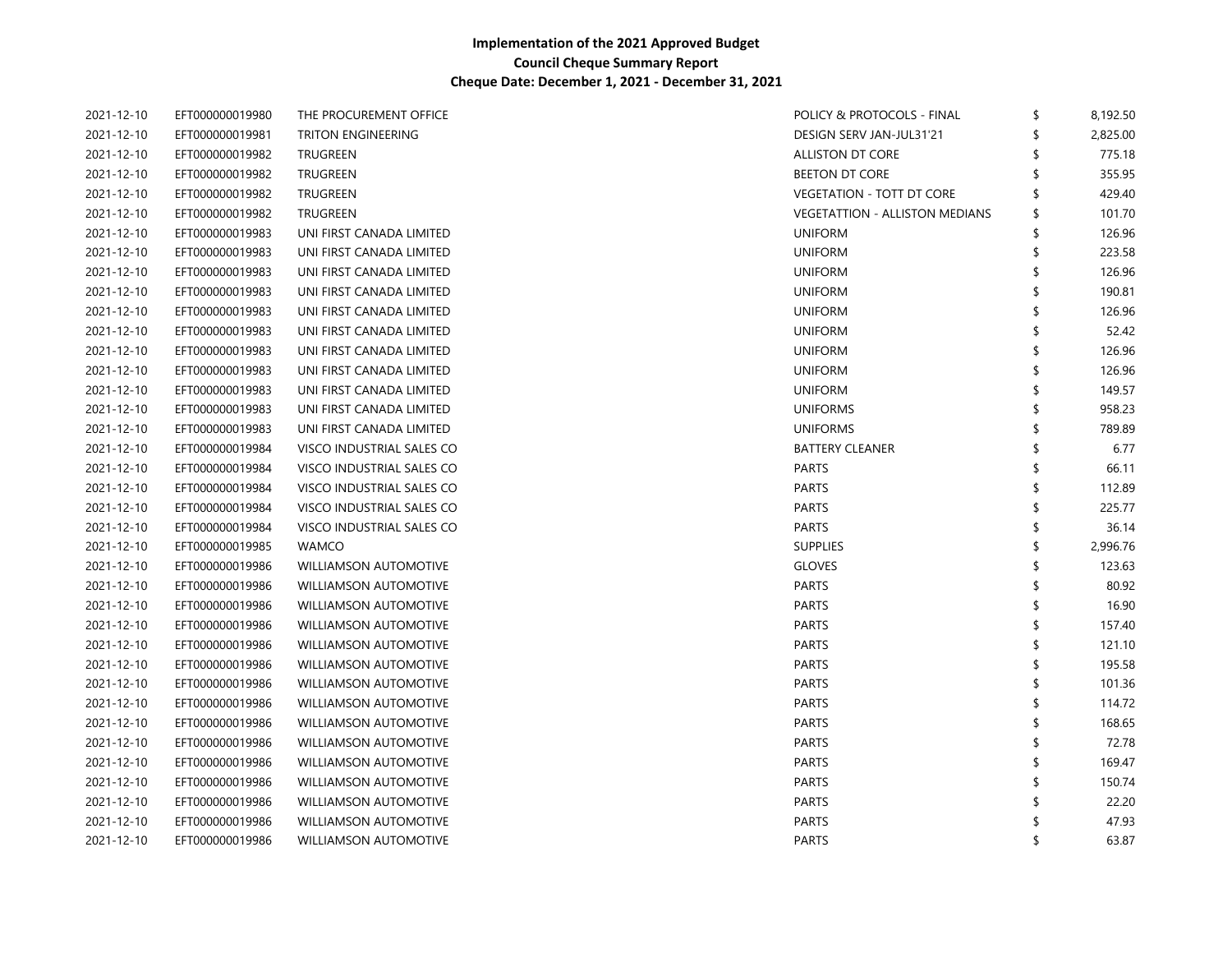| 2021-12-10 | EFT000000019987 | WM WELLER TREE SERVICE LTD.                                      | TREE MAINTENCE JUL19-23'21            | \$<br>4,889.85 |
|------------|-----------------|------------------------------------------------------------------|---------------------------------------|----------------|
| 2021-12-17 | EFT000000019988 | ADVANCED DOOR SYSTEMS LTD.                                       | SERVICER CALL ON DOORS                | 2,915.97       |
| 2021-12-17 | EFT000000019989 | AJ STONE COMPANY LTD.                                            | <b>SUPPLIES</b>                       | 1,711.95       |
| 2021-12-17 | EFT000000019990 | ALLISTON EQUIPMENT LTD                                           | <b>PARTS</b>                          | 1,332.50       |
| 2021-12-17 | EFT000000019990 | ALLISTON EQUIPMENT LTD                                           | <b>PARTS</b>                          | 144.64         |
| 2021-12-17 | EFT000000019991 | ALLISTON LUMBER CO. LIMITED                                      | <b>HEX NUTS/BOLTS</b>                 | 6.09           |
| 2021-12-17 | EFT000000019991 | ALLISTON LUMBER CO. LIMITED                                      | LAG SCREWS                            | 23.32          |
| 2021-12-17 | EFT000000019991 | ALLISTON LUMBER CO. LIMITED                                      | <b>SUPPLIES</b>                       | 261.56         |
| 2021-12-17 | EFT000000019991 | ALLISTON LUMBER CO. LIMITED                                      | <b>SUPPLIES</b>                       | 19.47          |
| 2021-12-17 | EFT000000019991 | ALLISTON LUMBER CO. LIMITED                                      | <b>SUPPLIES</b>                       | 19.49          |
| 2021-12-17 | EFT000000019992 | <b>ANCHEM SALES</b>                                              | CAUSTIC SODA                          | 19,930.58      |
| 2021-12-17 | EFT000000019993 | ANDERSON BLAKE SECURITY                                          | <b>ALLISTON MEMORIAL SERV- NOV'21</b> | \$<br>2,726.97 |
| 2021-12-17 | EFT000000019993 | ANDERSON BLAKE SECURITY                                          | BEETON MEMORIAL SERV-NOV'21           | \$<br>4,048.93 |
| 2021-12-17 | EFT000000019994 | ARCTICLIGHT BOARDING KENNELS                                     | KENNEL SERVICES NOV2021               | \$<br>1,094.00 |
| 2021-12-17 | EFT000000019995 | <b>RESIDENT REIMBURSEMENT</b>                                    | <b>TRANIST NOV11-22'21</b>            | 70.00          |
| 2021-12-17 | EFT000000019996 | <b>BOSS LUBRICANTS</b>                                           | <b>HYDRAULIC FLUIDS</b>               | 2,325.26       |
| 2021-12-17 | EFT000000019997 | <b>EMPLOYEE</b>                                                  | MILEAGE NOV2021                       | 19.38          |
| 2021-12-17 | EFT000000019998 | <b>BUTTON FENCE LTD.</b>                                         | <b>SUPPLIES</b>                       | 1,482.27       |
| 2021-12-17 | EFT000000019999 | CANADIAN TIRE ASSOCIATE STORE                                    | <b>SUPPLIES</b>                       | 39.49          |
| 2021-12-17 | EFT000000019999 | CANADIAN TIRE ASSOCIATE STORE                                    | <b>SUPPLIES</b>                       | 112.95         |
| 2021-12-17 | EFT000000020000 | CENTRALSQUARE CANADA SOFTWARE INC., FORMERLY DIAMOND SOFTWARE IN | <b>BPO</b>                            | 60.74          |
| 2021-12-17 | EFT000000020001 | CHEMTRADE CHEMICALS CANADA LTD                                   | <b>SULFATE - ALLISTON</b>             | 5,317.01       |
| 2021-12-17 | EFT000000020001 | CHEMTRADE CHEMICALS CANADA LTD                                   | SULFATE - REGIONAL                    | 6,622.48       |
| 2021-12-17 | EFT000000020001 | CHEMTRADE CHEMICALS CANADA LTD                                   | <b>SULFATE - TOTT</b>                 | 5,317.01       |
| 2021-12-17 | EFT000000020002 | <b>EMPLOYEE</b>                                                  | EMPLOYEE - COURSE DEC14'2             | 294.93         |
| 2021-12-17 | EFT000000020003 | CMAX FIRE SOLUTIONS                                              | REPAIR LADDER                         | 3,896.60       |
| 2021-12-17 | EFT000000020004 | <b>COMMISSIONAIRES GREAT LAKES</b>                               | SERV NOV14-27'21 - 70HRS              | 2,020.21       |
| 2021-12-17 | EFT000000020005 | CORPORATE EXPRESS CANADA INC.                                    | <b>OFFICE SUPPLIES</b>                | 103.66         |
| 2021-12-17 | EFT000000020005 | CORPORATE EXPRESS CANADA INC.                                    | <b>OFFICE SUPPLIES</b>                | 278.16         |
| 2021-12-17 | EFT000000020005 | CORPORATE EXPRESS CANADA INC.                                    | <b>OFFICE SUPPLIES</b>                | 96.07          |
| 2021-12-17 | EFT000000020006 | <b>COUNTY OF SIMCOE</b>                                          | DC'S NOVEMBER 2021                    | 39,936.00      |
| 2021-12-17 | EFT000000020007 | <b>EMPLOYEE</b>                                                  | <b>COURSES</b>                        | 1,570.00       |
| 2021-12-17 | EFT000000020008 | <b>CURRIE TRUCK CENTRE</b>                                       | 2021 FRIEGHTLINER                     | 581,879.94     |
| 2021-12-17 | EFT000000020009 | DELL CANADA INC.                                                 | MICRO365 VOICE                        | \$<br>2,941.73 |
| 2021-12-17 | EFT000000020010 | <b>EMPLOYEE</b>                                                  | <b>OPERATOR CERTIFICATE</b>           | 175.00         |
| 2021-12-17 | EFT000000020011 | DUIVENVOORDEN HAULAGE LIMITED                                    | 1778.26 MT - GRAVEL                   | 16,017.60      |
| 2021-12-17 | EFT000000020012 | <b>RESIDENT REIMBURSEMENT</b>                                    | TRANIST OCT28-NOV24'21                | 831.80         |
| 2021-12-17 | EFT000000020013 | EQUINOX ENVIRONMENTAL                                            | <b>CLEAR BAGS</b>                     | \$<br>590.91   |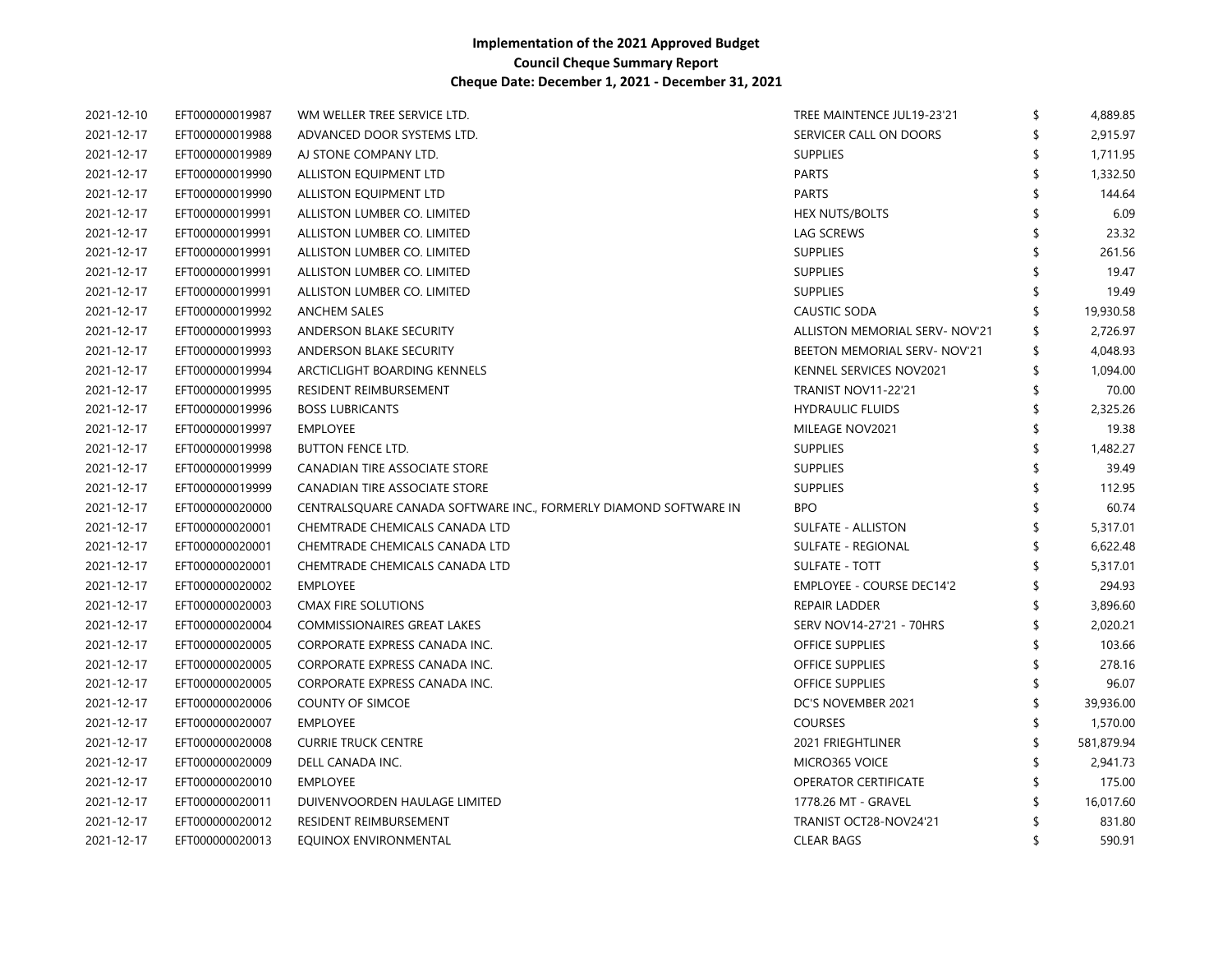| 2021-12-17 | EFT000000020014 | eSOLUTIONS GROUP LIMITED             | V3 UPGRADE                          | \$<br>5,457.90 |
|------------|-----------------|--------------------------------------|-------------------------------------|----------------|
| 2021-12-17 | EFT000000020015 | ESRI CANADA                          | ARM DEVELOPMENT                     | 10,757.60      |
| 2021-12-17 | EFT000000020016 | EWE HERD ME                          | <b>CANINE SERV DEC2021</b>          | 3,526.92       |
| 2021-12-17 | EFT000000020017 | <b>EMPLOYEE</b>                      | TRAVEL PAY NOV 26/21                | 77.52          |
| 2021-12-17 | EFT000000020018 | <b>EMPLOYEE</b>                      | <b>BOOT ALLOWANCE 2021</b>          | 497.17         |
| 2021-12-17 | EFT000000020019 | 4 OFFICE AUTOMATION LTD.             | <b>CONTRACT BASE</b>                | 15.72          |
| 2021-12-17 | EFT000000020019 | 4 OFFICE AUTOMATION LTD.             | <b>CONTRACT BASE DEC2021</b>        | 412.45         |
| 2021-12-17 | EFT000000020019 | 4 OFFICE AUTOMATION LTD.             | <b>CONTRACT BASE/COPIES DEC2021</b> | 53.65          |
| 2021-12-17 | EFT000000020019 | 4 OFFICE AUTOMATION LTD.             | COPIER - 6830 4TH LINE              | 47.27          |
| 2021-12-17 | EFT000000020020 | <b>GAGE PRINT &amp; PACKAGING</b>    | <b>STAMP INK PADS</b>               | 25.99          |
| 2021-12-17 | EFT000000020021 | <b>GERRIE ELECTRIC WHOLESALE LTD</b> | <b>CABLE TIES</b>                   | 26.85          |
| 2021-12-17 | EFT000000020022 | RESIDENT REIMBURSEMENT               | <b>TRANIST NOV08-29'21</b>          | 208.40         |
| 2021-12-17 | EFT000000020023 | HAPAMP ELMVALE LIMITED               | 47 GEORGE ST                        | 2,326.55       |
| 2021-12-17 | EFT000000020024 | HARRINGTON MCAVAN LTD                | <b>BRIDGE REPLACEMENT</b>           | 4,237.50       |
| 2021-12-17 | EFT000000020025 | <b>IBI GROUP</b>                     | <b>COURSE NOV 24-25/21</b>          | 1,627.20       |
| 2021-12-17 | EFT000000020026 | <b>IRON MOUNTAIN</b>                 | SERVICES NOV2021                    | 250.48         |
| 2021-12-17 | EFT000000020026 | <b>IRON MOUNTAIN</b>                 | STORAGE/SERVICE NOV2021             | 2,423.09       |
| 2021-12-17 | EFT000000020027 | <b>EMPLOYEE</b>                      | TRAVEL - NOV26'21                   | 19.38          |
| 2021-12-17 | EFT000000020028 | <b>EMPLOYEE</b>                      | <b>BOOT ALLOWANCE 2021</b>          | 259.90         |
| 2021-12-17 | EFT000000020028 | <b>EMPLOYEE</b>                      | <b>STUDY GUIDE</b>                  | 167.35         |
| 2021-12-17 | EFT000000020029 | <b>JUTZI WATER TECHNOLOGIES</b>      | <b>CHEMICALS</b>                    | 204.08         |
| 2021-12-17 | EFT000000020029 | <b>JUTZI WATER TECHNOLOGIES</b>      | <b>CHEMICALS</b>                    | 1,107.40       |
| 2021-12-17 | EFT000000020029 | <b>JUTZI WATER TECHNOLOGIES</b>      | <b>CHLORINE</b>                     | 1,649.80       |
| 2021-12-17 | EFT000000020030 | <b>KEMPENFELT IMAGING</b>            | COPIER OCT15-NOV14'21               | 3,282.46       |
| 2021-12-17 | EFT000000020031 | <b>EMPLOYEE</b>                      | <b>TRAINING OCT 18-20/21</b>        | 2,254.35       |
| 2021-12-17 | EFT000000020032 | LENBY BUSINESS FORMS                 | DOG LIC APPS                        | 314.14         |
| 2021-12-17 | EFT000000020033 | LIGHTNING EQUIPMENT SALES INC.       | <b>MAGNETIC BRKT</b>                | 113.00         |
| 2021-12-17 | EFT000000020033 | LIGHTNING EQUIPMENT SALES INC.       | <b>MOTION DEVICE</b>                | 107.35         |
| 2021-12-17 | EFT000000020034 | <b>LLOYD BURNS LLP</b>               | CLAIM 53640-162237                  | 4,727.30       |
| 2021-12-17 | EFT000000020035 | LOVETT PRO LOCK & KEY                | <b>KEYS</b>                         | 8.93           |
| 2021-12-17 | EFT000000020036 | <b>EMPLOYEE</b>                      | TRAINING/WATERLOO/DEC 4-5/21        | 491.24         |
| 2021-12-17 | EFT000000020037 | <b>EMPLOYEE</b>                      | TRAVEL - DEC06'21                   | 43.32          |
| 2021-12-17 | EFT000000020037 | <b>EMPLOYEE</b>                      | TRAVEL - NOV24'21                   | 43.32          |
| 2021-12-17 | EFT000000020038 | MATHESON CONSTRUCTORS LIMITED        | NEW TEC ADMIN CENTRE PRG# 5         | 808,081.03     |
| 2021-12-17 | EFT000000020039 | MICHAEL ENTERPRISE AUDIO & VISUAL    | A/V EQUIPMENT                       | 685.35         |
| 2021-12-17 | EFT000000020040 | MILLIGAN ENERGY INC.                 | 1200.3L GASOLINE                    | 1,689.19       |
| 2021-12-17 | EFT000000020040 | MILLIGAN ENERGY INC.                 | 1911.5L GAS                         | 2,130.41       |
| 2021-12-17 | EFT000000020040 | MILLIGAN ENERGY INC.                 | 1959.0L DIESEL                      | 2,772.18       |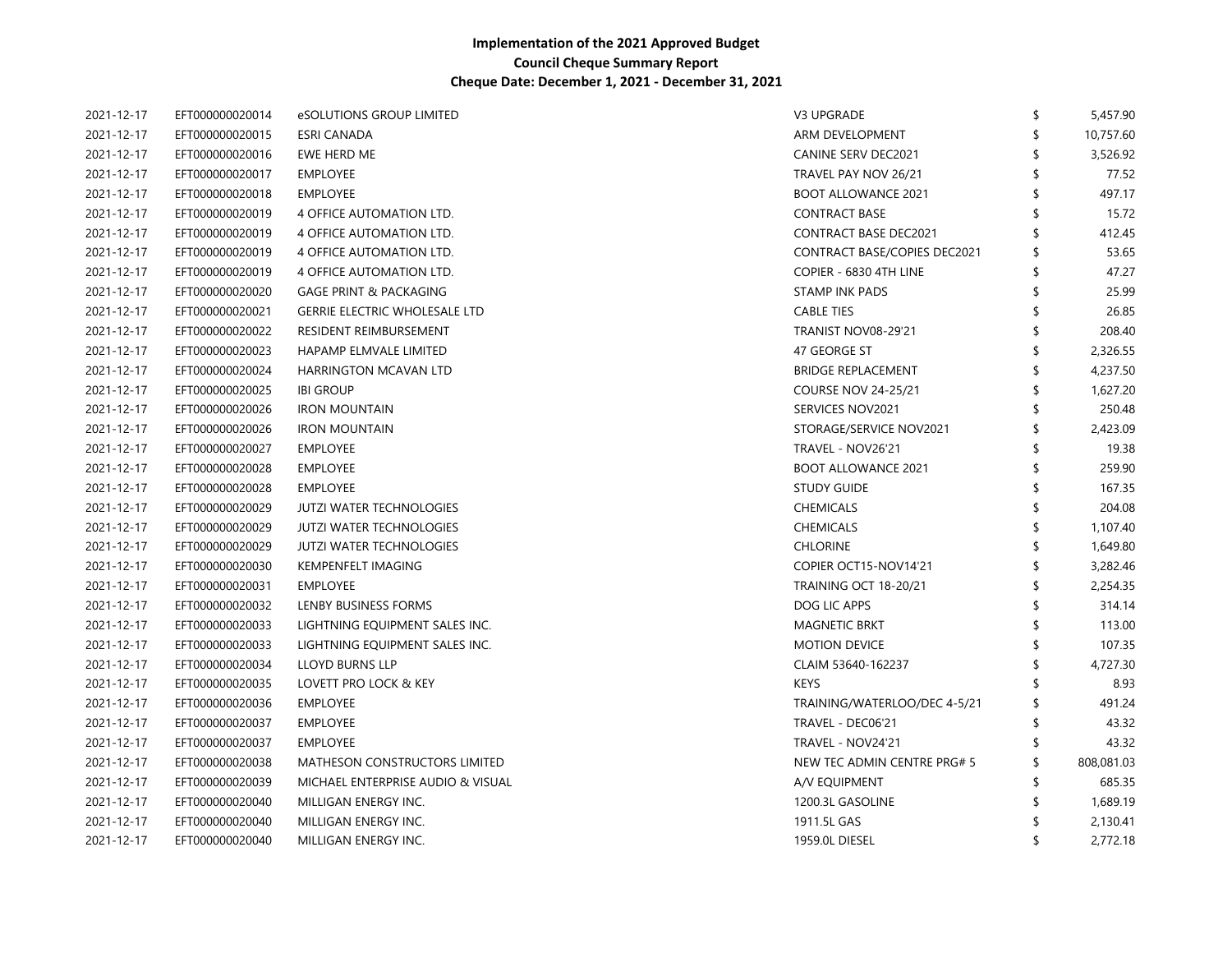| 2021-12-17 | EFT000000020040 | MILLIGAN ENERGY INC.                  | 2001.8L GASOLINE                      | \$<br>2,844.28   |
|------------|-----------------|---------------------------------------|---------------------------------------|------------------|
| 2021-12-17 | EFT000000020040 | MILLIGAN ENERGY INC.                  | 350.3L DIESEL                         | 436.61           |
| 2021-12-17 | EFT000000020040 | MILLIGAN ENERGY INC.                  | 4437.3L DIESEL                        | 4,831.13         |
| 2021-12-17 | EFT000000020040 | MILLIGAN ENERGY INC.                  | 644.6L DIESEL                         | 894.70           |
| 2021-12-17 | EFT000000020040 | MILLIGAN ENERGY INC.                  | 700.5L DIESEL                         | 676.22           |
| 2021-12-17 | EFT000000020041 | NORTHERN SAFETY LIMITED               | EAR PROTECTORS/HARD HAT               | 110.23           |
| 2021-12-17 | EFT000000020042 | ONTARIO ASSOCIATION OF FIRE CHIEFS    | 2022 RENEWAL MEMBERSHIP               | 288.15           |
| 2021-12-17 | EFT000000020043 | OPENSPACE SOLUTIONS INC               | SPLASH PAD PARTS                      | 3,906.75         |
| 2021-12-17 | EFT000000020044 | ORGANIZATIONAL SOLUTIONS              | <b>DECEMBER SERVICES</b>              | 1,718.17         |
| 2021-12-17 | EFT000000020044 | ORGANIZATIONAL SOLUTIONS              | DISABILITY CLAIMS - NOV2021           | 745.80           |
| 2021-12-17 | EFT000000020045 | PNC EQUIPMENT FINANCE DIV.OF PNC BANK | PERIOD NOV22-DEC21'21                 | \$<br>145,000.47 |
| 2021-12-17 | EFT000000020046 | POWERSTREAM INC                       | 24 Lilly St - DEC21                   | \$<br>2,900.39   |
| 2021-12-17 | EFT000000020046 | POWERSTREAM INC                       | 4262 Conc12 Lot6 Well 4- DEC21        | \$<br>682.90     |
| 2021-12-17 | EFT000000020046 | POWERSTREAM INC                       | 4262 conc12 Lot6 Well 6-DEC21         | \$<br>1,126.58   |
| 2021-12-17 | EFT000000020046 | POWERSTREAM INC                       | 6479 4th Line - DEC21                 | \$<br>2,689.37   |
| 2021-12-17 | EFT000000020046 | POWERSTREAM INC                       | 6558 Conc 8 - JOC - DEC21             | 1,303.90         |
| 2021-12-17 | EFT000000020046 | POWERSTREAM INC                       | 6844 Ind Pky Lot4 Pump2 -DEC21        | \$<br>1,851.00   |
| 2021-12-17 | EFT000000020046 | POWERSTREAM INC                       | County Rd 10 & 3rd Line -DEC21        | 64.80            |
| 2021-12-17 | EFT000000020046 | POWERSTREAM INC                       | Fletcher Cres Ball Park DEC21         | \$<br>30.78      |
| 2021-12-17 | EFT000000020046 | POWERSTREAM INC                       | P44628 King St N DEC21                | \$<br>107.53     |
| 2021-12-17 | EFT000000020047 | PREMIER EQUIPMENT                     | <b>PARTS</b>                          | 23.58            |
| 2021-12-17 | EFT000000020047 | PREMIER EQUIPMENT                     | <b>PARTS</b>                          | 87.20            |
| 2021-12-17 | EFT000000020047 | PREMIER EQUIPMENT                     | <b>PARTS</b>                          | 171.74           |
| 2021-12-17 | EFT000000020047 | PREMIER EQUIPMENT                     | <b>PARTS</b>                          | 86.41            |
| 2021-12-17 | EFT000000020048 | PROTRADE CONTRACTING INC              | NEW 10X10' CONCRETE PAD               | 6,469.25         |
| 2021-12-17 | EFT000000020049 | WASTE CONNECTIONS OF CANADA INC.      | <b>WASTE REMOVAL</b>                  | 112.86           |
| 2021-12-17 | EFT000000020049 | WASTE CONNECTIONS OF CANADA INC.      | <b>WASTE REMOVAL</b>                  | 519.51           |
| 2021-12-17 | EFT000000020049 | WASTE CONNECTIONS OF CANADA INC.      | WASTE REMOVAL                         | 195.86           |
| 2021-12-17 | EFT000000020049 | WASTE CONNECTIONS OF CANADA INC.      | <b>WASTE REMOVAL</b>                  | 41.49            |
| 2021-12-17 | EFT000000020050 | PROMOTIONAL SOURCE                    | COUNCIL PADFOLIOS                     | 965.33           |
| 2021-12-17 | EFT000000020051 | PUROLATOR COURIER LTD.                | <b>COURIER SERVICES</b>               | 37.03            |
| 2021-12-17 | EFT000000020052 | THE PLANNING PARTNERSHIP              | CANNABIS REG JUL-SEP'21               | 2,019.88         |
| 2021-12-17 | EFT000000020052 | THE PLANNING PARTNERSHIP              | <b>CANNABIS REGULATION FEB-JUN'21</b> | 6,436.76         |
| 2021-12-17 | EFT000000020052 | THE PLANNING PARTNERSHIP              | CANNIBIS REG. DEC'20-JAN'21           | 4,245.98         |
| 2021-12-17 | EFT000000020053 | <b>REALTAX INC</b>                    | ROLL 010 001 02601                    | 508.50           |
| 2021-12-17 | EFT000000020053 | REALTAX INC                           | ROLL 010 002 06001                    | 508.50           |
| 2021-12-17 | EFT000000020053 | REALTAX INC                           | ROLL 030 005 12400                    | 508.50           |
| 2021-12-17 | EFT000000020053 | <b>REALTAX INC</b>                    | ROLL 030 005 35100                    | 508.50           |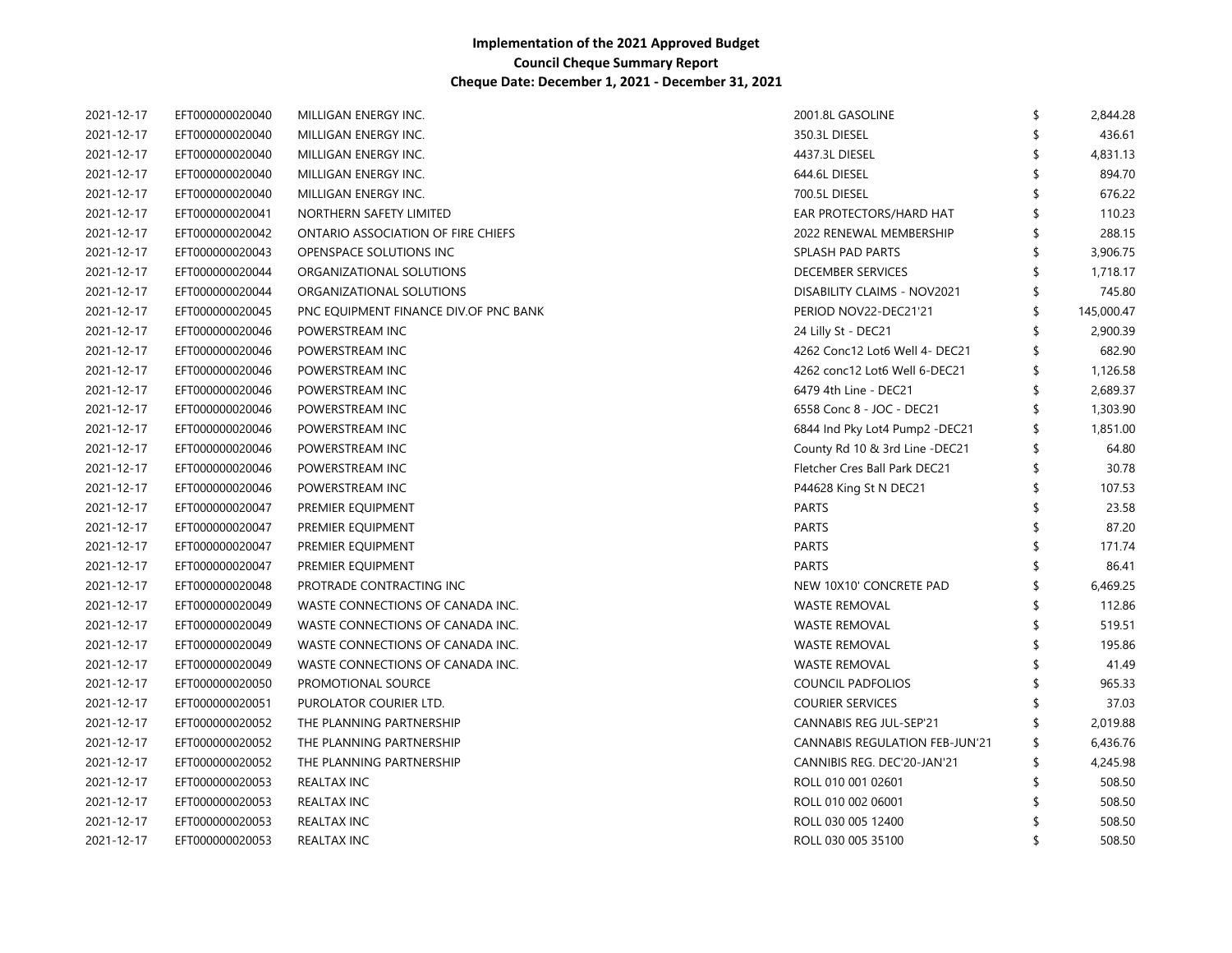| 2021-12-17 | EFT000000020053 | <b>REALTAX INC</b>                            | ROLL 040 001 18442            | \$<br>565.00 |
|------------|-----------------|-----------------------------------------------|-------------------------------|--------------|
| 2021-12-17 | EFT000000020053 | <b>REALTAX INC</b>                            | ROLL 040 002 17707            | 565.00       |
| 2021-12-17 | EFT000000020053 | <b>REALTAX INC</b>                            | ROLL 040 002 18609            | 565.00       |
| 2021-12-17 | EFT000000020053 | <b>REALTAX INC</b>                            | ROLL 040 004 03001            | 508.50       |
| 2021-12-17 | EFT000000020053 | <b>REALTAX INC</b>                            | ROLL 060 001 06124            | 565.00       |
| 2021-12-17 | EFT000000020053 | <b>REALTAX INC</b>                            | ROLL 060 002 38038            | 508.50       |
| 2021-12-17 | EFT000000020054 | RJ BURNSIDE ASSOCIATES LTD.                   | <b>SERV TO NOV25 2021</b>     | 6,613.44     |
| 2021-12-17 | EFT000000020054 | RJ BURNSIDE ASSOCIATES LTD.                   | SERV TO OCT28'21              | 1,615.90     |
| 2021-12-17 | EFT000000020055 | RV ANDERSON ASSOCIATES                        | SERV AUG28-SEP24'21           | 33,948.04    |
| 2021-12-17 | EFT000000020055 | RV ANDERSON ASSOCIATES                        | SERV MAY29-JUN25'21           | 39,577.93    |
| 2021-12-17 | EFT000000020056 | SIMCOE COUNTY DISTRICTSCHOOL BOARD            | DC'S NOVEMBER 2021            | 10,044.00    |
| 2021-12-17 | EFT000000020057 | SIMCOE MUSKOKA CATHOLIC DISTRICT SCHOOL BOARD | DC'S NOVEMBER 2021            | 5,888.00     |
| 2021-12-17 | EFT000000020058 | STAGE2 DATA INC.                              | RUBRIK CLOUD B/U              | 1,098.64     |
| 2021-12-17 | EFT000000020059 | Tatham Engineering Limited                    |                               | 1,331.20     |
| 2021-12-17 | EFT000000020060 | TELIZON INC/SIMCOE COUNTY LONG                | <b>BUSINESS LINES</b>         | 471.36       |
| 2021-12-17 | EFT000000020060 | TELIZON INC/SIMCOE COUNTY LONG                | <b>BUSINESS LINES NOV2021</b> | 337.71       |
| 2021-12-17 | EFT000000020060 | TELIZON INC/SIMCOE COUNTY LONG                | <b>BUSINESS LINES NOV2021</b> | 496.28       |
| 2021-12-17 | EFT000000020061 | THOMSON INSURANCE ADJUSTERS                   | ADJ SERVICE CLAIM 53640-16366 | 2,640.00     |
| 2021-12-17 | EFT000000020063 | <b>3C TRAINING SOLUTIONS</b>                  | NOVEMBER COACHING             | 1,280.00     |
| 2021-12-17 | EFT000000020063 | <b>3C TRAINING SOLUTIONS</b>                  | STRESS MGMT-WORKSHOP DEC13    | 2,155.67     |
| 2021-12-17 | EFT000000020064 | <b>EMPLOYEE</b>                               | <b>BOOT ALLOWANCE 2021</b>    | 345.76       |
| 2021-12-17 | EFT000000020065 | <b>TOWN OF INNISFIL</b>                       | STANDBY FEES FOR 2021         | 14,917.02    |
| 2021-12-17 | EFT000000020066 | TOWN OF TECUMSEH                              | REFUND - 374457000018000      | 4,826.57     |
| 2021-12-17 | EFT000000020067 | <b>EMPLOYEE</b>                               | MILEAGE - NOV21               | 124.30       |
| 2021-12-17 | EFT000000020068 | URBAN FOREST INNOVATIONS INC                  | BEETON MEADOWS - JUN21        | 700.60       |
| 2021-12-17 | EFT000000020069 | <b>WAMCO</b>                                  | <b>SUPPLIES</b>               | 1,186.50     |
| 2021-12-17 | EFT000000020069 | <b>WAMCO</b>                                  | <b>SUPPLIES</b>               | 1,452.05     |
| 2021-12-17 | EFT000000020070 | WSP CANADA INC.                               | SERV OCT31-NOV27'21           | 6,252.17     |
| 2021-12-17 | EFT000000020070 | WSP CANADA INC.                               | SERV SEP26-OCT30'21           | 5,352.64     |
| 2021-12-17 | EFT000000020070 | WSP CANADA INC.                               | SERV TO NOV06'21              | 3,161.63     |
| 2021-12-17 | EFT000000020071 | <b>XEROX CANADA</b>                           | COPIES MADE NOV2021           | 506.04       |
| 2021-12-31 | EFT000000020072 | ACAPULCO POOLS                                | <b>PARTS</b>                  | 627.01       |
| 2021-12-31 | EFT000000020073 | ACKLANDS - GRAINGER INC                       | <b>SUPPLIES</b>               | 1,531.42     |
| 2021-12-31 | EFT000000020074 | ADVANCED DOOR SYSTEMS LTD.                    | SERV DEPOT 1                  | 683.38       |
| 2021-12-31 | EFT000000020075 | AIR LIQUIDE CANADA INC.                       | <b>GAS FOR WELDING</b>        | 282.81       |
| 2021-12-31 | EFT000000020075 | AIR LIQUIDE CANADA INC.                       | <b>OXYGEN CYCLINDERS</b>      | 117.96       |
| 2021-12-31 | EFT000000020075 | AIR LIQUIDE CANADA INC.                       | <b>PARTS</b>                  | 270.54       |
| 2021-12-31 | EFT000000020076 | AIRD & BERLIS LLP                             | <b>INTEGRITY COMMISIIONER</b> | 3,301.86     |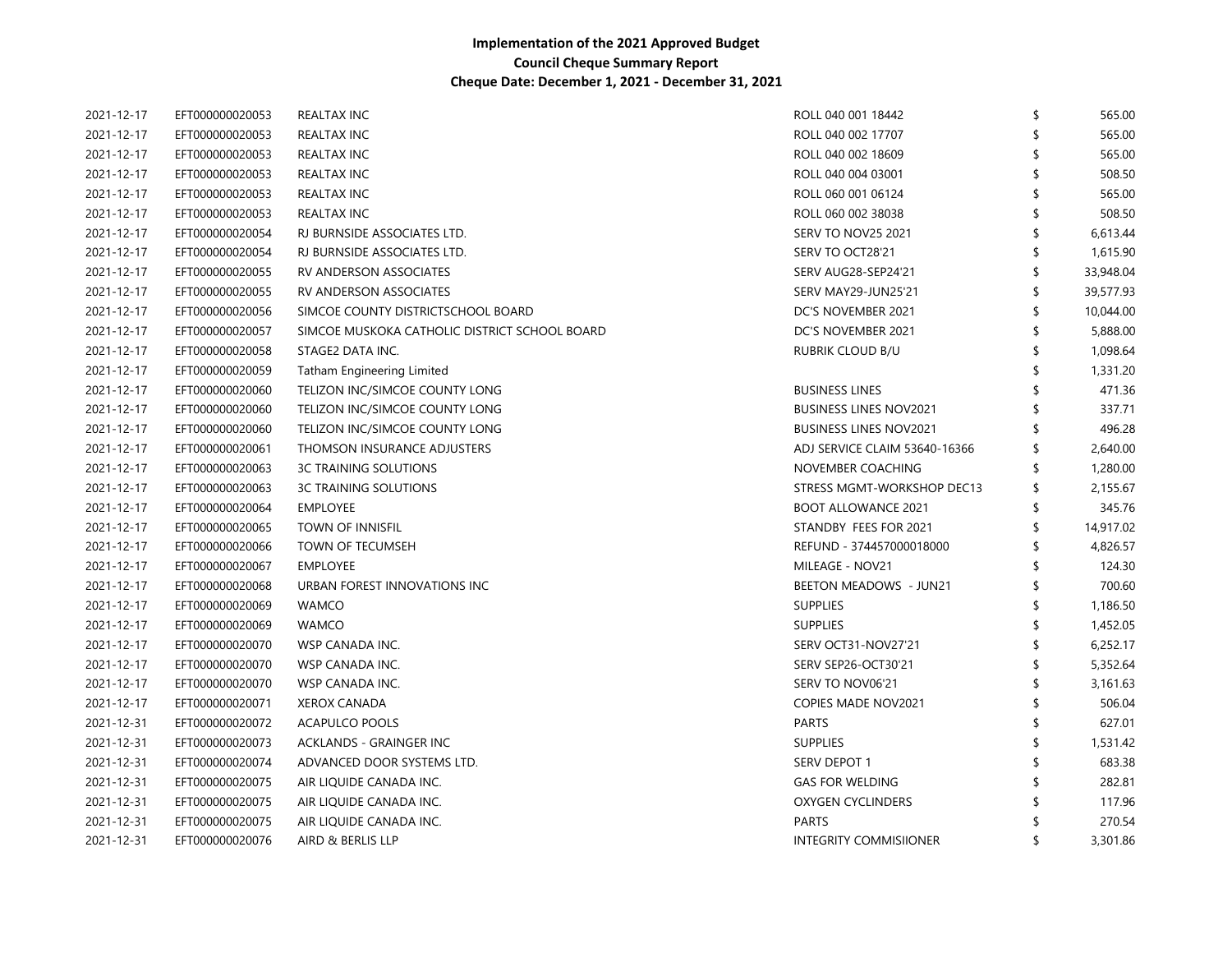| 2021-12-31 | EFT000000020077 | ALINE UTILITY LIMITED            | SERV ON NOV09'21              | \$<br>2,920.48 |
|------------|-----------------|----------------------------------|-------------------------------|----------------|
| 2021-12-31 | EFT000000020078 | ALLISTON LUMBER CO. LIMITED      | <b>FILTERS</b>                | 65.03          |
| 2021-12-31 | EFT000000020078 | ALLISTON LUMBER CO. LIMITED      | <b>SUPPLIES</b>               | 124.10         |
| 2021-12-31 | EFT000000020078 | ALLISTON LUMBER CO. LIMITED      | <b>SUPPLIES</b>               | 11.80          |
| 2021-12-31 | EFT000000020079 | ALLISTON STARTER REBUILDERS      | <b>PARTS</b>                  | 282.50         |
| 2021-12-31 | EFT000000020079 | ALLISTON STARTER REBUILDERS      | <b>PARTS</b>                  | 186.45         |
| 2021-12-31 | EFT000000020080 | ANDERSON BLAKE SECURITY          | SECURITY - BEETON ARENA OCT21 | 5,620.06       |
| 2021-12-31 | EFT000000020080 | ANDERSON BLAKE SECURITY          | SECURITY-ALLISTON ARENA OCT21 | \$<br>3,587.98 |
| 2021-12-31 | EFT000000020081 | <b>EMPLOYEE</b>                  | MILEAGE - NOV21               | 102.48         |
| 2021-12-31 | EFT000000020082 | BATTLEFIELD EQUIPMENT-ONTARIO    | <b>EQUIPMENT RENTAL</b>       | 5,850.01       |
| 2021-12-31 | EFT000000020082 | BATTLEFIELD EQUIPMENT-ONTARIO    | <b>FLOAT CHARGE</b>           | 384.20         |
| 2021-12-31 | EFT000000020082 | BATTLEFIELD EQUIPMENT-ONTARIO    | <b>LIFT RENTAL</b>            | 719.81         |
| 2021-12-31 | EFT000000020082 | BATTLEFIELD EQUIPMENT-ONTARIO    | ROLLER RENTAL                 | 2,525.71       |
| 2021-12-31 | EFT000000020083 | <b>EMPLOYEE</b>                  | MILEAGE SEPT2021              | 41.44          |
| 2021-12-31 | EFT000000020084 | <b>BOLTON AUTO PARTS INC</b>     | <b>PARTS</b>                  | 341.85         |
| 2021-12-31 | EFT000000020084 | <b>BOLTON AUTO PARTS INC</b>     | <b>PARTS</b>                  | 136.33         |
| 2021-12-31 | EFT000000020085 | BRYAN'S ELECTRIC MOTORS & PUMP   | <b>SUPPLIES</b>               | 26.92          |
| 2021-12-31 | EFT000000020086 | RESIDENT REIMBURSEMENT           | TRANSIT - DEC13'21            | 28.40          |
| 2021-12-31 | EFT000000020086 | RESIDENT REIMBURSEMENT           | TRANSIT-NOV21                 | 38.80          |
| 2021-12-31 | EFT000000020087 | <b>BUTTON FENCE LTD.</b>         | <b>SUPPLIES</b>               | 90.40          |
| 2021-12-31 | EFT000000020088 | CAIRNS ROOFING SERVICES LTD      | REPLACE ROOF - BEETON ARENA   | 4,520.00       |
| 2021-12-31 | EFT000000020089 | CANADIAN TIRE ASSOCIATE STORE    | <b>SUPPLIES</b>               | 113.71         |
| 2021-12-31 | EFT000000020089 | CANADIAN TIRE ASSOCIATE STORE    | <b>SUPPLIES</b>               | 122.96         |
| 2021-12-31 | EFT000000020089 | CANADIAN TIRE ASSOCIATE STORE    | <b>SUPPLIES</b>               | 129.94         |
| 2021-12-31 | EFT000000020089 | CANADIAN TIRE ASSOCIATE STORE    | <b>SUPPLIES</b>               | 32.76          |
| 2021-12-31 | EFT000000020089 | CANADIAN TIRE ASSOCIATE STORE    | <b>SUPPLIES</b>               | 70.04          |
| 2021-12-31 | EFT000000020089 | CANADIAN TIRE ASSOCIATE STORE    | <b>SUPPLIES</b>               | 89.96          |
| 2021-12-31 | EFT000000020089 | CANADIAN TIRE ASSOCIATE STORE    | <b>SUPPLIES</b>               | 67.79          |
| 2021-12-31 | EFT000000020090 | <b>CANADOOR DOOR SYSTEMS</b>     | SERV AT NTRC                  | 1,305.15       |
| 2021-12-31 | EFT000000020090 | <b>CANADOOR DOOR SYSTEMS</b>     | SERV AT NTRC                  | 327.43         |
| 2021-12-31 | EFT000000020091 | <b>CITRON HYGIENE LP</b>         | <b>SUPPLIES</b>               | 69.50          |
| 2021-12-31 | EFT000000020091 | <b>CITRON HYGIENE LP</b>         | <b>SUPPLIES</b>               | 69.50          |
| 2021-12-31 | EFT000000020091 | <b>CITRON HYGIENE LP</b>         | <b>SUPPLIES</b>               | 69.50          |
| 2021-12-31 | EFT000000020092 | EMPLOYEE                         | MILEAGE EXP - NOV21           | 135.32         |
| 2021-12-31 | EFT000000020092 | EMPLOYEE                         | MILEAGE EXP - OCT21           | 31.36          |
| 2021-12-31 | EFT000000020093 | CA SELLERS CLEANING SERVICES LTD | CLEANING - PRC ADMIN, JOC     | 2,664.74       |
| 2021-12-31 | EFT000000020093 | CA SELLERS CLEANING SERVICES LTD | CLEANING - DEPOTS 1 & 2       | 1,171.90       |
| 2021-12-31 | EFT000000020094 | <b>EMPLOYEE</b>                  | MILEAGE DEC21                 | \$<br>43.12    |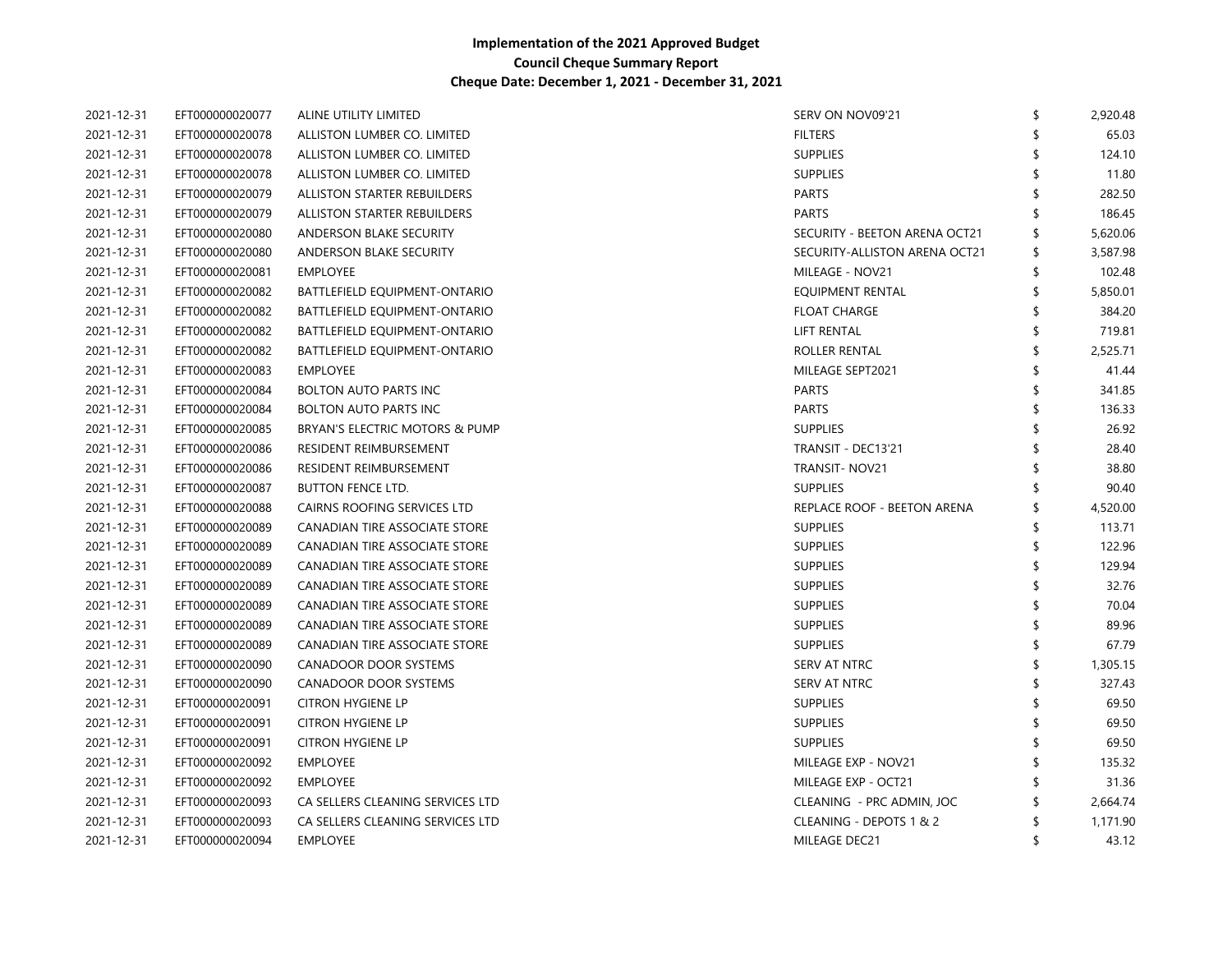| 2021-12-31 | EFT000000020095 | EMPLOYEE                      | PROF DEV ONLINE COURSE DEC 14 | \$<br>294.93 |
|------------|-----------------|-------------------------------|-------------------------------|--------------|
| 2021-12-31 | EFT000000020096 | CINTAS CANADA LIMITED         | <b>MAT SERVICE</b>            | \$<br>35.69  |
| 2021-12-31 | EFT000000020096 | CINTAS CANADA LIMITED         | <b>MAT SERVICE</b>            | 11.90        |
| 2021-12-31 | EFT000000020096 | CINTAS CANADA LIMITED         | <b>MAT SERVICE</b>            | 5.94         |
| 2021-12-31 | EFT000000020096 | <b>CINTAS CANADA LIMITED</b>  | <b>MATS</b>                   | 30.40        |
| 2021-12-31 | EFT000000020096 | CINTAS CANADA LIMITED         | <b>MATS</b>                   | 171.08       |
| 2021-12-31 | EFT000000020096 | CINTAS CANADA LIMITED         | <b>MATS</b>                   | 42.21        |
| 2021-12-31 | EFT000000020096 | CINTAS CANADA LIMITED         | <b>MATS</b>                   | 171.08       |
| 2021-12-31 | EFT000000020096 | CINTAS CANADA LIMITED         | <b>MATS</b>                   | 5.94         |
| 2021-12-31 | EFT000000020096 | CINTAS CANADA LIMITED         | <b>MATS</b>                   | 5.94         |
| 2021-12-31 | EFT000000020096 | CINTAS CANADA LIMITED         | <b>MATS</b>                   | 42.21        |
| 2021-12-31 | EFT000000020096 | CINTAS CANADA LIMITED         | <b>MATS</b>                   | 72.00        |
| 2021-12-31 | EFT000000020096 | <b>CINTAS CANADA LIMITED</b>  | <b>MATS</b>                   | 16.60        |
| 2021-12-31 | EFT000000020096 | <b>CINTAS CANADA LIMITED</b>  | <b>MATS</b>                   | \$<br>10.45  |
| 2021-12-31 | EFT000000020096 | <b>CINTAS CANADA LIMITED</b>  | <b>MATS</b>                   | \$<br>30.40  |
| 2021-12-31 | EFT000000020096 | CINTAS CANADA LIMITED         | <b>MATS</b>                   | \$<br>72.00  |
| 2021-12-31 | EFT000000020096 | CINTAS CANADA LIMITED         | <b>MATS</b>                   | \$<br>16.60  |
| 2021-12-31 | EFT000000020096 | CINTAS CANADA LIMITED         | <b>MATS</b>                   | \$<br>53.04  |
| 2021-12-31 | EFT000000020096 | CINTAS CANADA LIMITED         | <b>MATS</b>                   | \$<br>82.66  |
| 2021-12-31 | EFT000000020096 | CINTAS CANADA LIMITED         | <b>MATS</b>                   | \$<br>158.55 |
| 2021-12-31 | EFT000000020096 | CINTAS CANADA LIMITED         | <b>MATS</b>                   | \$<br>81.85  |
| 2021-12-31 | EFT000000020096 | <b>CINTAS CANADA LIMITED</b>  | <b>MATS</b>                   | \$<br>10.45  |
| 2021-12-31 | EFT000000020096 | <b>CINTAS CANADA LIMITED</b>  | UNIFORM CLEANING              | \$<br>157.41 |
| 2021-12-31 | EFT000000020096 | CINTAS CANADA LIMITED         | UNIFORM CLEANING              | \$<br>124.55 |
| 2021-12-31 | EFT000000020096 | CINTAS CANADA LIMITED         | <b>UNIFORMS</b>               | \$<br>80.78  |
| 2021-12-31 | EFT000000020096 | CINTAS CANADA LIMITED         | <b>UNIFORMS</b>               | \$<br>75.95  |
| 2021-12-31 | EFT000000020097 | CORPORATE EXPRESS CANADA INC. | <b>ENVELOPES</b>              | \$<br>268.12 |
| 2021-12-31 | EFT000000020097 | CORPORATE EXPRESS CANADA INC. | <b>OFFICE SUPPLIES</b>        | \$<br>30.48  |
| 2021-12-31 | EFT000000020097 | CORPORATE EXPRESS CANADA INC. | <b>OFFICE SUPPLIES</b>        | \$<br>124.38 |
| 2021-12-31 | EFT000000020097 | CORPORATE EXPRESS CANADA INC. | <b>PLANNER</b>                | \$<br>36.15  |
| 2021-12-31 | EFT000000020097 | CORPORATE EXPRESS CANADA INC. | <b>PLANNERS</b>               | \$<br>31.96  |
| 2021-12-31 | EFT000000020097 | CORPORATE EXPRESS CANADA INC. | <b>SHREDDER</b>               | \$<br>360.62 |
| 2021-12-31 | EFT000000020097 | CORPORATE EXPRESS CANADA INC. | <b>SUPPLIES</b>               | \$<br>108.09 |
| 2021-12-31 | EFT000000020097 | CORPORATE EXPRESS CANADA INC. | <b>SUPPLIES</b>               | \$<br>17.33  |
| 2021-12-31 | EFT000000020097 | CORPORATE EXPRESS CANADA INC. | <b>SUPPLIES</b>               | \$<br>309.71 |
| 2021-12-31 | EFT000000020097 | CORPORATE EXPRESS CANADA INC. | <b>SUPPLIES</b>               | 5.05         |
| 2021-12-31 | EFT000000020097 | CORPORATE EXPRESS CANADA INC. | <b>SUPPLIES</b>               | 21.84        |
| 2021-12-31 | EFT000000020097 | CORPORATE EXPRESS CANADA INC. | <b>SUPPLIES</b>               | \$<br>46.90  |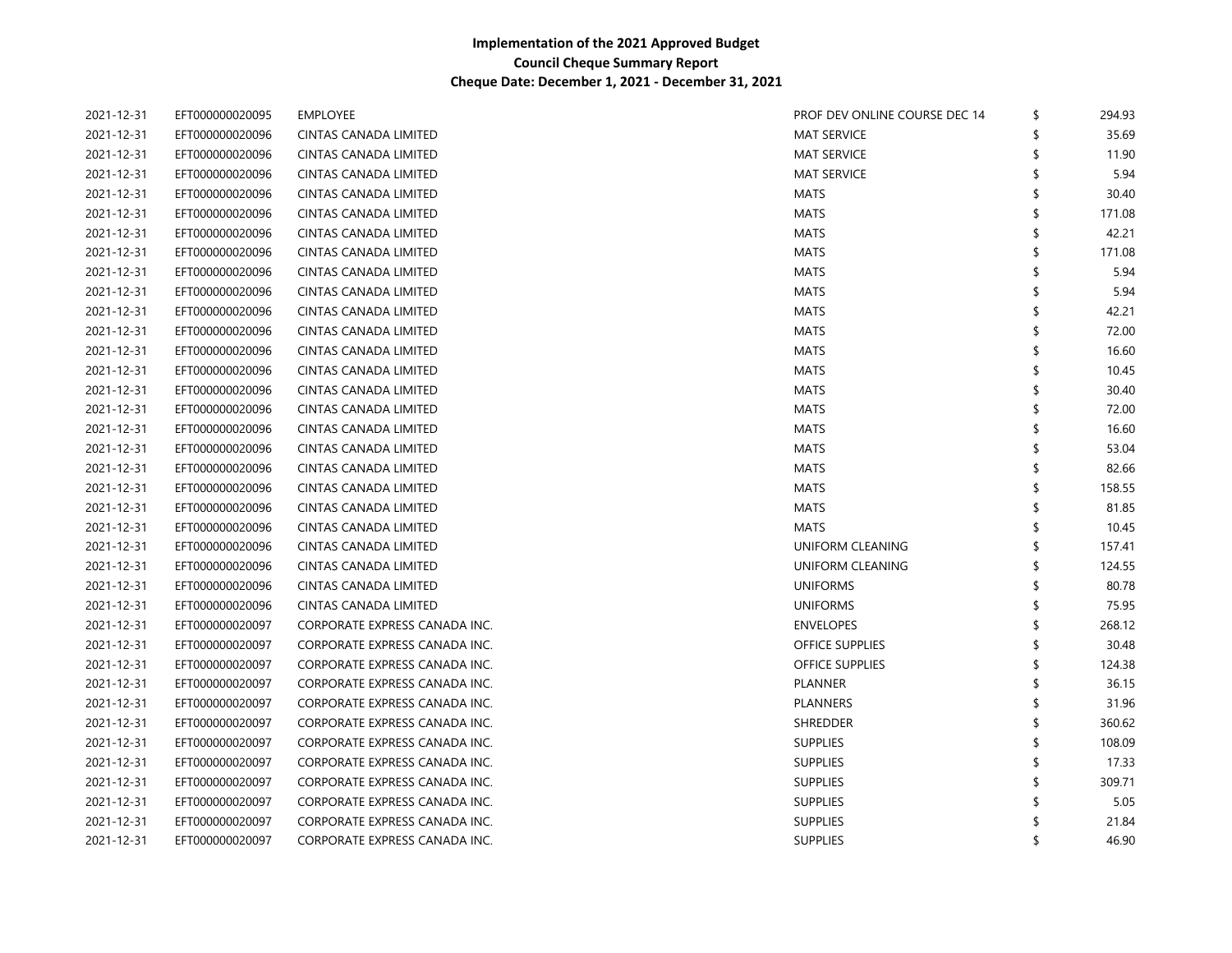| 2021-12-31 | EFT000000020097 | CORPORATE EXPRESS CANADA INC.        | <b>SUPPLIES</b>            | 267.30    |
|------------|-----------------|--------------------------------------|----------------------------|-----------|
| 2021-12-31 | EFT000000020097 | CORPORATE EXPRESS CANADA INC.        | <b>SUPPLIES</b>            | 29.93     |
| 2021-12-31 | EFT000000020097 | CORPORATE EXPRESS CANADA INC.        | <b>SUPPLIES</b>            | 3.30      |
| 2021-12-31 | EFT000000020097 | CORPORATE EXPRESS CANADA INC.        | <b>SUPPLIES</b>            | 32.19     |
| 2021-12-31 | EFT000000020097 | CORPORATE EXPRESS CANADA INC.        | <b>SUPPLIES</b>            | 85.86     |
| 2021-12-31 | EFT000000020097 | CORPORATE EXPRESS CANADA INC.        | <b>SUPPLIES</b>            | 46.05     |
| 2021-12-31 | EFT000000020097 | CORPORATE EXPRESS CANADA INC.        | <b>SUPPLIES</b>            | 33.89     |
| 2021-12-31 | EFT000000020097 | CORPORATE EXPRESS CANADA INC.        | <b>SUPPLIES</b>            | 502.37    |
| 2021-12-31 | EFT000000020098 | <b>COUNTY OF SIMCOE</b>              | MIXED WASTE P/U            | 919.00    |
| 2021-12-31 | EFT000000020098 | <b>COUNTY OF SIMCOE</b>              | RECOVERY/SERVER FEES LIC   | 17,679.77 |
| 2021-12-31 | EFT000000020098 | <b>COUNTY OF SIMCOE</b>              | SCAN-OPERATION DEC21       | 763.20    |
| 2021-12-31 | EFT000000020099 | <b>EMPLOYEE</b>                      | MILEAGE DEC2021            | 35.84     |
| 2021-12-31 | EFT000000020099 | <b>EMPLOYEE</b>                      | MILEAGE NOV2021            | 35.84     |
| 2021-12-31 | EFT000000020099 | <b>EMPLOYEE</b>                      | MILEAGE OCT2021            | 35.84     |
| 2021-12-31 | EFT000000020099 | <b>EMPLOYEE</b>                      | MILEAGE SEPT2021           | 35.84     |
| 2021-12-31 | EFT000000020100 | <b>CUBEX LIMITED</b>                 | <b>PARTS</b>               | 500.67    |
| 2021-12-31 | EFT000000020100 | <b>CUBEX LIMITED</b>                 | <b>PARTS</b>               | 200.91    |
| 2021-12-31 | EFT000000020100 | <b>CUBEX LIMITED</b>                 | <b>PARTS</b>               | 695.21    |
| 2021-12-31 | EFT000000020101 | CULLIGAN WATER CONDITIONING          | REVERSE OSMOSIS            | 36.41     |
| 2021-12-31 | EFT000000020101 | CULLIGAN WATER CONDITIONING          | REVERSE OSMOSIS            | 90.04     |
| 2021-12-31 | EFT000000020101 | CULLIGAN WATER CONDITIONING          | <b>REVERSE OSMOSIS</b>     | 100.04    |
| 2021-12-31 | EFT000000020101 | CULLIGAN WATER CONDITIONING          | <b>REVERSE OSMOSIS</b>     | 112.52    |
| 2021-12-31 | EFT000000020102 | CUMMINS HYDRAULICS LTD.              | <b>PARTS</b>               | 40.57     |
| 2021-12-31 | EFT000000020103 | <b>CURRIE TRUCK CENTRE</b>           | <b>PARTS</b>               | 126.18    |
| 2021-12-31 | EFT000000020103 | <b>CURRIE TRUCK CENTRE</b>           | <b>PARTS</b>               | 620.26    |
| 2021-12-31 | EFT000000020103 | <b>CURRIE TRUCK CENTRE</b>           | <b>PARTS</b>               | 25.36     |
| 2021-12-31 | EFT000000020104 | <b>DIXIE CLEANERS</b>                | DRY CLEANING               | 509.52    |
| 2021-12-31 | EFT000000020105 | <b>EMPLOYEE</b>                      | DRIVERS MEDICAL EXP        | 100.00    |
| 2021-12-31 | EFT000000020105 | EMPLOYEE                             | <b>ENVIRO TRAINING EXP</b> | 1,706.75  |
| 2021-12-31 | EFT000000020105 | <b>EMPLOYEE</b>                      | <b>VACTOR PARTS EXP</b>    | 303.21    |
| 2021-12-31 | EFT000000020106 | EARLY'S AUTO PARTS                   | <b>PARTS</b>               | 141.25    |
| 2021-12-31 | EFT000000020107 | ELEVATOR ONE INC.                    | SER 49 NELSON              | 416.78    |
| 2021-12-31 | EFT000000020108 | ENBRIDGE GAS DISTRIBUTION INC        | 10 WELLINGTON ST E DEC2021 | 101.67    |
| 2021-12-31 | EFT000000020108 | ENBRIDGE GAS DISTRIBUTION INC        | 130 CHURCH ST - DEC21      | 815.10    |
| 2021-12-31 | EFT000000020108 | ENBRIDGE GAS DISTRIBUTION INC        | 139 QUEEN ST N DEC2021     | 3,462.46  |
| 2021-12-31 | EFT000000020108 | <b>ENBRIDGE GAS DISTRIBUTION INC</b> | 157 JW TAYLOR DEC2021      | 247.75    |
| 2021-12-31 | EFT000000020108 | <b>ENBRIDGE GAS DISTRIBUTION INC</b> | 17 VICTORIA ST E DEC2021   | 321.53    |
| 2021-12-31 | EFT000000020108 | <b>ENBRIDGE GAS DISTRIBUTION INC</b> | 18 QUEEN ST N DEC 2021     | 433.68    |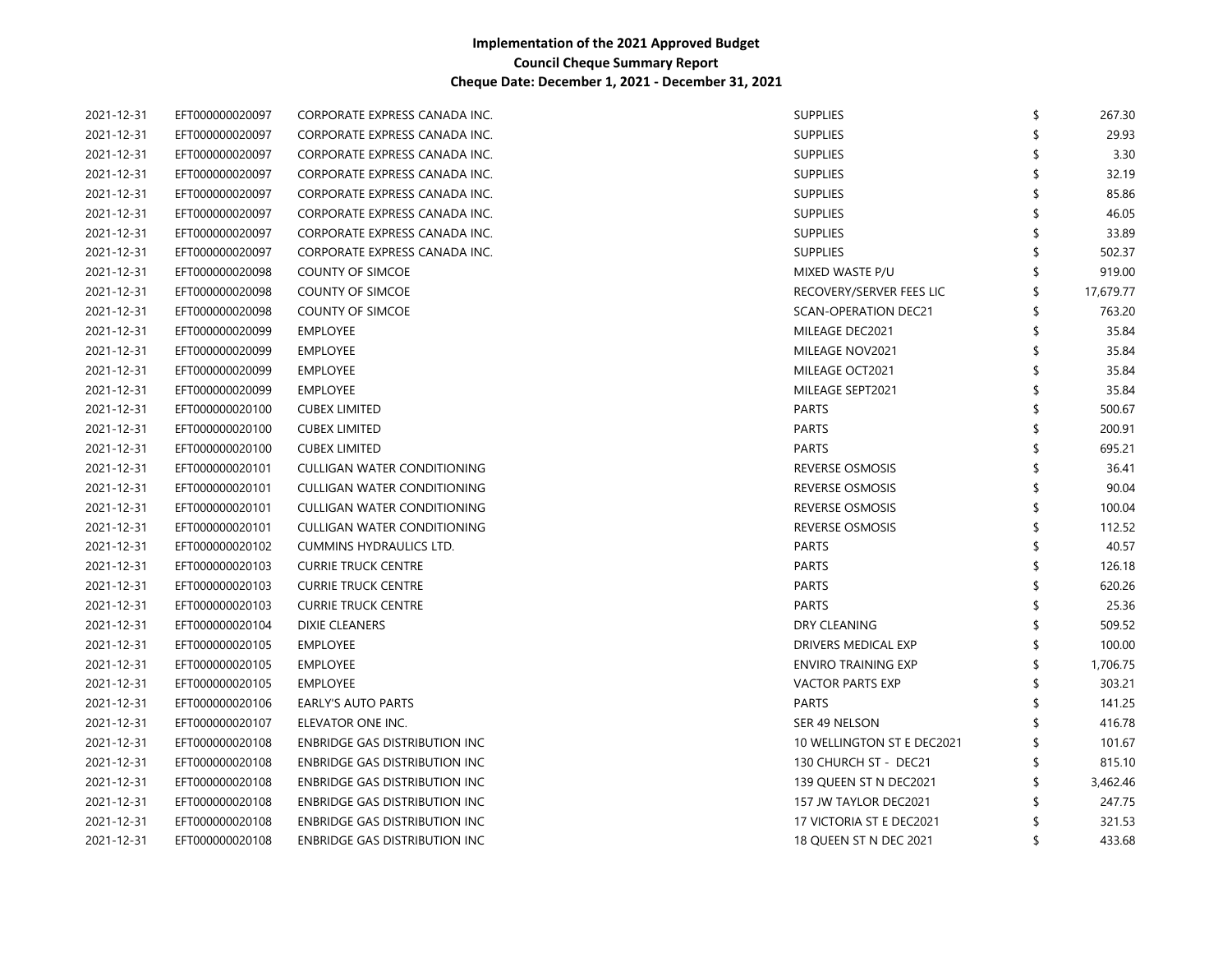| 2021-12-31 | EFT000000020108 | ENBRIDGE GAS DISTRIBUTION INC         | 20 SECOND ST DEC2021           | \$<br>921.55    |
|------------|-----------------|---------------------------------------|--------------------------------|-----------------|
| 2021-12-31 | EFT000000020108 | ENBRIDGE GAS DISTRIBUTION INC         | 20 SECOND ST W DEC 2021        | \$<br>462.72    |
| 2021-12-31 | EFT000000020108 | ENBRIDGE GAS DISTRIBUTION INC         | 24 LILLY ST DEC2021            | 2,120.55        |
| 2021-12-31 | EFT000000020108 | ENBRIDGE GAS DISTRIBUTION INC         | 24 LILLY ST E DEC2021          | 111.50          |
| 2021-12-31 | EFT000000020108 | <b>ENBRIDGE GAS DISTRIBUTION INC</b>  | 250 FLETCHER CRES DEC2021      | \$<br>225.32    |
| 2021-12-31 | EFT000000020108 | <b>ENBRIDGE GAS DISTRIBUTION INC</b>  | 42 MAIN ST W DEC 2021          | 1,108.74        |
| 2021-12-31 | EFT000000020108 | <b>ENBRIDGE GAS DISTRIBUTION INC</b>  | 42 MILL ST DEC 2021            | 824.34          |
| 2021-12-31 | EFT000000020108 | <b>ENBRIDGE GAS DISTRIBUTION INC</b>  | 49 NELSON ST W DEC2021         | 3,948.32        |
| 2021-12-31 | EFT000000020108 | ENBRIDGE GAS DISTRIBUTION INC         | 4982 SIR FRED BANT DEC2021     | 790.28          |
| 2021-12-31 | EFT000000020108 | ENBRIDGE GAS DISTRIBUTION INC         | 5917 7TH LINE DEC 2021         | 651.22          |
| 2021-12-31 | EFT000000020108 | ENBRIDGE GAS DISTRIBUTION INC         | 5917 7TH LINE DEC2021          | 1,256.71        |
| 2021-12-31 | EFT000000020108 | ENBRIDGE GAS DISTRIBUTION INC         | 6375 14TH LINE DEC2021         | 938.14          |
| 2021-12-31 | EFT000000020108 | <b>ENBRIDGE GAS DISTRIBUTION INC.</b> | 75 KING ST N DEC2021           | 84.77           |
| 2021-12-31 | EFT000000020109 | ENVIRONMENTAL TRAINING INSTITUTE      | WW CONSULT DEC06'21            | 1,689.35        |
| 2021-12-31 | EFT000000020110 | <b>ESRI CANADA</b>                    | PH2 BYLAW PROJECT              | 5,730.23        |
| 2021-12-31 | EFT000000020111 | <b>EXECUTIVE TOWING</b>               | <b>TOW</b>                     | 118.65          |
| 2021-12-31 | EFT000000020112 | EXTEND COMMUNICATIONS INC.            | MESSAGE SERV DEC21             | 2,247.98        |
| 2021-12-31 | EFT000000020113 | FEEHELY, GASTALDI                     | LEGAL MATTERS DEC 7/21         | 528.28          |
| 2021-12-31 | EFT000000020113 | FEEHELY, GASTALDI                     | LEGAL MATTERS DEC 7/21         | \$<br>590.43    |
| 2021-12-31 | EFT000000020113 | FEEHELY, GASTALDI                     | LEGAL MATTERS DEC 7/21         | \$<br>1,076.33  |
| 2021-12-31 | EFT000000020113 | FEEHELY, GASTALDI                     | LEGAL MATTERS HR NOV2021       | \$<br>17,144.18 |
| 2021-12-31 | EFT000000020114 | FEEHELY, GASTALDI                     | DEVELOP CHRG BY-LAW 2021       | \$<br>4,164.05  |
| 2021-12-31 | EFT000000020114 | FEEHELY, GASTALDI                     | <b>FLATO DEVELOPMENT</b>       | 3,948.33        |
| 2021-12-31 | EFT000000020114 | FEEHELY, GASTALDI                     | <b>FLETCHER MEADOWS</b>        | \$<br>5,175.83  |
| 2021-12-31 | EFT000000020114 | FEEHELY, GASTALDI                     | LEGAL MATTERS DEC 15/21        | \$<br>8,607.78  |
| 2021-12-31 | EFT000000020114 | FEEHELY, GASTALDI                     | LEGAL MATTERS DEC 9/21         | \$<br>3,946.53  |
| 2021-12-31 | EFT000000020114 | FEEHELY, GASTALDI                     | MUNICIPAL RESPONSIBILITY AGREE | \$<br>1,121.53  |
| 2021-12-31 | EFT000000020114 | FEEHELY, GASTALDI                     | PIERSANTI LPAT                 | \$<br>30,902.22 |
| 2021-12-31 | EFT000000020114 | FEEHELY, GASTALDI                     | TOWN OFFICAL PLAN APPEALS      | 4,692.33        |
| 2021-12-31 | EFT000000020114 | FEEHELY, GASTALDI                     | TOWN P/F 2523254 ONT           | \$<br>2,228.57  |
| 2021-12-31 | EFT000000020114 | FEEHELY, GASTALDI                     | TOWN P/F RESIDENT              | \$<br>2,182.10  |
| 2021-12-31 | EFT000000020114 | FEEHELY, GASTALDI                     | TOWN P/F RESIDENT              | \$<br>2,222.85  |
| 2021-12-31 | EFT000000020114 | FEEHELY, GASTALDI                     | TOWN P/F RESIDENT              | 2,194.53        |
| 2021-12-31 | EFT000000020114 | FEEHELY, GASTALDI                     | TOWN/BEATTIE BRIDGE CORRIDOR   | \$<br>1,211.93  |
| 2021-12-31 | EFT000000020114 | FEEHELY, GASTALDI                     | TOWN/RIZZARDO BROS             | \$<br>6,077.64  |
| 2021-12-31 | EFT000000020114 | FEEHELY, GASTALDI                     | TOWN/WALTON SUBDIVISON         | 4,596.28        |
| 2021-12-31 | EFT000000020115 | FIRESERVICE MANAGEMENT LTD            | <b>UNIFORM</b>                 | 90.40           |
| 2021-12-31 | EFT000000020116 | FLO CHEM LTD.                         | SODIUM HYPOCHLORITE            | \$<br>2,769.80  |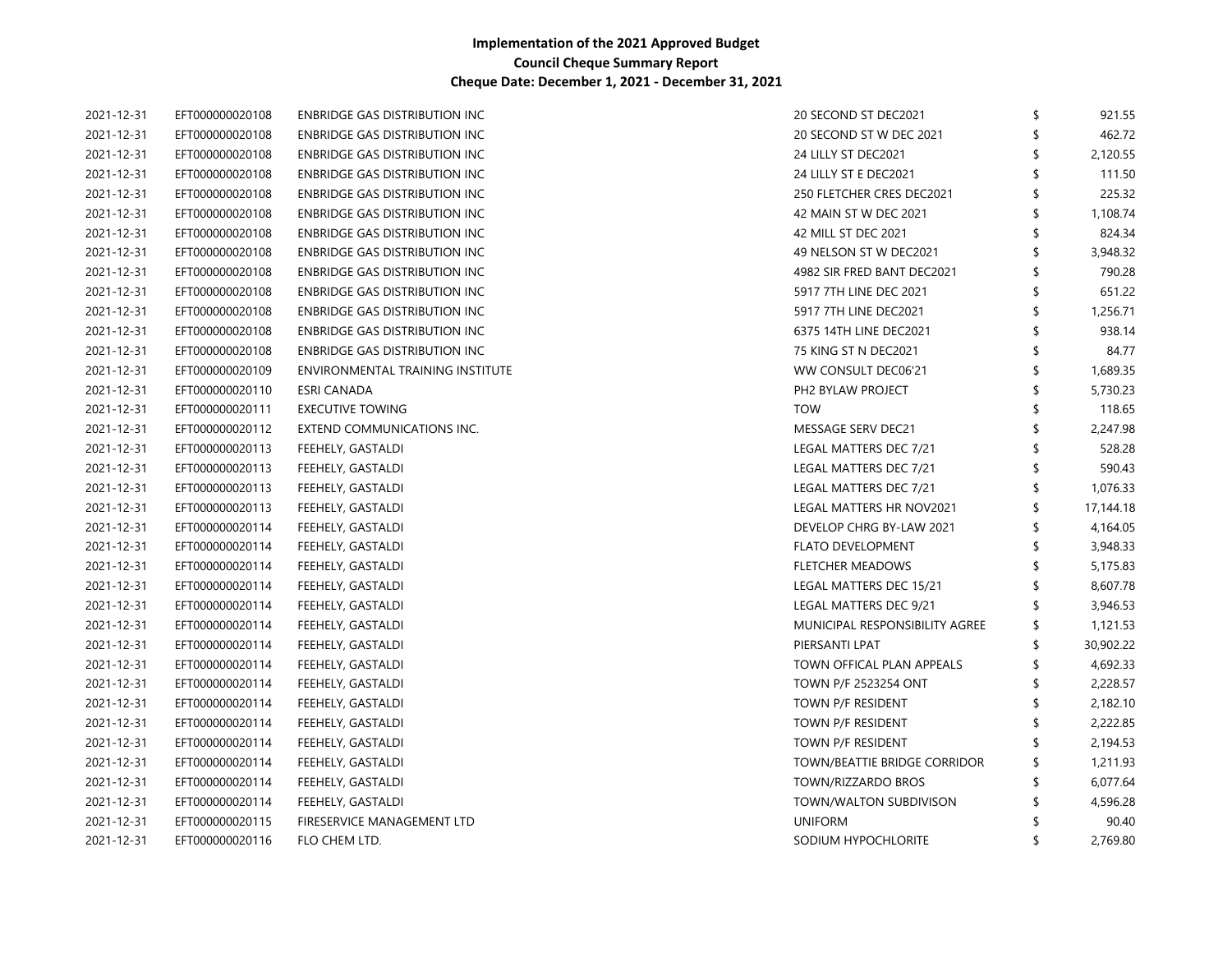| 2021-12-31 | EFT000000020117 | FOCUS FLEET AND FUEL MANAGEMENT<br>AVL GPS SOLUTION                  | \$                             | 4,289.48  |
|------------|-----------------|----------------------------------------------------------------------|--------------------------------|-----------|
| 2021-12-31 | EFT000000020117 | DEC21 - SERV'S<br>FOCUS FLEET AND FUEL MANAGEMENT                    |                                | 4,345.98  |
| 2021-12-31 | EFT000000020118 | HERITAGE CONSERV-BEETON<br>FOTENN CONSULTANTS INC                    |                                | 429.40    |
| 2021-12-31 | EFT000000020119 | <b>FS PARTNERS</b><br>DIESEL - NOV21                                 |                                | 283.79    |
| 2021-12-31 | EFT000000020120 | <b>GARDEN CITY INC</b><br><b>BEDDING</b>                             |                                | 828.29    |
| 2021-12-31 | EFT000000020121 | <b>GERRIE ELECTRIC WHOLESALE LTD</b><br><b>STRAP CABLES</b>          |                                | 1.54      |
| 2021-12-31 | EFT000000020122 | <b>CLEANING SUPPLIES</b><br><b>GLEN MARTIN</b>                       |                                | 460.64    |
| 2021-12-31 | EFT000000020122 | <b>CLEANING SUPPLIES</b><br><b>GLEN MARTIN</b>                       |                                | 885.22    |
| 2021-12-31 | EFT000000020122 | <b>CLEANING SUPPLIES</b><br><b>GLEN MARTIN</b>                       |                                | 202.22    |
| 2021-12-31 | EFT000000020122 | <b>CLEANING SUPPLIES</b><br><b>GLEN MARTIN</b>                       |                                | 319.59    |
| 2021-12-31 | EFT000000020122 | <b>CLEANING SUPPLIES</b><br><b>GLEN MARTIN</b>                       |                                | 300.76    |
| 2021-12-31 | EFT000000020122 | <b>CLEANING SUPPLIES</b><br><b>GLEN MARTIN</b>                       |                                | 117.50    |
| 2021-12-31 | EFT000000020122 | <b>JANITORIAL SUPPLIES</b><br><b>GLEN MARTIN</b>                     |                                | 1,903.07  |
| 2021-12-31 | EFT000000020122 | <b>GLEN MARTIN</b><br><b>SUPPLIES</b>                                |                                | 64.27     |
| 2021-12-31 | EFT000000020122 | <b>GLEN MARTIN</b><br><b>SUPPLIES</b>                                |                                | 116.48    |
| 2021-12-31 | EFT000000020122 | <b>SUPPLIES</b><br><b>GLEN MARTIN</b>                                |                                | 761.24    |
| 2021-12-31 | EFT000000020122 | <b>SUPPLIES</b><br><b>GLEN MARTIN</b>                                |                                | 1,268.20  |
| 2021-12-31 | EFT000000020122 | <b>SUPPLIES</b><br><b>GLEN MARTIN</b>                                |                                | 56.48     |
| 2021-12-31 | EFT000000020122 | <b>SUPPLIES</b><br><b>GLEN MARTIN</b>                                |                                | 635.30    |
| 2021-12-31 | EFT000000020122 | <b>GLEN MARTIN</b><br><b>SUPPLIES</b>                                |                                | 635.30    |
| 2021-12-31 | EFT000000020122 | <b>SUPPLIES</b><br><b>GLEN MARTIN</b>                                |                                | 635.30    |
| 2021-12-31 | EFT000000020122 | <b>SUPPLIES</b><br><b>GLEN MARTIN</b>                                |                                | 635.30    |
| 2021-12-31 | EFT000000020123 | 2022 BANDWIDTH SITES<br><b>GLOBAL FINANCIAL SOLUTIONS INC.</b>       |                                | 93,686.04 |
| 2021-12-31 | EFT000000020123 | <b>GLOBAL FINANCIAL SOLUTIONS INC.</b><br>ANNUAL RENTAL - JAN-SEP'22 |                                | 7,175.95  |
| 2021-12-31 | EFT000000020124 | <b>PARTS</b><br>GOODYEAR CANADA INC                                  |                                | 494.22    |
| 2021-12-31 | EFT000000020124 | <b>PARTS</b><br>GOODYEAR CANADA INC                                  |                                | 891.34    |
| 2021-12-31 | EFT000000020124 | <b>PARTS</b><br><b>GOODYEAR CANADA INC</b>                           |                                | 1,667.61  |
| 2021-12-31 | EFT000000020125 | HANNA & HAMILTON CONST.CO.LTD.<br><b>CLEANOUT RD DITCHES</b>         |                                | 8,203.80  |
| 2021-12-31 | EFT000000020126 | HARRINGTON MCAVAN LTD<br>SERV AUG19-SEP02'21                         |                                | 13,799.37 |
| 2021-12-31 | EFT000000020126 | HARRINGTON MCAVAN LTD<br>SERV JUL19-AUG06'21                         |                                | 4,782.16  |
| 2021-12-31 | EFT000000020127 | SERV APR1-MAY29'21<br><b>HDR CORPORATION</b>                         |                                | 14,751.59 |
| 2021-12-31 | EFT000000020127 | <b>HDR CORPORATION</b><br>SERV AUG2021                               |                                | 2,505.78  |
| 2021-12-31 | EFT000000020127 | SERV MAY23-JUL31'21<br><b>HDR CORPORATION</b>                        |                                | 18,534.83 |
| 2021-12-31 | EFT000000020127 | <b>HDR CORPORATION</b><br>SERV MAY30-JUL13'21                        |                                | 14,368.23 |
| 2021-12-31 | EFT000000020128 | <b>EMPLOYEE</b><br>TRAVEL PAY DEC 9/21                               |                                | 9.69      |
| 2021-12-31 | EFT000000020129 | HYDRO ONE                                                            | 3377 SR 10 WATER DEPOT DEC2021 | 4,320.26  |
| 2021-12-31 | EFT000000020129 | <b>HYDRO ONE</b><br>VC4 CONC2 LOT26 DEC2021                          |                                | 102.79    |
| 2021-12-31 | EFT000000020130 | <b>IDEAL SUPPLY</b><br><b>PARTS</b>                                  | \$                             | 269.56    |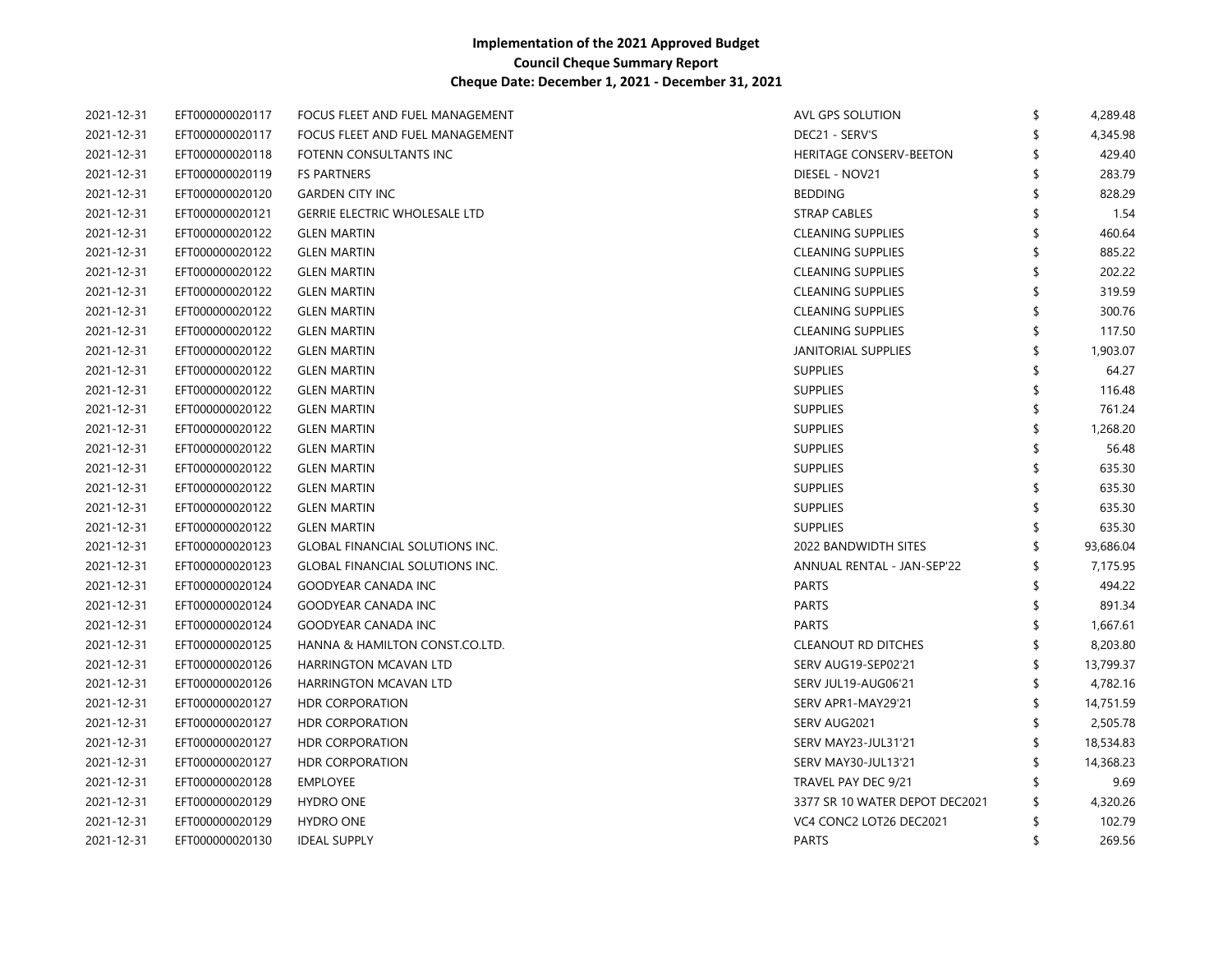| 2021-12-31 | EFT000000020130 | <b>IDEAL SUPPLY</b>              | PARTS                        | \$<br>159.82   |
|------------|-----------------|----------------------------------|------------------------------|----------------|
| 2021-12-31 | EFT000000020130 | <b>IDEAL SUPPLY</b>              | PARTS                        | 40.67          |
| 2021-12-31 | EFT000000020130 | <b>IDEAL SUPPLY</b>              | PARTS                        | 33.27          |
| 2021-12-31 | EFT000000020130 | <b>IDEAL SUPPLY</b>              | PARTS                        | 659.15         |
| 2021-12-31 | EFT000000020130 | <b>IDEAL SUPPLY</b>              | PARTS                        | 41.95          |
| 2021-12-31 | EFT000000020130 | <b>IDEAL SUPPLY</b>              | <b>PARTS</b>                 | 194.36         |
| 2021-12-31 | EFT000000020130 | <b>IDEAL SUPPLY</b>              | <b>PARTS</b>                 | 5,498.00       |
| 2021-12-31 | EFT000000020131 | <b>JACKSON'S KROWN</b>           | <b>PARTS</b>                 | 347.14         |
| 2021-12-31 | EFT000000020132 | JAMES DICK CONSTRUCTION LTD.     | <b>CRUSHED ASPHALT</b>       | 583.90         |
| 2021-12-31 | EFT000000020133 | <b>EMPLOYEE</b>                  | MILEAGE DEC2021              | 89.60          |
| 2021-12-31 | EFT000000020133 | <b>EMPLOYEE</b>                  | MILEAGE NOV21                | 125.44         |
| 2021-12-31 | EFT000000020134 | <b>JUTZI WATER TECHNOLOGIES</b>  | <b>CHLORINE/SILICATE</b>     | 3,480.40       |
| 2021-12-31 | EFT000000020135 | L'AQUILA ELECTRONIC SYSTEMS INC. | <b>SMOKE DETECTORS</b>       | 271.20         |
| 2021-12-31 | EFT000000020136 | LAWSON PRODUCTS, INC.(ONTARIO)   | <b>PARTS</b>                 | 272.92         |
| 2021-12-31 | EFT000000020136 | LAWSON PRODUCTS, INC.(ONTARIO)   | <b>PARTS</b>                 | 56.04          |
| 2021-12-31 | EFT000000020136 | LAWSON PRODUCTS, INC.(ONTARIO)   | <b>PARTS</b>                 | 86.59          |
| 2021-12-31 | EFT000000020137 | LENBY BUSINESS FORMS             | <b>VEHICLE INSPECT BOOKS</b> | 2,634.26       |
| 2021-12-31 | EFT000000020138 | <b>EMPLOYEE</b>                  | MILEAGE EXP - DEC21          | 140.62         |
| 2021-12-31 | EFT000000020139 | LLOYD BURNS LLP                  | CLAIM 53640-163661           | 4,716.56       |
| 2021-12-31 | EFT000000020139 | LLOYD BURNS LLP                  | CLAIM NO 53640-157353        | 5,295.18       |
| 2021-12-31 | EFT000000020140 | <b>EMPLOYEE</b>                  | MILEAGE NOV2021              | 117.15         |
| 2021-12-31 | EFT000000020141 | <b>EMPLOYEE</b>                  | <b>BOOT ALLOWANCE 2021</b>   | 374.57         |
| 2021-12-31 | EFT000000020142 | <b>MAXIMUM SIGNS</b>             | <b>SIGNS</b>                 | 549.18         |
| 2021-12-31 | EFT000000020142 | <b>MAXIMUM SIGNS</b>             | SIGNS                        | 256.35         |
| 2021-12-31 | EFT000000020142 | <b>MAXIMUM SIGNS</b>             | <b>SIGNS</b>                 | 2,440.19       |
| 2021-12-31 | EFT000000020143 | MILLIGAN ENERGY INC.             | 320.4L DIESEL                | 394.28         |
| 2021-12-31 | EFT000000020143 | MILLIGAN ENERGY INC.             | 457.8L DIESEL                | 563.35         |
| 2021-12-31 | EFT000000020143 | MILLIGAN ENERGY INC.             | <b>DIESEL 1091</b>           | 1,381.13       |
| 2021-12-31 | EFT000000020143 | MILLIGAN ENERGY INC.             | <b>DIESEL 301.10</b>         | 381.17         |
| 2021-12-31 | EFT000000020143 | MILLIGAN ENERGY INC.             | DIESEL 3500.70               | 4,938.02       |
| 2021-12-31 | EFT000000020143 | MILLIGAN ENERGY INC.             | DIESEL 421.70                | 533.85         |
| 2021-12-31 | EFT000000020143 | MILLIGAN ENERGY INC.             | <b>DIESEL 503.10L</b>        | 598.23         |
| 2021-12-31 | EFT000000020143 | MILLIGAN ENERGY INC.             | <b>DIESEL 950.4L</b>         | 1,267.59       |
| 2021-12-31 | EFT000000020143 | MILLIGAN ENERGY INC.             | GAS 1300.40L                 | 1,728.67       |
| 2021-12-31 | EFT000000020143 | MILLIGAN ENERGY INC.             | GAS 1551.7                   | 2,222.28       |
| 2021-12-31 | EFT000000020144 | M & L SUPPLY                     | <b>SUPPLIES</b>              | 670.09         |
| 2021-12-31 | EFT000000020144 | M & L SUPPLY                     | <b>SUPPLIES</b>              | 112.10         |
| 2021-12-31 | EFT000000020144 | M & L SUPPLY                     | <b>SUPPLIES</b>              | \$<br>1,165.31 |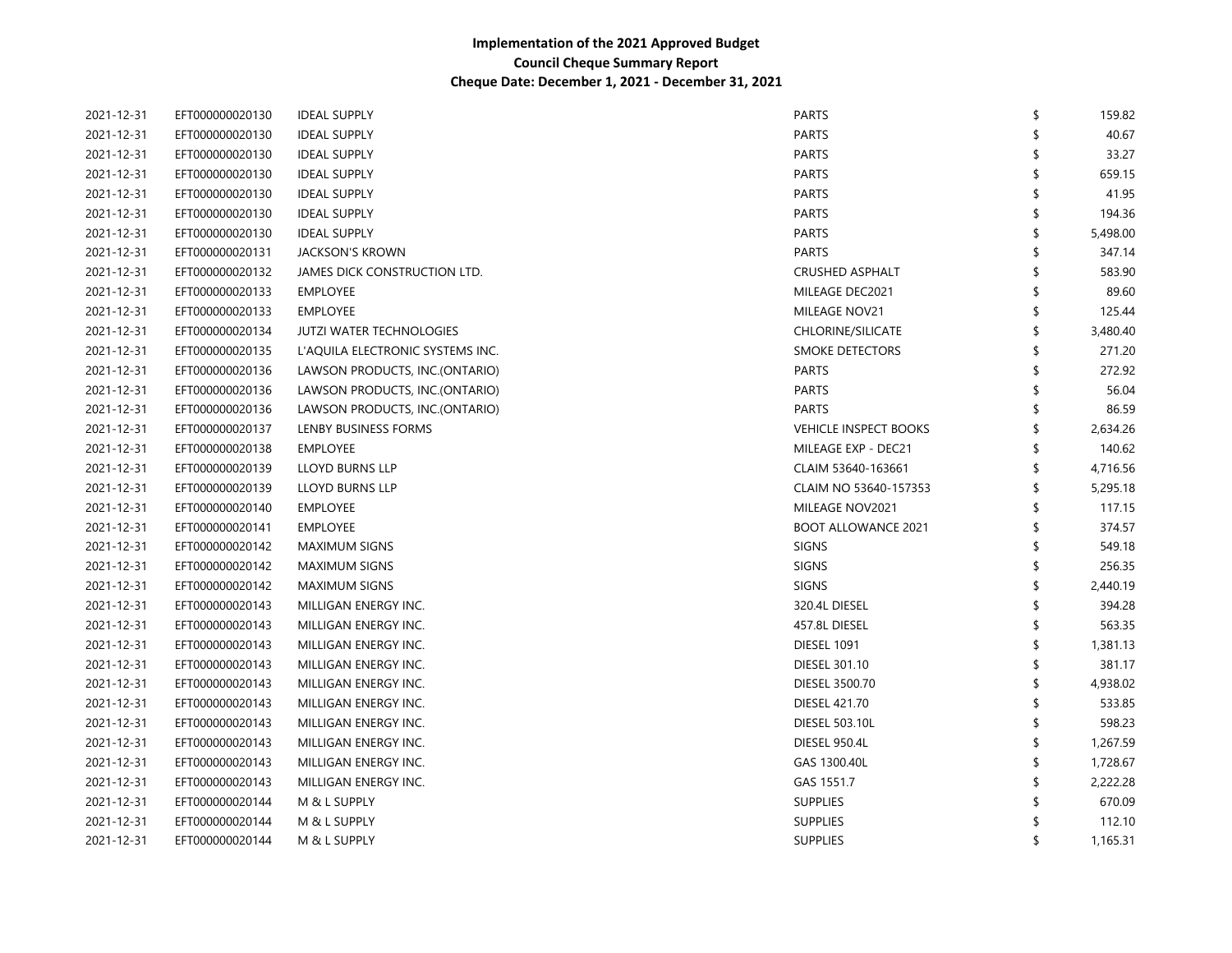| 2021-12-31 | EFT000000020145 | RESIDENT REIMBURSEMENT                       | TRANSIT - OCT-DEC'21          | \$ | 128.00    |
|------------|-----------------|----------------------------------------------|-------------------------------|----|-----------|
| 2021-12-31 | EFT000000020146 | NORTHERN SAFETY LIMITED                      | <b>BOOTS</b>                  |    | 180.69    |
| 2021-12-31 | EFT000000020146 | NORTHERN SAFETY LIMITED                      | <b>SUPPLIES</b>               |    | 568.23    |
| 2021-12-31 | EFT000000020147 | OFS GROUP                                    | FIRE ALARM SERVICE CALL       |    | 261.03    |
| 2021-12-31 | EFT000000020147 | <b>OFS GROUP</b>                             | FIRE EXIT - INSPECTIONS       |    | 282.50    |
| 2021-12-31 | EFT000000020147 | OFS GROUP                                    | <b>REPAIRS</b>                |    | 2,375.26  |
| 2021-12-31 | EFT000000020147 | <b>OFS GROUP</b>                             | SERVICE EXTINGUISHER          |    | 36.16     |
| 2021-12-31 | EFT000000020148 | OLIVER FUELS LIMITED                         | <b>DIESEL 1013.1</b>          |    | 1,562.67  |
| 2021-12-31 | EFT000000020148 | OLIVER FUELS LIMITED                         | <b>DIESEL 1127.9</b>          |    | 1,739.73  |
| 2021-12-31 | EFT000000020148 | OLIVER FUELS LIMITED                         | <b>DIESEL 1359.3</b>          |    | 1,986.07  |
| 2021-12-31 | EFT000000020148 | OLIVER FUELS LIMITED                         | <b>DIESEL 1430.0</b>          |    | 1,922.92  |
| 2021-12-31 | EFT000000020148 | OLIVER FUELS LIMITED                         | <b>DIESEL 1875.0</b>          |    | 2,909.05  |
| 2021-12-31 | EFT000000020148 | OLIVER FUELS LIMITED                         | <b>DIESEL 2319.6</b>          |    | 3,441.56  |
| 2021-12-31 | EFT000000020148 | OLIVER FUELS LIMITED                         | <b>DIESEL 2500.4</b>          |    | 3,856.75  |
| 2021-12-31 | EFT000000020148 | OLIVER FUELS LIMITED                         | <b>DIESEL 630.6</b>           |    | 904.97    |
| 2021-12-31 | EFT000000020148 | OLIVER FUELS LIMITED                         | <b>DIESEL 677.2</b>           |    | 971.85    |
| 2021-12-31 | EFT000000020148 | OLIVER FUELS LIMITED                         | <b>DIESEL 870.2</b>           |    | 1,189.82  |
| 2021-12-31 | EFT000000020148 | OLIVER FUELS LIMITED                         | GAS 1678.2                    |    | 2,474.77  |
| 2021-12-31 | EFT000000020148 | OLIVER FUELS LIMITED                         | GAS 2248.1                    |    | 3,213.55  |
| 2021-12-31 | EFT000000020148 | OLIVER FUELS LIMITED                         | GAS 2500.30L                  |    | 3,687.07  |
| 2021-12-31 | EFT000000020149 | ONTARIO MUNICIPAL EMPLOYEES RETIREMENT BOARD | TOWN PORTION - M.COOK         |    | 254.52    |
| 2021-12-31 | EFT000000020150 | <b>ONTARIO ONE CALL</b>                      | PHONE MESSAGEING NOV2021      |    | 509.09    |
| 2021-12-31 | EFT000000020151 | ORKIN CANADA CORPORATION                     | PEST CONTROL                  |    | 73.45     |
| 2021-12-31 | EFT000000020151 | ORKIN CANADA CORPORATION                     | PEST CONTROL                  |    | 62.15     |
| 2021-12-31 | EFT000000020151 | ORKIN CANADA CORPORATION                     | PEST CONTROL                  |    | 73.45     |
| 2021-12-31 | EFT000000020151 | ORKIN CANADA CORPORATION                     | PEST CONTROL                  |    | 126.56    |
| 2021-12-31 | EFT000000020151 | ORKIN CANADA CORPORATION                     | PEST CONTROL                  |    | 79.10     |
| 2021-12-31 | EFT000000020151 | ORKIN CANADA CORPORATION                     | PEST CONTROL                  |    | 85.88     |
| 2021-12-31 | EFT000000020151 | ORKIN CANADA CORPORATION                     | PEST CONTROL                  |    | 164.98    |
| 2021-12-31 | EFT000000020151 | ORKIN CANADA CORPORATION                     | PEST CONTROL                  |    | 116.39    |
| 2021-12-31 | EFT000000020151 | ORKIN CANADA CORPORATION                     | RODENT CONTROL - DEPOT1       |    | 116.39    |
| 2021-12-31 | EFT000000020151 | ORKIN CANADA CORPORATION                     | RODENT CONTROL - DEPOT2       |    | 116.39    |
| 2021-12-31 | EFT000000020151 | ORKIN CANADA CORPORATION                     | RODENT CONTROL - DEPOT3       |    | 116.39    |
| 2021-12-31 | EFT000000020152 | <b>PAGE GRAPHICS</b>                         | SIGN FRAMES/PANELS/GRAPHICS   | S  | 2,289.38  |
| 2021-12-31 | EFT000000020153 | POWERSTREAM INC                              | 139 Parsons - Reservoir DEC21 | S  | 13,508.54 |
| 2021-12-31 | EFT000000020153 | POWERSTREAM INC                              | 139 Queen St N. DEC21         |    | 12,388.85 |
| 2021-12-31 | EFT000000020153 | POWERSTREAM INC                              | 7300 Indsl Pkwy - NTRC DEC21  |    | 24,153.93 |
| 2021-12-31 | EFT000000020153 | POWERSTREAM INC                              | Industrial Rd.Res DEC21       | \$ | 6,750.33  |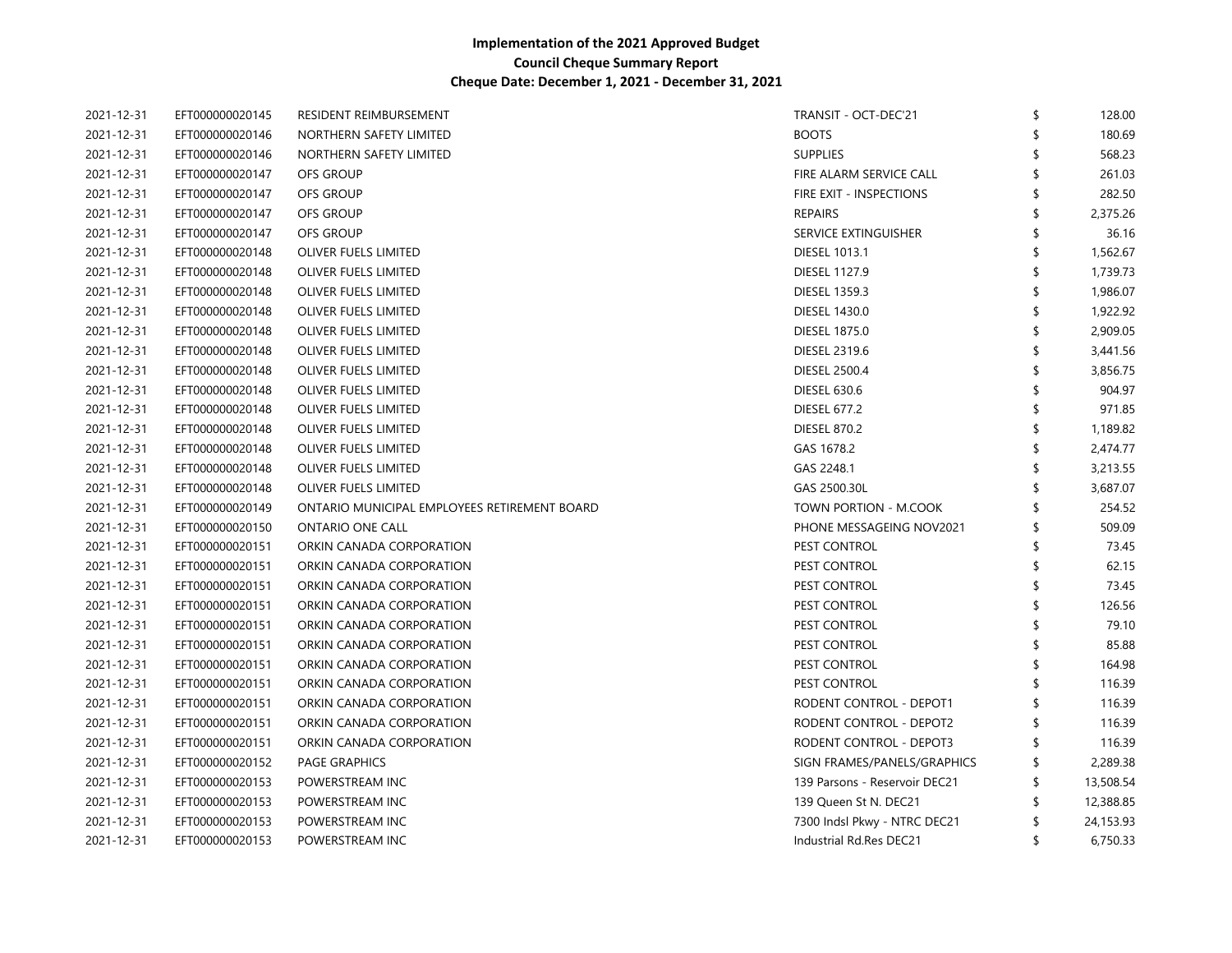| 2021-12-31 | EFT000000020153 | POWERSTREAM INC                  | Industrial Rd.Res MAY21       | \$ | 3,290.56 |
|------------|-----------------|----------------------------------|-------------------------------|----|----------|
| 2021-12-31 | EFT000000020154 | PROTRADE CONTRACTING INC         | <b>CEILING REPAIRS</b>        |    | 4,764.65 |
| 2021-12-31 | EFT000000020154 | PROTRADE CONTRACTING INC         | <b>INSTALL FENCE - MUSEUM</b> |    | 1,497.25 |
| 2021-12-31 | EFT000000020154 | PROTRADE CONTRACTING INC         | PAINTING/INSTALL FANS         |    | 5,257.89 |
| 2021-12-31 | EFT000000020154 | PROTRADE CONTRACTING INC         | SEAT BRACKET INSTALLS         |    | 945.87   |
| 2021-12-31 | EFT000000020154 | PROTRADE CONTRACTING INC         | SPRAY FOAM AREAS              |    | 1,182.55 |
| 2021-12-31 | EFT000000020154 | PROTRADE CONTRACTING INC         | TOTT CC WASHROOM RENO         |    | 6,587.88 |
| 2021-12-31 | EFT000000020155 | WASTE CONNECTIONS OF CANADA INC. | WASTE P/U - DEPOT 1           |    | 331.99   |
| 2021-12-31 | EFT000000020155 | WASTE CONNECTIONS OF CANADA INC. | WASTE P/U - DEPOT 2           |    | 237.11   |
| 2021-12-31 | EFT000000020155 | WASTE CONNECTIONS OF CANADA INC. | WASTE P/U - DEPOT 3           |    | 138.31   |
| 2021-12-31 | EFT000000020155 | WASTE CONNECTIONS OF CANADA INC. | WASTE PICK UP                 |    | 27.66    |
| 2021-12-31 | EFT000000020155 | WASTE CONNECTIONS OF CANADA INC. | WASTE PICK UP                 |    | 238.51   |
| 2021-12-31 | EFT000000020155 | WASTE CONNECTIONS OF CANADA INC. | <b>WASTE PICK UP</b>          |    | 27.66    |
| 2021-12-31 | EFT000000020155 | WASTE CONNECTIONS OF CANADA INC. | <b>WASTE PICK UP</b>          |    | 625.24   |
| 2021-12-31 | EFT000000020155 | WASTE CONNECTIONS OF CANADA INC. | <b>WASTE PICK UP</b>          |    | 1,817.12 |
| 2021-12-31 | EFT000000020155 | WASTE CONNECTIONS OF CANADA INC. | WASTE PICK UP                 |    | 260.22   |
| 2021-12-31 | EFT000000020155 | WASTE CONNECTIONS OF CANADA INC. | WASTE PICK UP                 |    | 690.62   |
| 2021-12-31 | EFT000000020155 | WASTE CONNECTIONS OF CANADA INC. | WASTE PICK UP                 |    | 143.40   |
| 2021-12-31 | EFT000000020155 | WASTE CONNECTIONS OF CANADA INC. | WASTE PICK UP                 |    | 124.48   |
| 2021-12-31 | EFT000000020155 | WASTE CONNECTIONS OF CANADA INC. | WASTE PICK UP                 |    | 278.66   |
| 2021-12-31 | EFT000000020156 | PUROLATOR COURIER LTD.           | <b>COURIER SERVICES</b>       |    | 59.28    |
| 2021-12-31 | EFT000000020157 | QUESTICA INC                     | <b>CHANGE REQUEST LISTING</b> |    | 949.20   |
| 2021-12-31 | EFT000000020158 | RESIDENT REIMBURSEMENT           | TRANSIT- JAN20-OCT21          |    | 46.80    |
| 2021-12-31 | EFT000000020158 | RESIDENT REIMBURSEMENT           | TRANSIT- OCT-NOV21            |    | 23.20    |
| 2021-12-31 | EFT000000020159 | RCAP LEASING                     | <b>CONTRACT BASE JAN2022</b>  |    | 90.40    |
| 2021-12-31 | EFT000000020160 | RESURFICE CORP.                  | <b>BLADE SHARPENING</b>       |    | 559.35   |
| 2021-12-31 | EFT000000020161 | RESCUE 51 TOWING & RECOVERY      | <b>TOW</b>                    |    | 440.70   |
| 2021-12-31 | EFT000000020162 | RJ BURNSIDE ASSOCIATES LTD.      | SERVS TO OCT28'21             |    | 568.96   |
| 2021-12-31 | EFT000000020163 | RESIDENT REIMBURSEMENT           | TRANSIT-DEC21                 |    | 33.60    |
| 2021-12-31 | EFT000000020164 | <b>RON LISK CULVERTS</b>         | <b>COUPLERS</b>               |    | 601.16   |
| 2021-12-31 | EFT000000020165 | EMPLOYEE                         | <b>MEDICAL</b>                |    | 40.00    |
| 2021-12-31 | EFT000000020166 | RSI SPRING & SUSPENSION INC.     | REPAIRS/PARTS                 |    | 1,323.72 |
| 2021-12-31 | EFT000000020167 | RV ANDERSON ASSOCIATES           | PARSON RD SERV SEPT25-OCT29   |    | 1,544.98 |
| 2021-12-31 | EFT000000020168 | SAFETY-KLEEN                     | <b>CLEAN OIL/GRIT</b>         | Ŝ  | 3,655.65 |
| 2021-12-31 | EFT000000020169 | SGS LAKEFIELD RESEARCH LIMITED   | <b>JOC SAMPLING</b>           |    | 10.17    |
| 2021-12-31 | EFT000000020170 | EMPLOYEE                         | <b>BOOT EXP</b>               |    | 288.13   |
| 2021-12-31 | EFT000000020171 | SIMCOE-YORK PRINTING             | CAROL BOOK DISPLAY AD         |    | 219.22   |
| 2021-12-31 | EFT000000020171 | SIMCOE-YORK PRINTING             | <b>DISPLAY AD</b>             | ≮  | 182.25   |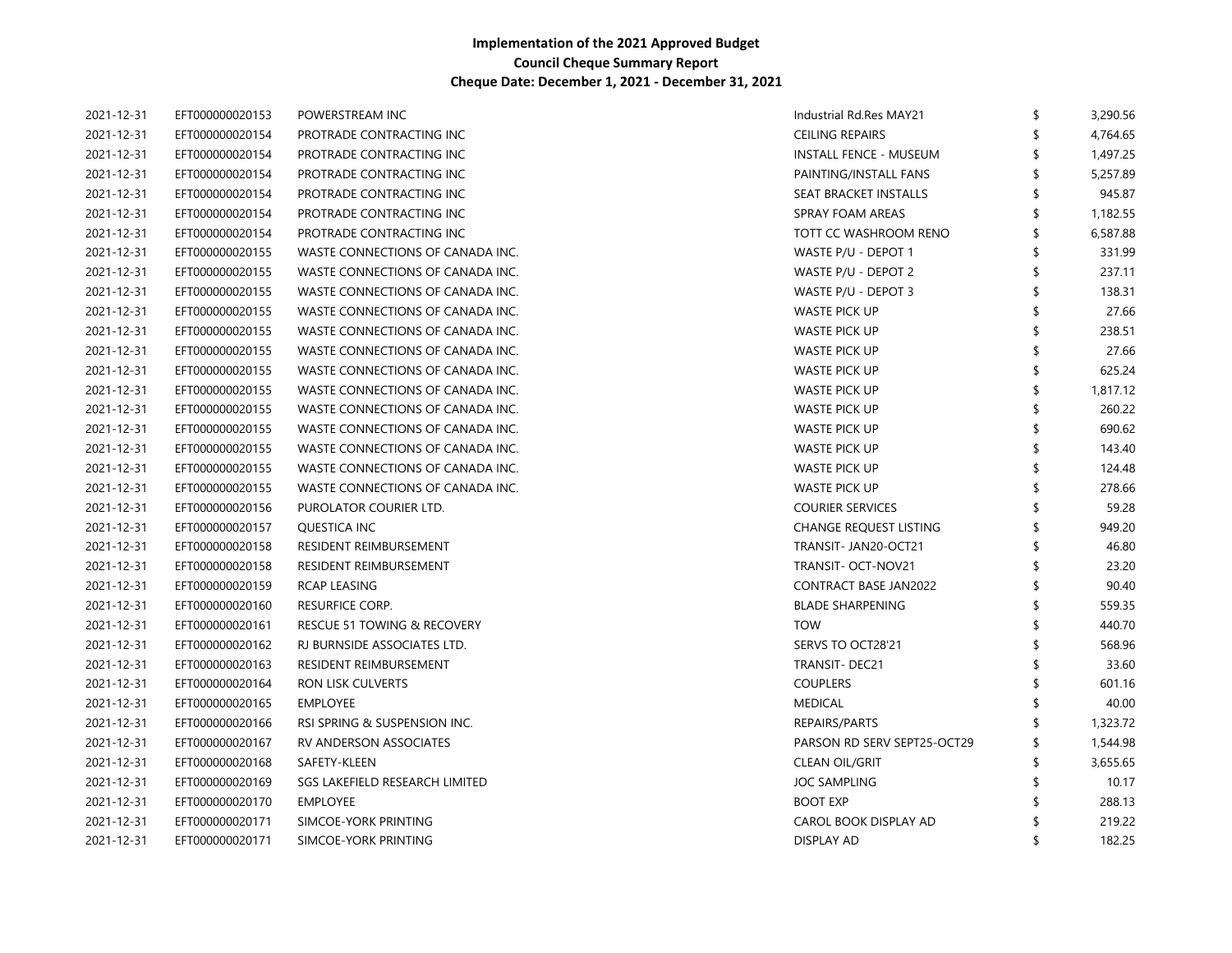| 2021-12-31 | EFT000000020172 | SMARTCELL COMMUNICATIONS INC. (NEWMARKET) | PHONE/HARDWARE                   | \$<br>189.82   |
|------------|-----------------|-------------------------------------------|----------------------------------|----------------|
| 2021-12-31 | EFT000000020172 | SMARTCELL COMMUNICATIONS INC. (NEWMARKET) | PHONES/HARDWARE                  | \$<br>1,037.34 |
| 2021-12-31 | EFT000000020173 | <b>STEP ONE</b>                           | INSTALL EXHAUST FAN              | \$<br>2,260.00 |
| 2021-12-31 | EFT000000020174 | STICKERPLA.NET                            | TIRE RETORQUE STICKERS           | 77.97          |
| 2021-12-31 | EFT000000020175 | <b>SUNBELT RENTALS</b>                    | <b>FENCE RENTAL</b>              | 152.55         |
| 2021-12-31 | EFT000000020175 | <b>SUNBELT RENTALS</b>                    | <b>FENCE RENTAL</b>              | 548.05         |
| 2021-12-31 | EFT000000020176 | <b>SUPERIOR PROPANE</b>                   | <b>CYCLINDER CAGE RENTAL</b>     | 6.78           |
| 2021-12-31 | EFT000000020176 | <b>SUPERIOR PROPANE</b>                   | <b>CYCLINDER CAGE RENTAL</b>     | 6.78           |
| 2021-12-31 | EFT000000020176 | SUPERIOR PROPANE                          | <b>PROPANE</b>                   | 56.23          |
| 2021-12-31 | EFT000000020176 | SUPERIOR PROPANE                          | <b>PROPANE</b>                   | 58.92          |
| 2021-12-31 | EFT000000020176 | SUPERIOR PROPANE                          | <b>PROPANE</b>                   | 117.83         |
| 2021-12-31 | EFT000000020176 | SUPERIOR PROPANE                          | <b>PROPANE</b>                   | 83.34          |
| 2021-12-31 | EFT000000020176 | <b>SUPERIOR PROPANE</b>                   | <b>PROPANE</b>                   | 111.11         |
| 2021-12-31 | EFT000000020176 | <b>SUPERIOR PROPANE</b>                   | PROPANE - ARENA                  | 114.06         |
| 2021-12-31 | EFT000000020176 | <b>SUPERIOR PROPANE</b>                   | PROPANE - FLEET                  | 114.06         |
| 2021-12-31 | EFT000000020177 | <b>Tatham Engineering Limited</b>         | PH2 DETAIL DESIGN 14%            | \$<br>1,384.82 |
| 2021-12-31 | EFT000000020177 | <b>Tatham Engineering Limited</b>         | PH2 DETAIL DESIGN 17%            | \$<br>1,627.77 |
| 2021-12-31 | EFT000000020178 | TELIZON INC/SIMCOE COUNTY LONG            | <b>BUSINESS LINES</b>            | 764.29         |
| 2021-12-31 | EFT000000020178 | TELIZON INC/SIMCOE COUNTY LONG            | <b>BUSINESS LINES</b>            | 138.56         |
| 2021-12-31 | EFT000000020179 | <b>TEMP AIR CONTROL</b>                   | <b>BOILER REPAIRS</b>            | 4,352.76       |
| 2021-12-31 | EFT000000020179 | <b>TEMP AIR CONTROL</b>                   | <b>BOILER SERVICE/REPAIR</b>     | 1,175.20       |
| 2021-12-31 | EFT000000020179 | <b>TEMP AIR CONTROL</b>                   | <b>HEATER REPAIR</b>             | 384.65         |
| 2021-12-31 | EFT000000020179 | <b>TEMP AIR CONTROL</b>                   | <b>HUMIDIFIER REPAIR</b>         | 1,508.55       |
| 2021-12-31 | EFT000000020179 | TEMP AIR CONTROL                          | <b>INSTALL THERMOSTAT</b>        | 604.55         |
| 2021-12-31 | EFT000000020179 | TEMP AIR CONTROL                          | NITROGEN/LABOUR                  | 389.85         |
| 2021-12-31 | EFT000000020179 | <b>TEMP AIR CONTROL</b>                   | <b>REPAIRS</b>                   | 3,629.83       |
| 2021-12-31 | EFT000000020179 | <b>TEMP AIR CONTROL</b>                   | REPLACE HEAT EXCHANGER           | 2,960.60       |
| 2021-12-31 | EFT000000020179 | <b>TEMP AIR CONTROL</b>                   | SERVICE CALL NO HEAT             | 940.10         |
| 2021-12-31 | EFT000000020180 | <b>EMPLOYEE</b>                           | <b>EQUIPMENT</b>                 | \$<br>1,051.26 |
| 2021-12-31 | EFT000000020181 | <b>THINKTEL</b>                           | SERV FOR DEC2021                 | \$<br>1,713.37 |
| 2021-12-31 | EFT000000020181 | <b>THINKTEL</b>                           | SERV NOV21                       | \$<br>1,928.60 |
| 2021-12-31 | EFT000000020183 | <b>3C TRAINING SOLUTIONS</b>              | COACHING - I.TODHUNTER DEC3&17   | \$<br>565.00   |
| 2021-12-31 | EFT000000020183 | <b>3C TRAINING SOLUTIONS</b>              | <b>EVERYTHING DISC WORKPLACE</b> | \$<br>98.87    |
| 2021-12-31 | EFT000000020184 | <b>TOROMONT CAT</b>                       | PARTS                            | \$<br>1,013.18 |
| 2021-12-31 | EFT000000020185 | TOWN OF TECUMSEH                          | RESIDENT PAYMENT IN ERROR        | 1,944.01       |
| 2021-12-31 | EFT000000020186 | TRILLIUM FORD LINCOLN LTD.                | <b>PARTS</b>                     | 213.23         |
| 2021-12-31 | EFT000000020186 | TRILLIUM FORD LINCOLN LTD.                | <b>PARTS</b>                     | 39.90          |
| 2021-12-31 | EFT000000020186 | TRILLIUM FORD LINCOLN LTD.                | REPAIRS/PARTS                    | 382.45         |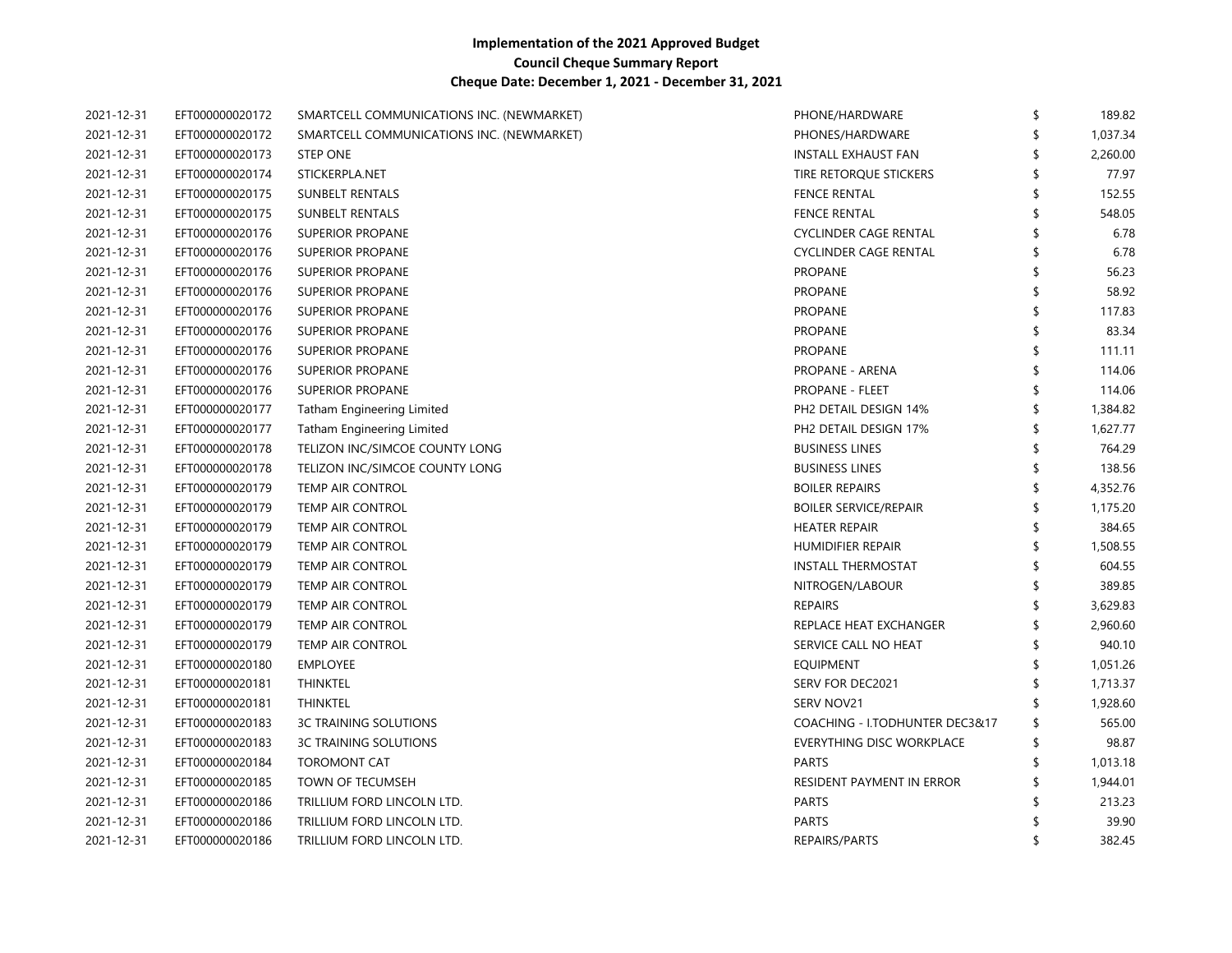| 2021-12-31 | EFT000000020187 | TRITON ENGINEERING             | 7TH LN RD IMPROVEMENTS | \$<br>26,347.76 |
|------------|-----------------|--------------------------------|------------------------|-----------------|
| 2021-12-31 | EFT000000020188 | UNI FIRST CANADA LIMITED       | <b>UNIFORM</b>         | 533.26          |
| 2021-12-31 | EFT000000020188 | UNI FIRST CANADA LIMITED       | <b>UNIFORM</b>         | 65.56           |
| 2021-12-31 | EFT000000020188 | UNI FIRST CANADA LIMITED       | <b>UNIFORM</b>         | 249.07          |
| 2021-12-31 | EFT000000020188 | UNI FIRST CANADA LIMITED       | <b>UNIFORM</b>         | 116.96          |
| 2021-12-31 | EFT000000020188 | UNI FIRST CANADA LIMITED       | <b>UNIFORM</b>         | 54.81           |
| 2021-12-31 | EFT000000020188 | UNI FIRST CANADA LIMITED       | <b>UNIFORM</b>         | 139.56          |
| 2021-12-31 | EFT000000020188 | UNI FIRST CANADA LIMITED       | <b>UNIFORM</b>         | 181.77          |
| 2021-12-31 | EFT000000020188 | UNI FIRST CANADA LIMITED       | <b>UNIFORM</b>         | 223.58          |
| 2021-12-31 | EFT000000020188 | UNI FIRST CANADA LIMITED       | <b>UNIFORMS</b>        | 123.59          |
| 2021-12-31 | EFT000000020188 | UNI FIRST CANADA LIMITED       | <b>UNIFORMS</b>        | 120.91          |
| 2021-12-31 | EFT000000020189 | UNIFORM UNIFORMS               | <b>BOMBER JACKETS</b>  | 4,203.60        |
| 2021-12-31 | EFT000000020190 | VAN LEEUWEN PLUMBING & HEATING | <b>REPAIRS</b>         | 885.49          |
| 2021-12-31 | EFT000000020190 | VAN LEEUWEN PLUMBING & HEATING | <b>REPAIRS</b>         | 1,093.84        |
| 2021-12-31 | EFT000000020190 | VAN LEEUWEN PLUMBING & HEATING | <b>SERVICE CALL</b>    | 642.09          |
| 2021-12-31 | EFT000000020190 | VAN LEEUWEN PLUMBING & HEATING | <b>SERVICE CALL</b>    | 298.32          |
| 2021-12-31 | EFT000000020190 | VAN LEEUWEN PLUMBING & HEATING | <b>SERVICE CALL</b>    | 799.55          |
| 2021-12-31 | EFT000000020191 | VIKING CIVES LTD.              | <b>PARTS</b>           | 1,172.80        |
| 2021-12-31 | EFT000000020192 | VISCO INDUSTRIAL SALES CO      | ANTIFREEZE             | 174.11          |
| 2021-12-31 | EFT000000020192 | VISCO INDUSTRIAL SALES CO      | <b>CONVEX MIRROR</b>   | 204.32          |
| 2021-12-31 | EFT000000020192 | VISCO INDUSTRIAL SALES CO      | HD LAMP                | 813.49          |
| 2021-12-31 | EFT000000020192 | VISCO INDUSTRIAL SALES CO      | <b>PARTS</b>           | 1,941.67        |
| 2021-12-31 | EFT000000020192 | VISCO INDUSTRIAL SALES CO      | <b>PARTS</b>           | 27.28           |
| 2021-12-31 | EFT000000020192 | VISCO INDUSTRIAL SALES CO      | <b>TRACTOR LAMP</b>    | 29.92           |
| 2021-12-31 | EFT000000020193 | <b>WAMCO</b>                   | <b>PARTS</b>           | 605.68          |
| 2021-12-31 | EFT000000020193 | <b>WAMCO</b>                   | <b>PARTS</b>           | 797.78          |
| 2021-12-31 | EFT000000020193 | <b>WAMCO</b>                   | <b>PARTS</b>           | 4,660.89        |
| 2021-12-31 | EFT000000020193 | <b>WAMCO</b>                   | <b>PARTS</b>           | 2,078.30        |
| 2021-12-31 | EFT000000020194 | WILLIAMSON AUTOMOTIVE          | <b>PARTS</b>           | 66.85           |
| 2021-12-31 | EFT000000020194 | <b>WILLIAMSON AUTOMOTIVE</b>   | <b>PARTS</b>           | 882.37          |
| 2021-12-31 | EFT000000020194 | <b>WILLIAMSON AUTOMOTIVE</b>   | <b>PARTS</b>           | 66.77           |
| 2021-12-31 | EFT000000020194 | <b>WILLIAMSON AUTOMOTIVE</b>   | <b>PARTS</b>           | 43.66           |
| 2021-12-31 | EFT000000020194 | <b>WILLIAMSON AUTOMOTIVE</b>   | <b>PARTS</b>           | 128.26          |
| 2021-12-31 | EFT000000020194 | <b>WILLIAMSON AUTOMOTIVE</b>   | PARTS                  | 66.17           |
| 2021-12-31 | EFT000000020194 | <b>WILLIAMSON AUTOMOTIVE</b>   | <b>PARTS</b>           | 5.94            |
| 2021-12-31 | EFT000000020194 | WILLIAMSON AUTOMOTIVE          | PARTS                  | 330.54          |
| 2021-12-31 | EFT000000020194 | <b>WILLIAMSON AUTOMOTIVE</b>   | <b>PARTS</b>           | 33.09           |
| 2021-12-31 | EFT000000020194 | <b>WILLIAMSON AUTOMOTIVE</b>   | <b>PARTS</b>           | 29.72           |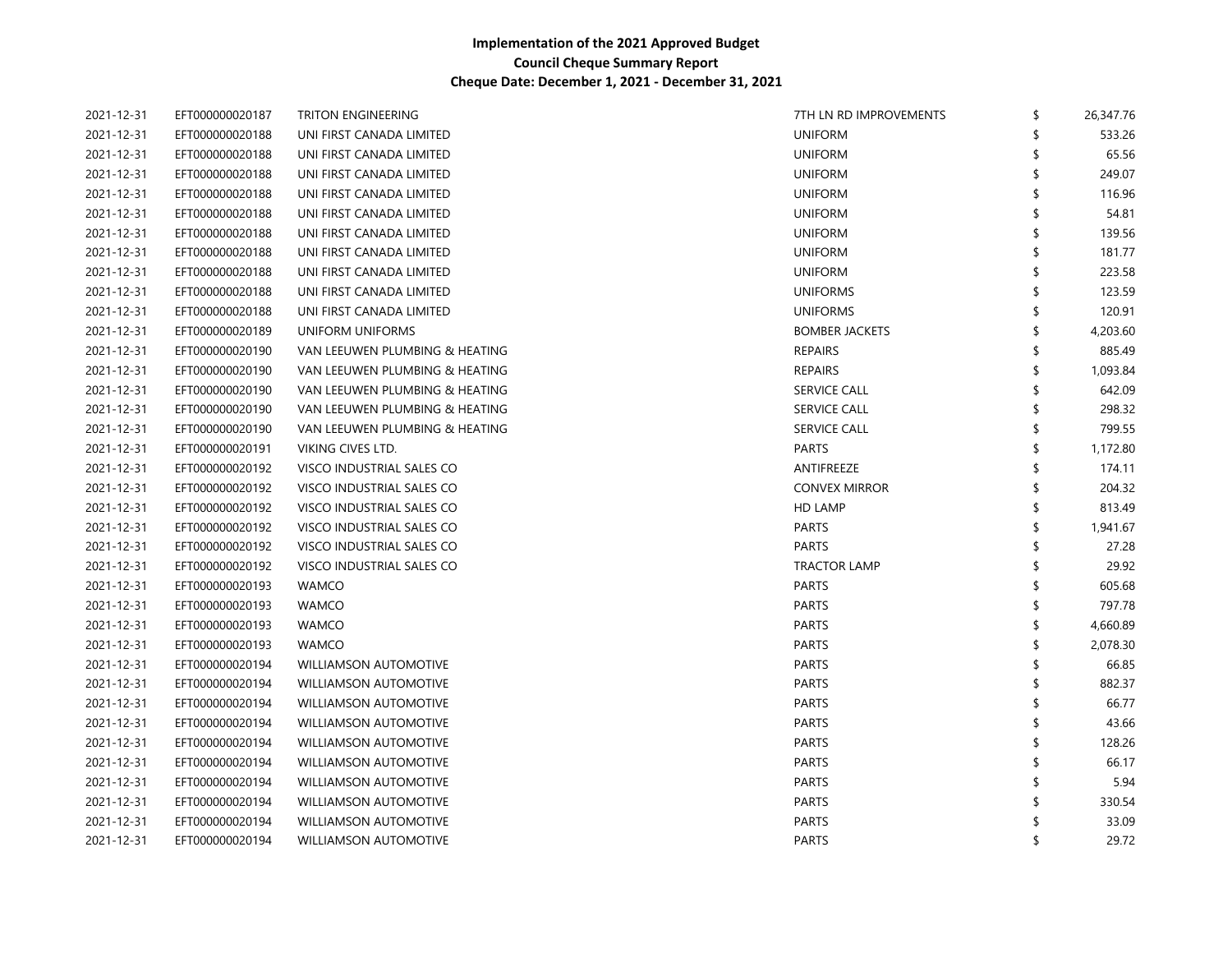| 2021-12-31 | EFT000000020194 | <b>WILLIAMSON AUTOMOTIVE</b>                | <b>PARTS</b>                   | \$                 | 183.17    |
|------------|-----------------|---------------------------------------------|--------------------------------|--------------------|-----------|
| 2021-12-31 | EFT000000020194 | <b>WILLIAMSON AUTOMOTIVE</b>                | <b>PARTS</b>                   |                    | 668.60    |
| 2021-12-31 | EFT000000020194 | <b>WILLIAMSON AUTOMOTIVE</b>                | <b>SUPPLIES</b>                |                    | 34.89     |
| 2021-12-31 | EFT000000020195 | RESIDENT REIMBURSEMENT                      | TRANSIT - MAY-DEC'21           |                    | 92.20     |
| 2021-12-31 | EFT000000020196 | <b>WOLSELEY MECHANICAL GROUP</b>            | <b>PARTS</b>                   |                    | 118.55    |
| 2021-12-31 | EFT000000020196 | <b>WOLSELEY MECHANICAL GROUP</b>            | <b>PARTS</b>                   |                    | 18.89     |
| 2021-12-31 | EFT000000020197 | <b>XEROX CANADA</b>                         | COPIES MADE NOV2021            |                    | 200.16    |
| 2021-12-31 | EFT000000020198 | ZEROBIT1 SECURITY PLANNING CONSULTANTS INC. | NTFC ADDITIONS 2/3             | \$                 | 2,938.00  |
| 2021-12-31 | EFT000000020199 | RESIDENT REIMBURSEMENT                      | TRANSIT- NOV23'21              |                    | 41.40     |
| 2021-12-31 | EFT000000020200 | 1204459 ONTARIO o/a MAGNETSIGNS             | RENTAL SIGNS NOV2021           | \$                 | 847.50    |
| 2021-12-31 | EFT000000020200 | 1204459 ONTARIO o/a MAGNETSIGNS             | SIGN RENTAL NOV 2021           | \$                 | 111.87    |
| 2021-12-31 | EFT000000020201 | POWERSTREAM INC                             | 13 Church St.S DEC21           | $\mathbf{\hat{S}}$ | 474.84    |
| 2021-12-31 | EFT000000020201 | POWERSTREAM INC                             | 139 Queen St N. DEC21          | $\frac{1}{2}$      | 12,388.85 |
| 2021-12-31 | EFT000000020201 | POWERSTREAM INC                             | 161 8th Ave DEC21              |                    | 146.06    |
| 2021-12-31 | EFT000000020201 | POWERSTREAM INC                             | 17 Victoria St.E.Library DEC21 |                    | 754.91    |
| 2021-12-31 | EFT000000020201 | POWERSTREAM INC                             | 18 Queen St N DEC21            |                    | 454.86    |
| 2021-12-31 | EFT000000020201 | POWERSTREAM INC                             | 214 Church St S DEC21          |                    | 1,568.19  |
| 2021-12-31 | EFT000000020201 | POWERSTREAM INC                             | 22 Second St S - DEC21         |                    | 492.09    |
| 2021-12-31 | EFT000000020201 | POWERSTREAM INC                             | 25 Albert St W DEC21           |                    | 108.01    |
| 2021-12-31 | EFT000000020201 | POWERSTREAM INC                             | 39 Gray Ave DEC21              |                    | 1,435.69  |
| 2021-12-31 | EFT000000020201 | POWERSTREAM INC                             | 39 Lorne Thomas PI - DEC21     |                    | 873.30    |
| 2021-12-31 | EFT000000020201 | POWERSTREAM INC                             | 4 Nolan Rd-Tott Pump Stn DEC21 | \$                 | 657.63    |
| 2021-12-31 | EFT000000020201 | POWERSTREAM INC                             | 40/42 Mill St. E DEC21         | \$                 | 46.80     |
| 2021-12-31 | EFT000000020201 | POWERSTREAM INC                             | 42 Mill St - Depot 3 DEC21     | \$                 | 366.46    |
| 2021-12-31 | EFT000000020201 | POWERSTREAM INC                             | 47 Fletcher Cres - Pump DEC21  | \$                 | 33.80     |
| 2021-12-31 | EFT000000020201 | POWERSTREAM INC                             | 49 Nelson Alliston Arena DEC21 | \$                 | 56.63     |
| 2021-12-31 | EFT000000020201 | POWERSTREAM INC                             | 49 Nelson Alliston Arena DEC21 | \$                 | 897.07    |
| 2021-12-31 | EFT000000020201 | POWERSTREAM INC                             | 4982 Sir F Banting DEC21       | \$                 | 19,043.46 |
| 2021-12-31 | EFT000000020201 | POWERSTREAM INC                             | 60 Cauthers CresTreetops DEC21 |                    | 2,833.20  |
| 2021-12-31 | EFT000000020201 | POWERSTREAM INC                             | 6044 Ind Pkwy Gate C - DEC21   |                    | 176.71    |
| 2021-12-31 | EFT000000020201 | POWERSTREAM INC                             | 6315 Conc 14 - Lot 8N DEC21    | \$                 | 36,747.54 |
| 2021-12-31 | EFT000000020201 | POWERSTREAM INC                             | 6375 14th Line DEC21           |                    | 891.12    |
| 2021-12-31 | EFT000000020201 | POWERSTREAM INC                             | 6558 Conc 8 Temp 3 DEC21       |                    | 30.32     |
| 2021-12-31 | EFT000000020201 | POWERSTREAM INC                             | 6558 Conc8 Temp 5 - DEC21      | \$                 | 46.17     |
| 2021-12-31 | EFT000000020201 | POWERSTREAM INC                             | 6830 Lot 4S Conc 4 DEC21       | \$                 | 16,525.77 |
| 2021-12-31 | EFT000000020201 | POWERSTREAM INC                             | 6970 Ind.Pkwy Trfic Sgnl DEC21 |                    | 168.48    |
| 2021-12-31 | EFT000000020201 | POWERSTREAM INC                             | 75 King St - N Pool - DEC21    | S                  | 137.40    |
| 2021-12-31 | EFT000000020201 | POWERSTREAM INC                             | 81 Pierce Place DEC21          | \$                 | 112.80    |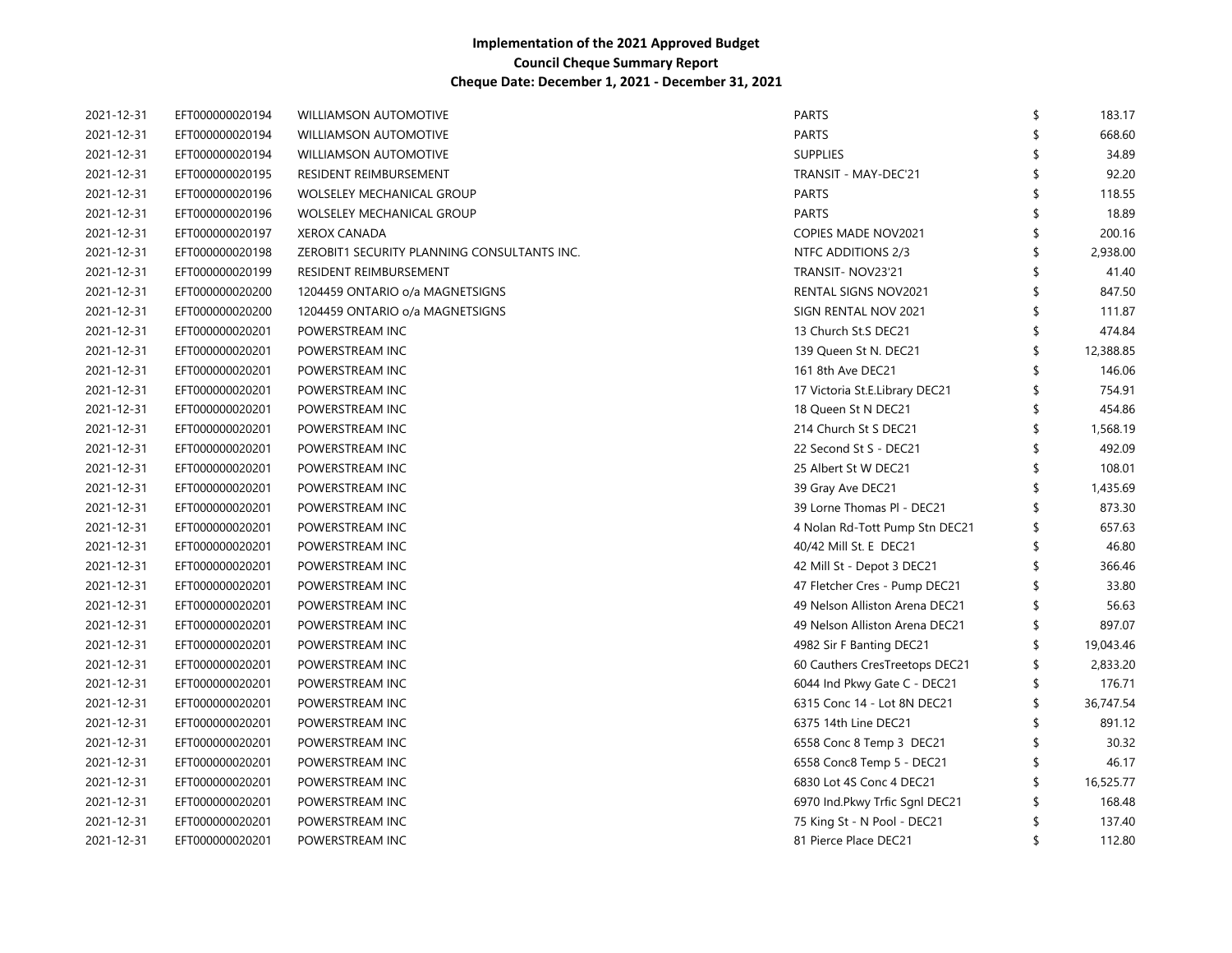| 2021-12-31 | EFT000000020201               | POWERSTREAM INC        | 88 Boyne St. DEC21             |    | 30.44    |
|------------|-------------------------------|------------------------|--------------------------------|----|----------|
| 2021-12-31 | EFT000000020201               | POWERSTREAM INC        | Back Shed Rec2 DEC21           |    | 30.32    |
| 2021-12-31 | EFT000000020201               | POWERSTREAM INC        | Church St - Heat Trace DEC21   |    | 39.02    |
| 2021-12-31 | EFT000000020201               | POWERSTREAM INC        | Fletcher Cr - Pool Wshrm DEC21 | \$ | 96.48    |
| 2021-12-31 | EFT000000020201               | POWERSTREAM INC        | Fletcher Cres Museum DEC21     | \$ | 748.78   |
| 2021-12-31 | EFT000000020201               | POWERSTREAM INC        | GA Wright/P Albert DEC21       | \$ | 30.32    |
| 2021-12-31 | EFT000000020201               | POWERSTREAM INC        | Industrial Rd - Sewer 1 DEC21  | \$ | 1,562.64 |
| 2021-12-31 | EFT000000020201               | POWERSTREAM INC        | Maple Lane - Sewage Pump DEC21 | \$ | 615.79   |
| 2021-12-31 | EFT000000020201               | POWERSTREAM INC        | Nott River conc 12 DEC21       | \$ | 30.48    |
| 2021-12-31 | EFT000000020201               | POWERSTREAM INC        | PPG Park Ctr Meter DEC21       | \$ | 656.01   |
| 2021-12-31 | EFT000000020201               | POWERSTREAM INC        | PPG Red Box Pole DEC21         | \$ | 60.26    |
| 2021-12-31 | EFT000000020201               | POWERSTREAM INC        | Rogers Rd - Well 8 DEC21       | \$ | 319.89   |
| 2021-12-01 | TD-BMO-DEC-01-2021            | Purchasing Card        | BMOPCARD 0108477               | \$ | 372.90   |
| 2021-12-01 | TD-BMO-DEC-01-2021            | Purchasing Card        | BMOPCARD 0108479               | \$ | 372.90   |
| 2021-12-01 | TD-BMO-DEC-01-2021            | Purchasing Card        | BMOPCARD 0108481               | \$ | 372.90   |
| 2021-12-01 | TD-BMO-DEC-01-2021            | Purchasing Card        | BMOPCARD 0108483               | \$ | 372.90   |
| 2021-12-01 | TD-BMO-DEC-01-2021            | Purchasing Card        | BMOPCARD 0108485               | \$ | 135.57   |
| 2021-12-01 | TD-BMO-DEC-01-2021            | Purchasing Card        | BMOPCARD 0108487               | \$ | 372.90   |
| 2021-12-01 | TD-BMO-DEC-01-2021            | Purchasing Card        | BMOPCARD 0108489               | \$ | 5.65     |
| 2021-12-01 | TD-BMO-DEC-01-2021            | Purchasing Card        | BMOPCARD 0108491               | \$ | 779.60   |
|            | 2021-12-01 TD-BMO-DEC-01-2021 | Purchasing Card        | BMOPCARD 0108493               | \$ | 5.64     |
|            | 2021-12-01 TD-BMO-DEC-01-2021 | Purchasing Card        | BMOPCARD 0108495               | \$ | 81.36    |
|            | 2021-12-01 TD-BMO-DEC-01-2021 | Purchasing Card        | BMOPCARD 0108497               | \$ | 175.50   |
|            | 2021-12-01 TD-BMO-DEC-01-2021 | Purchasing Card        | BMOPCARD 0108499               | \$ | 1.56     |
|            | 2021-12-01 TD-BMO-DEC-01-2021 | Purchasing Card        | BMOPCARD 0108501               | \$ | 100.34   |
|            | 2021-12-01 TD-BMO-DEC-01-2021 | Purchasing Card        | <b>BMOPCARD 0108503</b>        | \$ | 395.50   |
|            | 2021-12-01 TD-BMO-DEC-01-2021 | Purchasing Card        | BMOPCARD 0108505               | \$ | 135.83   |
| 2021-12-01 | TD-BMO-DEC-01-2021            | <b>Purchasing Card</b> | BMOPCARD 0108507               | \$ | 1,050.90 |
|            | 2021-12-01 TD-BMO-DEC-01-2021 | Purchasing Card        | <b>BMOPCARD 0108509</b>        |    | 2.49     |
| 2021-12-01 | TD-BMO-DEC-01-2021            | Purchasing Card        | BMOPCARD 0108511               | \$ | 1.56     |
| 2021-12-01 | TD-BMO-DEC-01-2021            | Purchasing Card        | BMOPCARD 0108513               | \$ | 896.08   |
| 2021-12-01 | TD-BMO-DEC-01-2021            | <b>Purchasing Card</b> | BMOPCARD 0108515               | Ŝ  | 2.60     |
| 2021-12-01 | TD-BMO-DEC-01-2021            | Purchasing Card        | BMOPCARD 0108517               | Ŝ  | 1.56     |
| 2021-12-01 | TD-BMO-DEC-01-2021            | Purchasing Card        | BMOPCARD 0108519               | \$ | 475.00   |
| 2021-12-01 | TD-BMO-DEC-01-2021            | Purchasing Card        | BMOPCARD 0108521               | \$ | 113.00   |
| 2021-12-01 | TD-BMO-DEC-01-2021            | Purchasing Card        | BMOPCARD 0108523               | Ŝ  | 33.65    |
|            | 2021-12-01 TD-BMO-DEC-01-2021 | Purchasing Card        | BMOPCARD 0108525               | S  | 70.14    |
|            | 2021-12-01 TD-BMO-DEC-01-2021 | Purchasing Card        | BMOPCARD 0108527               | ≮  | 2.60     |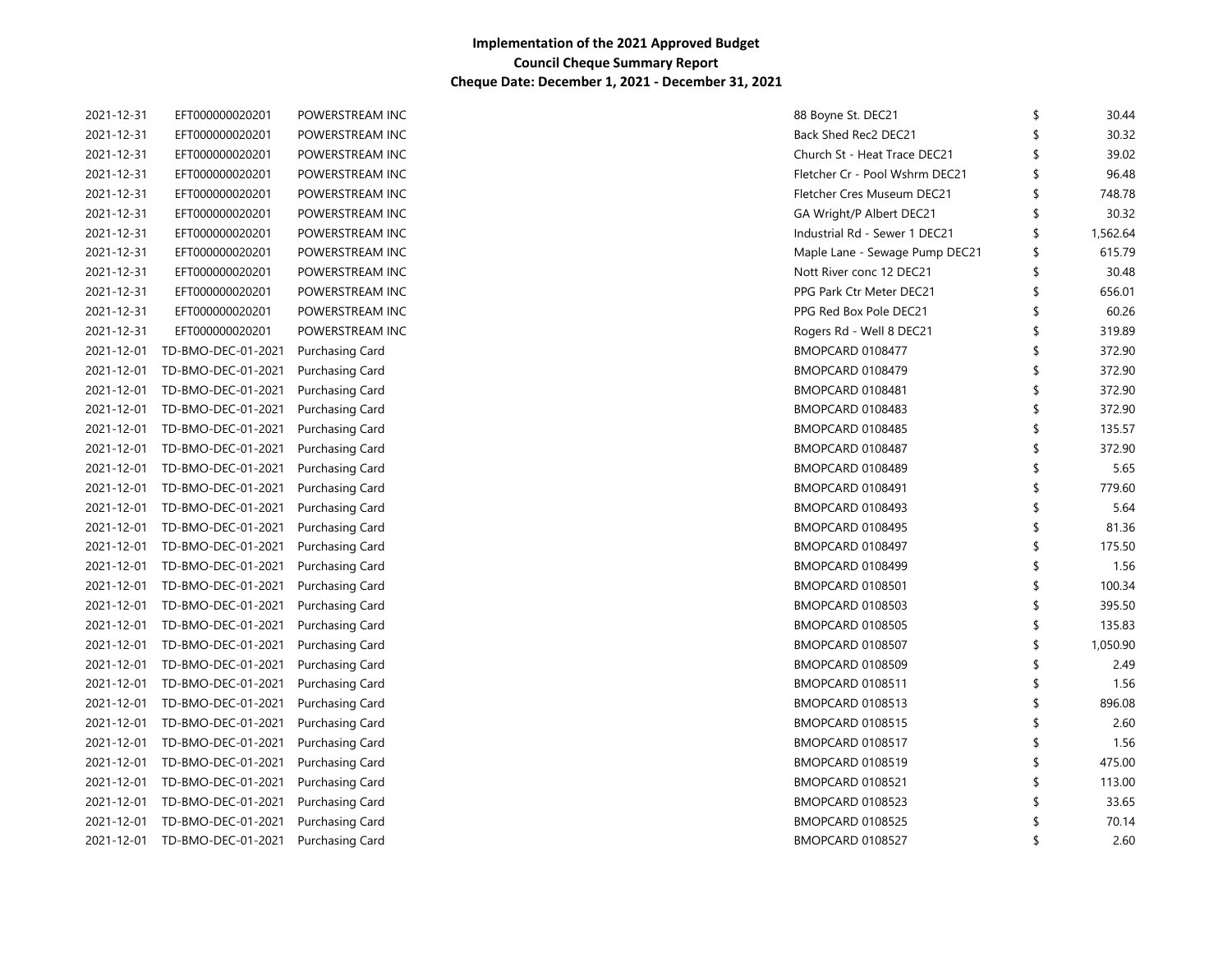| 71.17    | \$<br>BMOPCARD 0108529        | Purchasing Card        | 2021-12-01 TD-BMO-DEC-01-2021 |            |
|----------|-------------------------------|------------------------|-------------------------------|------------|
| 1.56     | \$<br>BMOPCARD 0108531        | Purchasing Card        | TD-BMO-DEC-01-2021            | 2021-12-01 |
| 1.56     | \$<br>BMOPCARD 0108533        | Purchasing Card        | TD-BMO-DEC-01-2021            | 2021-12-01 |
| 3,344.80 | \$<br><b>BMOPCARD 0108535</b> | Purchasing Card        | TD-BMO-DEC-01-2021            | 2021-12-01 |
| 1.56     | \$<br>BMOPCARD 0108537        | Purchasing Card        | TD-BMO-DEC-01-2021            | 2021-12-01 |
| 2.60     | \$<br>BMOPCARD 0108539        | Purchasing Card        | TD-BMO-DEC-01-2021            | 2021-12-01 |
| 219.75   | \$<br>BMOPCARD 0108541        | Purchasing Card        | TD-BMO-DEC-01-2021            | 2021-12-01 |
| 1,118.70 | \$<br>BMOPCARD 0108543        | Purchasing Card        | TD-BMO-DEC-01-2021            | 2021-12-01 |
| 690.11   | \$<br>BMOPCARD 0108545        | Purchasing Card        | TD-BMO-DEC-01-2021            | 2021-12-01 |
| 565.00   | \$<br>BMOPCARD 0108547        | Purchasing Card        | TD-BMO-DEC-01-2021            | 2021-12-01 |
| 644.00   | \$<br>BMOPCARD 0108549        | Purchasing Card        | TD-BMO-DEC-01-2021            | 2021-12-01 |
| 2.60     | \$<br>BMOPCARD 0108551        | Purchasing Card        | TD-BMO-DEC-01-2021            | 2021-12-01 |
| 2.96     | \$<br>BMOPCARD 0108553        | Purchasing Card        | TD-BMO-DEC-01-2021            | 2021-12-01 |
| 32.14    | \$<br>BMOPCARD 0108555        | <b>Purchasing Card</b> | TD-BMO-DEC-01-2021            | 2021-12-01 |
| 63.26    | \$<br>BMOPCARD 0108557        | <b>Purchasing Card</b> | TD-BMO-DEC-01-2021            | 2021-12-01 |
| 203.22   | \$<br><b>BMOPCARD 0108559</b> | Purchasing Card        | TD-BMO-DEC-01-2021            | 2021-12-01 |
| 484.77   | \$<br>BMOPCARD 0108561        | Purchasing Card        | TD-BMO-DEC-01-2021            | 2021-12-01 |
| 1.56     | \$<br>BMOPCARD 0108563        | Purchasing Card        | TD-BMO-DEC-01-2021            | 2021-12-01 |
| 534.77   | \$<br><b>BMOPCARD 0108565</b> | Purchasing Card        | TD-BMO-DEC-01-2021            | 2021-12-01 |
| 1.81     | \$<br>BMOPCARD 0108567        | <b>Purchasing Card</b> | TD-BMO-DEC-01-2021            | 2021-12-01 |
| 2.60     | \$<br>BMOPCARD 0108569        | Purchasing Card        | TD-BMO-DEC-01-2021            | 2021-12-01 |
| 1.56     | \$<br>BMOPCARD 0108571        | Purchasing Card        | TD-BMO-DEC-01-2021            | 2021-12-01 |
| 23.15    | \$<br>BMOPCARD 0108573        | Purchasing Card        | TD-BMO-DEC-01-2021            | 2021-12-01 |
| 23.73    | \$<br>BMOPCARD 0108575        | Purchasing Card        | 2021-12-01 TD-BMO-DEC-01-2021 |            |
| 1,589.63 | \$<br>BMOPCARD 0108577        | Purchasing Card        | TD-BMO-DEC-01-2021            | 2021-12-01 |
| 242.61   | \$<br>BMOPCARD 0108579        | Purchasing Card        | 2021-12-01 TD-BMO-DEC-01-2021 |            |
| 79.53    | \$<br>BMOPCARD 0108581        | Purchasing Card        | TD-BMO-DEC-01-2021            | 2021-12-01 |
| 54.22    | \$<br>BMOPCARD 0108583        | Purchasing Card        | TD-BMO-DEC-01-2021            | 2021-12-01 |
| 94.52    | \$<br><b>BMOPCARD 0108585</b> | Purchasing Card        | 2021-12-01 TD-BMO-DEC-01-2021 |            |
| 531.14   | \$<br>BMOPCARD 0108587        | Purchasing Card        | TD-BMO-DEC-01-2021            | 2021-12-01 |
| 13.52    | \$<br>BMOPCARD 0108589        | Purchasing Card        | TD-BMO-DEC-01-2021            | 2021-12-01 |
| 1,067.85 | \$<br>BMOPCARD 0108593        | <b>Purchasing Card</b> | TD-BMO-DEC-01-2021            | 2021-12-01 |
| 533.92   | \$<br>BMOPCARD 0108595        | Purchasing Card        | TD-BMO-DEC-01-2021            | 2021-12-01 |
| 533.93   | \$<br>BMOPCARD 0108597        | Purchasing Card        | TD-BMO-DEC-01-2021            | 2021-12-01 |
| 275.00   | \$<br>BMOPCARD 0108599        | Purchasing Card        | TD-BMO-DEC-01-2021            | 2021-12-01 |
| 162.94   | \$<br><b>BMOPCARD 0108601</b> | Purchasing Card        | TD-BMO-DEC-01-2021            | 2021-12-01 |
| 2,928.93 | \$<br><b>BMOPCARD 0108603</b> | Purchasing Card        | TD-BMO-DEC-01-2021            | 2021-12-01 |
| 2.60     | \$<br><b>BMOPCARD 0108605</b> | Purchasing Card        | 2021-12-01 TD-BMO-DEC-01-2021 |            |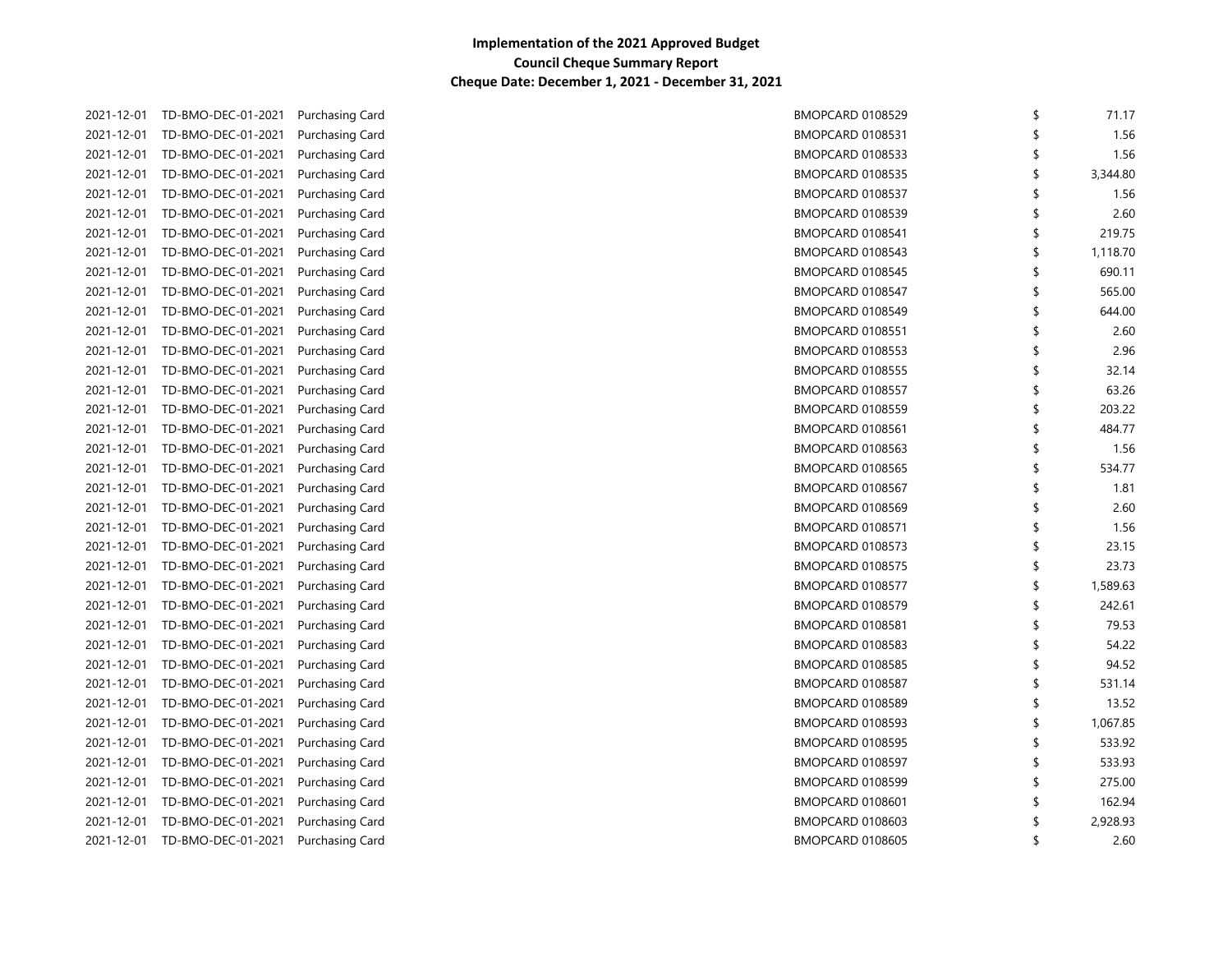| 152.55   | \$<br>BMOPCARD 0108607        | 2021-12-01 TD-BMO-DEC-01-2021<br>Purchasing Card        |            |
|----------|-------------------------------|---------------------------------------------------------|------------|
| 1.81     | \$<br><b>BMOPCARD 0108609</b> | 2021-12-01 TD-BMO-DEC-01-2021<br>Purchasing Card        |            |
| 1.56     | \$<br>BMOPCARD 0108611        | 2021-12-01 TD-BMO-DEC-01-2021<br>Purchasing Card        |            |
| 392.78   | \$<br><b>BMOPCARD 0108613</b> | 2021-12-01 TD-BMO-DEC-01-2021<br>Purchasing Card        |            |
| 36.75    | \$<br><b>BMOPCARD 0108615</b> | 2021-12-01 TD-BMO-DEC-01-2021<br>Purchasing Card        |            |
| 2.60     | \$<br>BMOPCARD 0108617        | TD-BMO-DEC-01-2021<br>Purchasing Card                   | 2021-12-01 |
| 223.74   | \$<br><b>BMOPCARD 0108619</b> | TD-BMO-DEC-01-2021<br>Purchasing Card                   | 2021-12-01 |
| 401.15   | \$<br>BMOPCARD 0108621        | TD-BMO-DEC-01-2021<br>Purchasing Card                   | 2021-12-01 |
| 484.77   | \$<br>BMOPCARD 0108623        | TD-BMO-DEC-01-2021<br>Purchasing Card                   | 2021-12-01 |
| 226.00   | \$<br>BMOPCARD 0108625        | TD-BMO-DEC-01-2021<br>Purchasing Card                   | 2021-12-01 |
| 29.32    | \$<br>BMOPCARD 0108627        | TD-BMO-DEC-01-2021<br>Purchasing Card                   | 2021-12-01 |
| 281.37   | \$<br>BMOPCARD 0108629        | TD-BMO-DEC-01-2021<br>Purchasing Card                   | 2021-12-01 |
| 1.56     | \$<br>BMOPCARD 0108631        | TD-BMO-DEC-01-2021<br>Purchasing Card                   | 2021-12-01 |
| 1.56     | \$<br>BMOPCARD 0108633        | TD-BMO-DEC-01-2021<br>Purchasing Card                   | 2021-12-01 |
| 1.56     | \$<br>BMOPCARD 0108635        | TD-BMO-DEC-01-2021<br><b>Purchasing Card</b>            | 2021-12-01 |
| 4.38     | \$<br>BMOPCARD 0108637        | <b>Purchasing Card</b><br>2021-12-01 TD-BMO-DEC-01-2021 |            |
| 2.60     | \$<br>BMOPCARD 0108639        | <b>Purchasing Card</b><br>TD-BMO-DEC-01-2021            | 2021-12-01 |
| 21.75    | \$<br>BMOPCARD 0108641        | <b>Purchasing Card</b><br>TD-BMO-DEC-01-2021            | 2021-12-01 |
| 24.85    | \$<br>BMOPCARD 0108645        | 2021-12-01 TD-BMO-DEC-01-2021<br>Purchasing Card        |            |
| 1,576.35 | \$<br>BMOPCARD 0108647        | 2021-12-01 TD-BMO-DEC-01-2021<br>Purchasing Card        |            |
| 37.14    | \$<br>BMOPCARD 0108649        | 2021-12-01 TD-BMO-DEC-01-2021<br>Purchasing Card        |            |
| 8.10     | \$<br>BMOPCARD 0108651        | 2021-12-01 TD-BMO-DEC-01-2021<br>Purchasing Card        |            |
| 14.68    | \$<br>BMOPCARD 0108653        | 2021-12-01 TD-BMO-DEC-01-2021<br>Purchasing Card        |            |
| 791.00   | \$<br>BMOPCARD 0108655        | 2021-12-01 TD-BMO-DEC-01-2021<br>Purchasing Card        |            |
| 24.27    | \$<br>BMOPCARD 0108657        | 2021-12-01 TD-BMO-DEC-01-2021<br>Purchasing Card        |            |
| 217.13   | \$<br>BMOPCARD 0108659        | 2021-12-01 TD-BMO-DEC-01-2021<br>Purchasing Card        |            |
| 211.24   | \$<br>BMOPCARD 0108661        | 2021-12-01 TD-BMO-DEC-01-2021<br>Purchasing Card        |            |
| 16.10    | \$<br>BMOPCARD 0108663        | 2021-12-01 TD-BMO-DEC-01-2021<br>Purchasing Card        |            |
| 705.30   | \$<br><b>BMOPCARD 0108665</b> | 2021-12-01 TD-BMO-DEC-01-2021<br><b>Purchasing Card</b> |            |
| 1,186.50 | \$<br>BMOPCARD 0108667        | 2021-12-01 TD-BMO-DEC-01-2021<br><b>Purchasing Card</b> |            |
| 1.56     | \$<br>BMOPCARD 0108669        | 2021-12-01 TD-BMO-DEC-01-2021<br>Purchasing Card        |            |
| 1.56     | \$<br>BMOPCARD 0108671        | 2021-12-01 TD-BMO-DEC-01-2021<br><b>Purchasing Card</b> |            |
| 608.74   | \$<br>BMOPCARD 0108673        | 2021-12-01 TD-BMO-DEC-01-2021<br><b>Purchasing Card</b> |            |
| 1,114.18 | \$<br><b>BMOPCARD 0108675</b> | 2021-12-01 TD-BMO-DEC-01-2021<br>Purchasing Card        |            |
| 2.60     | \$<br>BMOPCARD 0108677        | 2021-12-01 TD-BMO-DEC-01-2021<br>Purchasing Card        |            |
| 1.56     | \$<br>BMOPCARD 0108679        | 2021-12-01 TD-BMO-DEC-01-2021<br>Purchasing Card        |            |
| 2.60     | \$<br><b>BMOPCARD 0108681</b> | 2021-12-01 TD-BMO-DEC-01-2021<br>Purchasing Card        |            |
| 96.99    | \$<br>BMOPCARD 0108683        | 2021-12-01 TD-BMO-DEC-01-2021<br>Purchasing Card        |            |
|          |                               |                                                         |            |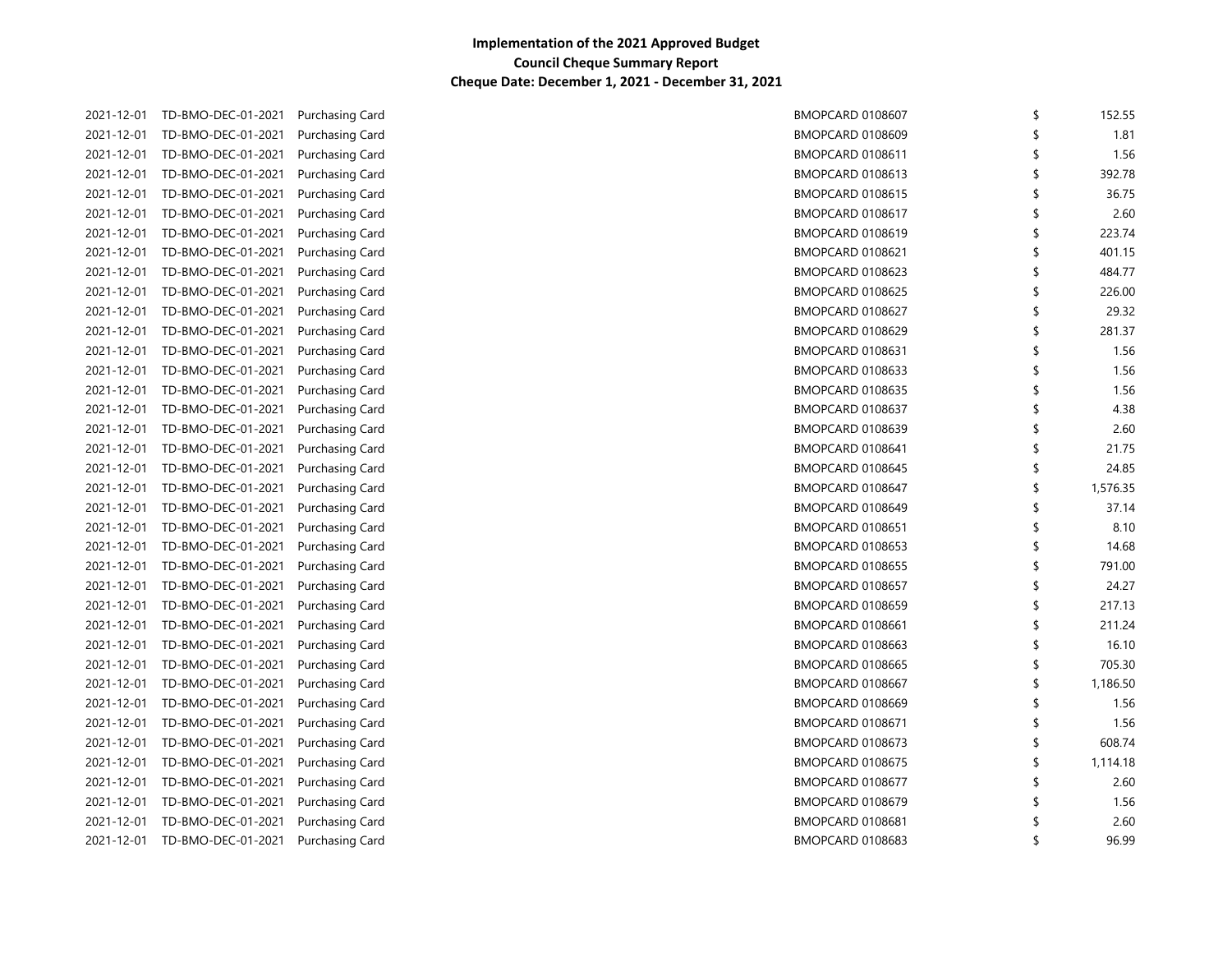|            | 2021-12-01 TD-BMO-DEC-01-2021 | Purchasing Card        | <b>BMOPCARD 0108685</b> | \$<br>1.81     |
|------------|-------------------------------|------------------------|-------------------------|----------------|
| 2021-12-01 | TD-BMO-DEC-01-2021            | <b>Purchasing Card</b> | BMOPCARD 0108687        | \$<br>2,408.03 |
| 2021-12-01 | TD-BMO-DEC-01-2021            | Purchasing Card        | <b>BMOPCARD 0108689</b> | \$<br>1.56     |
| 2021-12-01 | TD-BMO-DEC-01-2021            | Purchasing Card        | <b>BMOPCARD 0108691</b> | \$<br>2.60     |
| 2021-12-01 | TD-BMO-DEC-01-2021            | Purchasing Card        | <b>BMOPCARD 0108693</b> | \$<br>74.07    |
| 2021-12-01 | TD-BMO-DEC-01-2021            | Purchasing Card        | <b>BMOPCARD 0108695</b> | \$<br>22.54    |
| 2021-12-01 | TD-BMO-DEC-01-2021            | Purchasing Card        | BMOPCARD 0108697        | \$<br>2.60     |
| 2021-12-01 | TD-BMO-DEC-01-2021            | Purchasing Card        | BMOPCARD 0108699        | \$<br>35.00    |
| 2021-12-01 | TD-BMO-DEC-01-2021            | Purchasing Card        | BMOPCARD 0108701        | \$<br>20.00    |
| 2021-12-01 | TD-BMO-DEC-01-2021            | Purchasing Card        | BMOPCARD 0108703        | \$<br>11.82    |
| 2021-12-01 | TD-BMO-DEC-01-2021            | Purchasing Card        | <b>BMOPCARD 0108705</b> | \$<br>904.00   |
| 2021-12-01 | TD-BMO-DEC-01-2021            | Purchasing Card        | BMOPCARD 0108707        | \$<br>128.14   |
| 2021-12-01 | TD-BMO-DEC-01-2021            | Purchasing Card        | <b>BMOPCARD 0108709</b> | \$<br>67.69    |
| 2021-12-01 | TD-BMO-DEC-01-2021            | Purchasing Card        | BMOPCARD 0108711        | \$<br>1,299.50 |
| 2021-12-01 | TD-BMO-DEC-01-2021            | Purchasing Card        | BMOPCARD 0108713        | \$<br>81.26    |
| 2021-12-01 | TD-BMO-DEC-01-2021            | Purchasing Card        | BMOPCARD 0108715        | \$<br>33.31    |
| 2021-12-01 | TD-BMO-DEC-01-2021            | Purchasing Card        | BMOPCARD 0108717        | \$<br>2,664.54 |
| 2021-12-01 | TD-BMO-DEC-01-2021            | Purchasing Card        | BMOPCARD 0108719        | \$<br>791.00   |
| 2021-12-01 | TD-BMO-DEC-01-2021            | Purchasing Card        | BMOPCARD 0108721        | \$<br>452.00   |
| 2021-12-01 | TD-BMO-DEC-01-2021            | Purchasing Card        | BMOPCARD 0108723        | \$<br>484.77   |
|            | 2021-12-01 TD-BMO-DEC-01-2021 | Purchasing Card        | <b>BMOPCARD 0108725</b> | \$<br>406.71   |
| 2021-12-01 | TD-BMO-DEC-01-2021            | Purchasing Card        | BMOPCARD 0108727        | \$<br>22.68    |
|            | 2021-12-01 TD-BMO-DEC-01-2021 | Purchasing Card        | BMOPCARD 0108729        | \$<br>1.56     |
|            | 2021-12-01 TD-BMO-DEC-01-2021 | Purchasing Card        | BMOPCARD 0108731        | \$<br>279.15   |
|            | 2021-12-01 TD-BMO-DEC-01-2021 | Purchasing Card        | BMOPCARD 0108733        | \$<br>1.56     |
|            | 2021-12-01 TD-BMO-DEC-01-2021 | Purchasing Card        | BMOPCARD 0108735        | \$<br>1.56     |
|            | 2021-12-01 TD-BMO-DEC-01-2021 | Purchasing Card        | BMOPCARD 0108737        | \$<br>2.60     |
| 2021-12-01 | TD-BMO-DEC-01-2021            | Purchasing Card        | BMOPCARD 0108739        | \$<br>307.69   |
|            | 2021-12-01 TD-BMO-DEC-01-2021 | Purchasing Card        | BMOPCARD 0108741        | \$<br>2.60     |
| 2021-12-01 | TD-BMO-DEC-01-2021            | Purchasing Card        | BMOPCARD 0108743        | \$<br>33.82    |
| 2021-12-01 | TD-BMO-DEC-01-2021            | <b>Purchasing Card</b> | BMOPCARD 0108745        | \$<br>100.80   |
| 2021-12-01 | TD-BMO-DEC-01-2021            | <b>Purchasing Card</b> | BMOPCARD 0108747        | \$<br>580.82   |
| 2021-12-01 | TD-BMO-DEC-01-2021            | <b>Purchasing Card</b> | BMOPCARD 0108749        | \$<br>159.56   |
| 2021-12-01 | TD-BMO-DEC-01-2021            | Purchasing Card        | BMOPCARD 0108751        | \$<br>2.60     |
| 2021-12-01 | TD-BMO-DEC-01-2021            | Purchasing Card        | BMOPCARD 0108753        | \$<br>175.00   |
| 2021-12-01 | TD-BMO-DEC-01-2021            | Purchasing Card        | <b>BMOPCARD 0108755</b> | \$<br>41.06    |
| 2021-12-01 | TD-BMO-DEC-01-2021            | Purchasing Card        | BMOPCARD 0108757        | \$<br>41.06    |
|            | 2021-12-01 TD-BMO-DEC-01-2021 | Purchasing Card        | BMOPCARD 0108759        | \$<br>41.05    |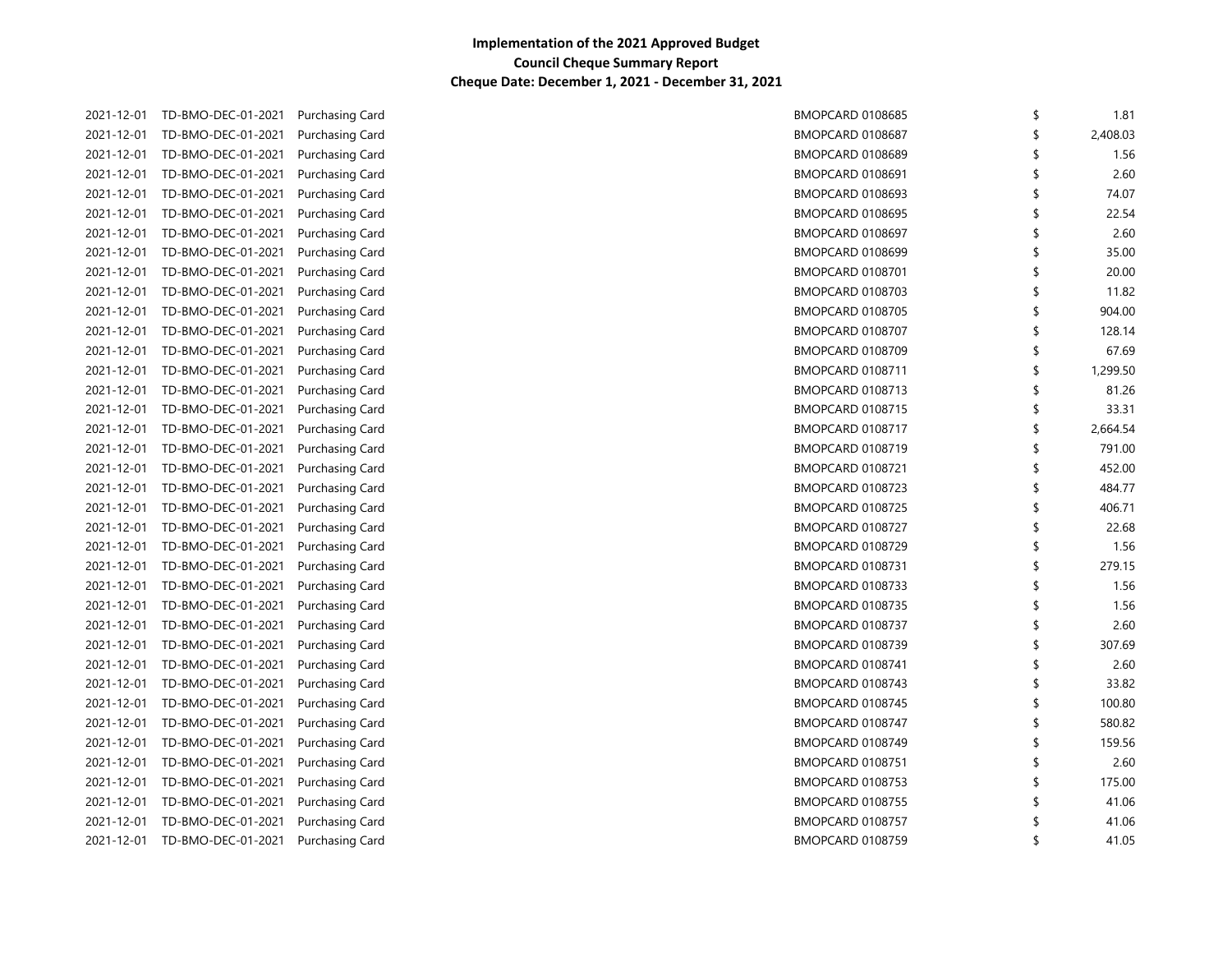|            | 2021-12-01 TD-BMO-DEC-01-2021 Purchasing Card |                        | BMOPCARD 0108761        | Ŝ  | 32.86    |
|------------|-----------------------------------------------|------------------------|-------------------------|----|----------|
|            | 2021-12-01 TD-BMO-DEC-01-2021                 | Purchasing Card        | BMOPCARD 0108763        |    | 1.56     |
|            | 2021-12-01 TD-BMO-DEC-01-2021                 | Purchasing Card        | <b>BMOPCARD 0108765</b> |    | 2.60     |
|            | 2021-12-01 TD-BMO-DEC-01-2021                 | Purchasing Card        | <b>BMOPCARD 0108767</b> |    | 2.60     |
|            | 2021-12-01 TD-BMO-DEC-01-2021                 | Purchasing Card        | BMOPCARD 0108769        | \$ | 195.07   |
| 2021-12-01 | TD-BMO-DEC-01-2021                            | Purchasing Card        | BMOPCARD 0108771        | \$ | 791.00   |
| 2021-12-01 | TD-BMO-DEC-01-2021                            | Purchasing Card        | BMOPCARD 0108773        | \$ | 1.56     |
| 2021-12-01 | TD-BMO-DEC-01-2021                            | Purchasing Card        | BMOPCARD 0108775        | \$ | 60.51    |
| 2021-12-01 | TD-BMO-DEC-01-2021                            | Purchasing Card        | BMOPCARD 0108777        | \$ | 452.00   |
| 2021-12-01 | TD-BMO-DEC-01-2021                            | Purchasing Card        | BMOPCARD 0108779        | \$ | 2.60     |
| 2021-12-01 | TD-BMO-DEC-01-2021                            | Purchasing Card        | BMOPCARD 0108781        | \$ | 1.56     |
| 2021-12-01 | TD-BMO-DEC-01-2021                            | Purchasing Card        | BMOPCARD 0108783        | \$ | 2.60     |
| 2021-12-01 | TD-BMO-DEC-01-2021                            | Purchasing Card        | <b>BMOPCARD 0108785</b> | \$ | 9,755.52 |
|            | 2021-12-01 TD-BMO-DEC-01-2021                 | <b>Purchasing Card</b> | BMOPCARD 0108787        | \$ | 2.60     |
|            | 2021-12-01 TD-BMO-DEC-01-2021                 | <b>Purchasing Card</b> | BMOPCARD 0108789        | \$ | 1.56     |
|            | 2021-12-01 TD-BMO-DEC-01-2021                 | <b>Purchasing Card</b> | BMOPCARD 0108791        | \$ | 16.95    |
|            | 2021-12-01 TD-BMO-DEC-01-2021                 | Purchasing Card        | BMOPCARD 0108793        | \$ | 2.60     |
|            | 2021-12-01 TD-BMO-DEC-01-2021                 | <b>Purchasing Card</b> | BMOPCARD 0108795        | \$ | 508.50   |
|            | 2021-12-01 TD-BMO-DEC-01-2021                 | Purchasing Card        | BMOPCARD 0108797        | \$ | 508.50   |
|            | 2021-12-01 TD-BMO-DEC-01-2021                 | Purchasing Card        | BMOPCARD 0108799        | Ŝ  | 2.60     |
|            | 2021-12-01 TD-BMO-DEC-01-2021                 | Purchasing Card        | <b>BMOPCARD 0108801</b> | \$ | 2.60     |
|            | 2021-12-01 TD-BMO-DEC-01-2021                 | Purchasing Card        | <b>BMOPCARD 0108803</b> | \$ | 559.35   |
|            | 2021-12-01 TD-BMO-DEC-01-2021                 | Purchasing Card        | <b>BMOPCARD 0108805</b> | \$ | 96.26    |
|            | 2021-12-01 TD-BMO-DEC-01-2021                 | Purchasing Card        | BMOPCARD 0108807        | \$ | 1.56     |
|            | 2021-12-01 TD-BMO-DEC-01-2021                 | Purchasing Card        | BMOPCARD 0108809        | \$ | 64.35    |
|            | 2021-12-01 TD-BMO-DEC-01-2021                 | Purchasing Card        | BMOPCARD 0108811        | \$ | 1.56     |
|            | 2021-12-01 TD-BMO-DEC-01-2021                 | Purchasing Card        | BMOPCARD 0108813        | \$ | 1.56     |
|            | 2021-12-01 TD-BMO-DEC-01-2021                 | Purchasing Card        | <b>BMOPCARD 0108815</b> | \$ | 332.18   |
|            | 2021-12-01 TD-BMO-DEC-01-2021                 | Purchasing Card        | BMOPCARD 0108817        | \$ | 1.56     |
|            | 2021-12-01 TD-BMO-DEC-01-2021                 | <b>Purchasing Card</b> | BMOPCARD 0108819        | \$ | 120.00   |
|            | 2021-12-01 TD-BMO-DEC-01-2021                 | Purchasing Card        | BMOPCARD 0108821        | \$ | 372.30   |
|            | 2021-12-01 TD-BMO-DEC-01-2021                 | Purchasing Card        | BMOPCARD 0108823        | \$ | 2.96     |
|            | 2021-12-01 TD-BMO-DEC-01-2021                 | <b>Purchasing Card</b> | BMOPCARD 0108825        | Ŝ  | 2.60     |
|            | 2021-12-01 TD-BMO-DEC-01-2021                 | Purchasing Card        | BMOPCARD 0108827        | \$ | 180.00   |
|            | 2021-12-01 TD-BMO-DEC-01-2021                 | Purchasing Card        | BMOPCARD 0108829        | \$ | 2.60     |
|            | 2021-12-01 TD-BMO-DEC-01-2021                 | Purchasing Card        | BMOPCARD 0108831        | Ŝ  | 2.60     |
|            | 2021-12-01 TD-BMO-DEC-01-2021                 | Purchasing Card        | <b>BMOPCARD 0108833</b> | S  | 42.67    |
|            | 2021-12-01 TD-BMO-DEC-01-2021                 | Purchasing Card        | <b>BMOPCARD 0108835</b> | ≮  | 1.56     |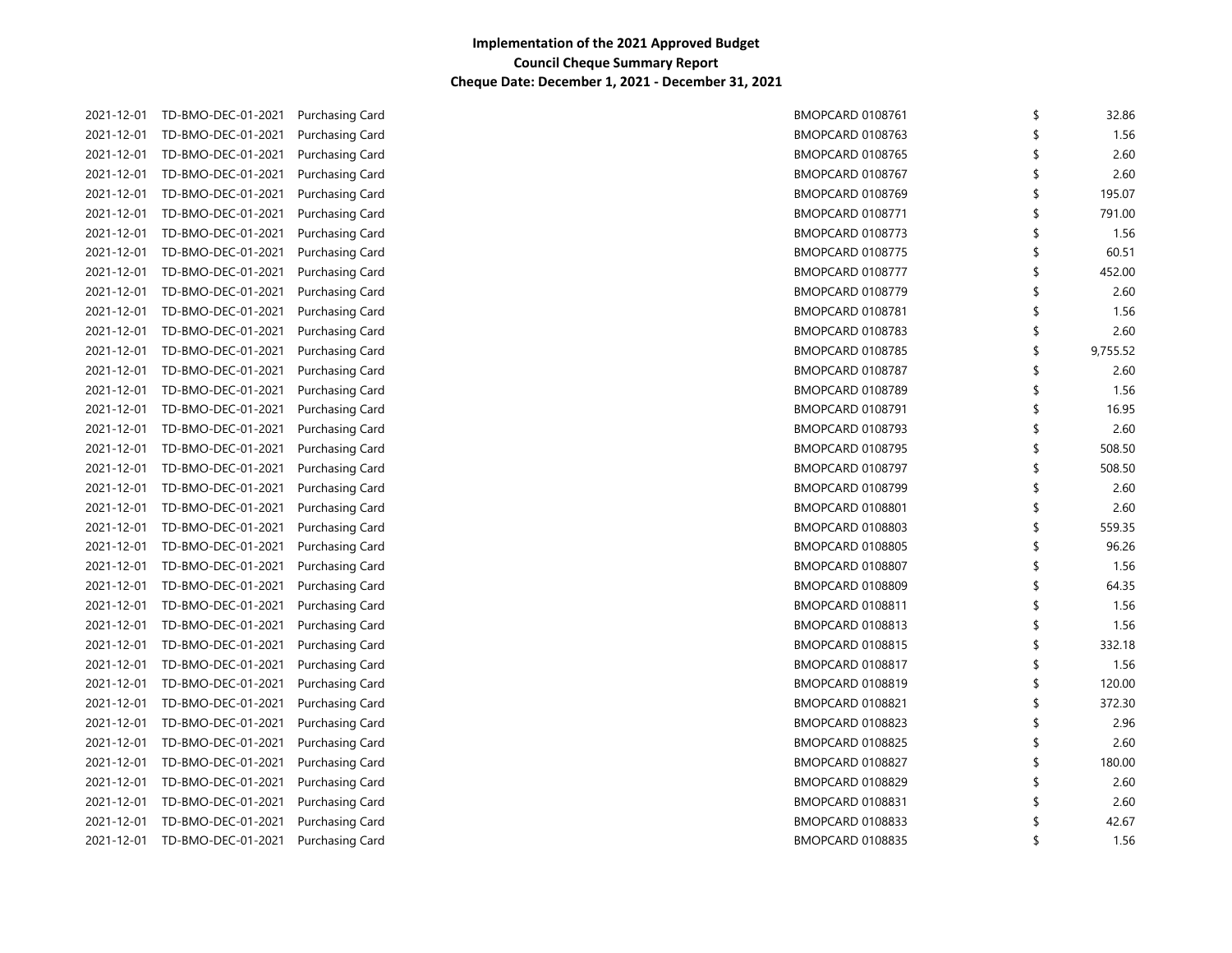| 2.60     |    | BMOPCARD 0108837        | 2021-12-01 TD-BMO-DEC-01-2021 |            |
|----------|----|-------------------------|-------------------------------|------------|
| 2.83     |    | BMOPCARD 0108839        | TD-BMO-DEC-01-2021            | 2021-12-01 |
| 75.00    |    | BMOPCARD 0108841        | 2021-12-01 TD-BMO-DEC-01-2021 |            |
| 40.00    |    | <b>BMOPCARD 0108843</b> | TD-BMO-DEC-01-2021            | 2021-12-01 |
| 301.71   |    | BMOPCARD 0108845        | TD-BMO-DEC-01-2021            | 2021-12-01 |
| 79.09    | \$ | BMOPCARD 0108847        | TD-BMO-DEC-01-2021            | 2021-12-01 |
| 75.00    | \$ | BMOPCARD 0108849        | TD-BMO-DEC-01-2021            | 2021-12-01 |
| 450.87   | \$ | <b>BMOPCARD 0108851</b> | TD-BMO-DEC-01-2021            | 2021-12-01 |
| 242.95   | \$ | BMOPCARD 0108853        | TD-BMO-DEC-01-2021            | 2021-12-01 |
| 528.51   | \$ | BMOPCARD 0108855        | TD-BMO-DEC-01-2021            | 2021-12-01 |
| 64.55    | \$ | BMOPCARD 0108857        | TD-BMO-DEC-01-2021            | 2021-12-01 |
| 1,050.20 | \$ | BMOPCARD 0108859        | TD-BMO-DEC-01-2021            | 2021-12-01 |
| 611.90   | \$ | BMOPCARD 0108861        | TD-BMO-DEC-01-2021            | 2021-12-01 |
| 2.60     | \$ | BMOPCARD 0108863        | TD-BMO-DEC-01-2021            | 2021-12-01 |
| 12.40    | \$ | BMOPCARD 0108865        | TD-BMO-DEC-01-2021            | 2021-12-01 |
| 1.56     |    | BMOPCARD 0108867        | TD-BMO-DEC-01-2021            | 2021-12-01 |
| 1.56     |    | BMOPCARD 0108869        | TD-BMO-DEC-01-2021            | 2021-12-01 |
| 28.31    | \$ | BMOPCARD 0108871        | TD-BMO-DEC-01-2021            | 2021-12-01 |
| 1.56     | \$ | BMOPCARD 0108873        | 2021-12-01 TD-BMO-DEC-01-2021 |            |
| 171.10   | Ŝ  | BMOPCARD 0108875        | 2021-12-01 TD-BMO-DEC-01-2021 |            |
| 136.54   | \$ | BMOPCARD 0108877        | 2021-12-01 TD-BMO-DEC-01-2021 |            |
| 452.00   | \$ | BMOPCARD 0108879        | 2021-12-01 TD-BMO-DEC-01-2021 |            |
| 902.87   | \$ | BMOPCARD 0108881        | 2021-12-01 TD-BMO-DEC-01-2021 |            |
| 1.56     | \$ | BMOPCARD 0108883        | 2021-12-01 TD-BMO-DEC-01-2021 |            |
| 9.02     | \$ | BMOPCARD 0108885        | 2021-12-01 TD-BMO-DEC-01-2021 |            |
| 2.60     | \$ | BMOPCARD 0108887        | 2021-12-01 TD-BMO-DEC-01-2021 |            |
| 2.60     | \$ | BMOPCARD 0108889        | 2021-12-01 TD-BMO-DEC-01-2021 |            |
| 672.55   | \$ | BMOPCARD 0108891        | 2021-12-01 TD-BMO-DEC-01-2021 |            |
| 603.69   | \$ | BMOPCARD 0108893        | 2021-12-01 TD-BMO-DEC-01-2021 |            |
| 32.86    | \$ | BMOPCARD 0108895        | 2021-12-01 TD-BMO-DEC-01-2021 |            |
| 904.00   | \$ | BMOPCARD 0108897        | 2021-12-01 TD-BMO-DEC-01-2021 |            |
| 774.57   | \$ | BMOPCARD 0108899        | TD-BMO-DEC-01-2021            | 2021-12-01 |
| 1.56     | \$ | <b>BMOPCARD 0108901</b> | TD-BMO-DEC-01-2021            | 2021-12-01 |
| 1.56     | \$ | <b>BMOPCARD 0108903</b> | TD-BMO-DEC-01-2021            | 2021-12-01 |
| 1.56     | \$ | <b>BMOPCARD 0108905</b> | TD-BMO-DEC-01-2021            | 2021-12-01 |
| 213.57   | \$ | BMOPCARD 0108907        | TD-BMO-DEC-01-2021            | 2021-12-01 |
| 1.56     | S  | <b>BMOPCARD 0108909</b> | TD-BMO-DEC-01-2021            | 2021-12-01 |
| 97.12    | ≮  | BMOPCARD 0108911        | 2021-12-01 TD-BMO-DEC-01-2021 |            |
|          |    |                         |                               |            |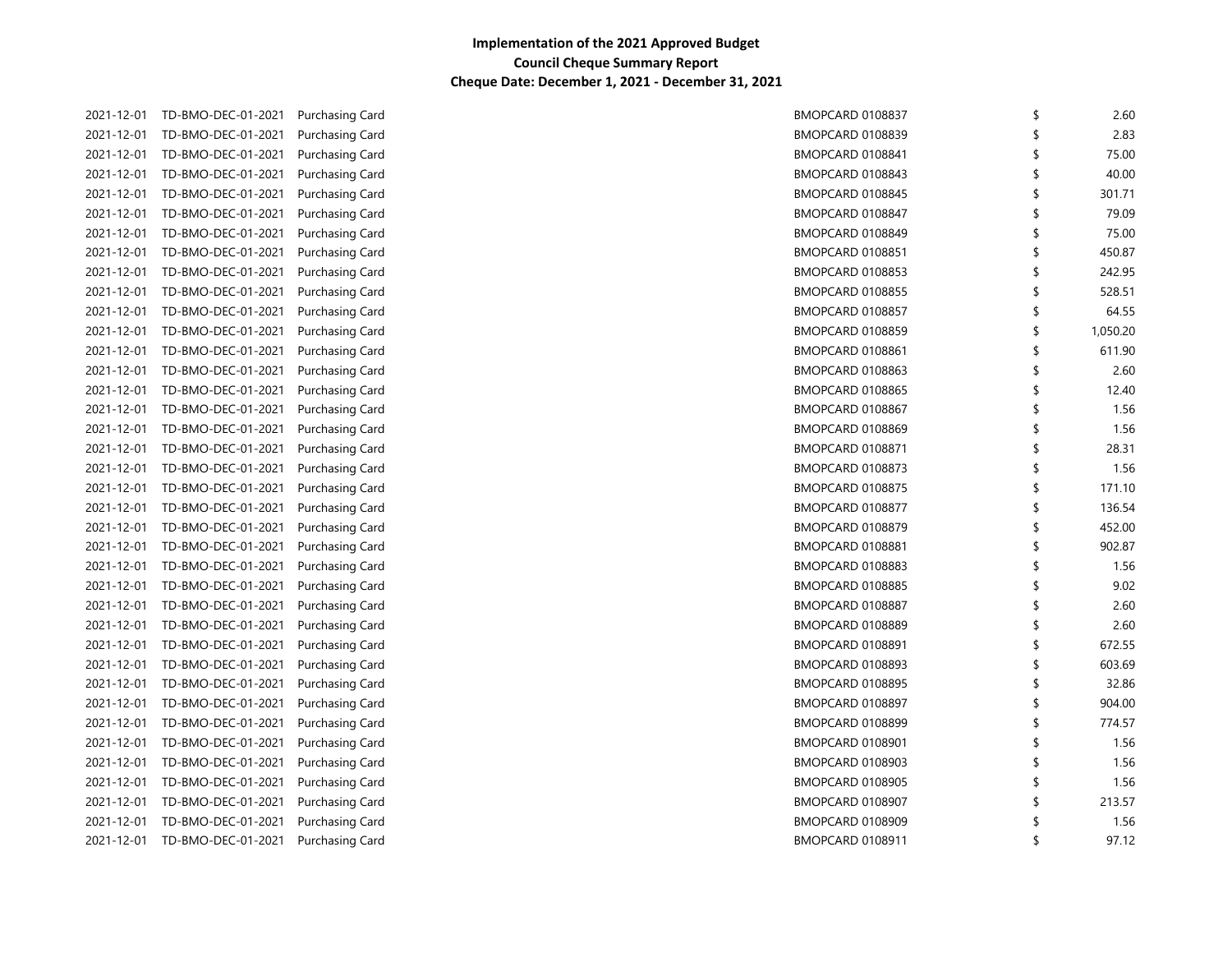|            | 2021-12-01 TD-BMO-DEC-01-2021 | Purchasing Card        | BMOPCARD 0108913        | \$<br>144.56 |
|------------|-------------------------------|------------------------|-------------------------|--------------|
|            | 2021-12-01 TD-BMO-DEC-01-2021 | Purchasing Card        | BMOPCARD 0108915        | \$<br>565.00 |
|            | 2021-12-01 TD-BMO-DEC-01-2021 | Purchasing Card        | BMOPCARD 0108917        | 1.56         |
|            | 2021-12-01 TD-BMO-DEC-01-2021 | Purchasing Card        | <b>BMOPCARD 0108919</b> | \$<br>2.60   |
|            | 2021-12-01 TD-BMO-DEC-01-2021 | Purchasing Card        | BMOPCARD 0108921        | \$<br>1.56   |
|            | 2021-12-01 TD-BMO-DEC-01-2021 | Purchasing Card        | BMOPCARD 0108923        | \$<br>2.60   |
|            | 2021-12-01 TD-BMO-DEC-01-2021 | Purchasing Card        | BMOPCARD 0108925        | \$<br>10.72  |
| 2021-12-01 | TD-BMO-DEC-01-2021            | <b>Purchasing Card</b> | BMOPCARD 0108927        | \$<br>111.87 |
| 2021-12-01 | TD-BMO-DEC-01-2021            | Purchasing Card        | BMOPCARD 0108929        | \$<br>28.00  |
| 2021-12-01 | TD-BMO-DEC-01-2021            | Purchasing Card        | BMOPCARD 0108931        | \$<br>129.17 |
| 2021-12-01 | TD-BMO-DEC-01-2021            | Purchasing Card        | BMOPCARD 0108933        | \$<br>536.75 |
|            | 2021-12-01 TD-BMO-DEC-01-2021 | Purchasing Card        | BMOPCARD 0108935        | \$<br>2.60   |
| 2021-12-01 | TD-BMO-DEC-01-2021            | Purchasing Card        | BMOPCARD 0108937        | \$<br>2.60   |
|            | 2021-12-01 TD-BMO-DEC-01-2021 | Purchasing Card        | BMOPCARD 0108939        | \$<br>38.58  |
|            | 2021-12-01 TD-BMO-DEC-01-2021 | Purchasing Card        | BMOPCARD 0108941        | \$<br>363.60 |
|            | 2021-12-01 TD-BMO-DEC-01-2021 | <b>Purchasing Card</b> | BMOPCARD 0108943        | \$<br>1.56   |
|            | 2021-12-01 TD-BMO-DEC-01-2021 | <b>Purchasing Card</b> | BMOPCARD 0108945        | \$<br>26.05  |
|            | 2021-12-01 TD-BMO-DEC-01-2021 | <b>Purchasing Card</b> | BMOPCARD 0108947        | \$<br>226.84 |
|            | 2021-12-01 TD-BMO-DEC-01-2021 | Purchasing Card        | BMOPCARD 0108949        | \$<br>52.70  |
|            | 2021-12-01 TD-BMO-DEC-01-2021 | Purchasing Card        | BMOPCARD 0108951        | \$<br>55.37  |
|            | 2021-12-01 TD-BMO-DEC-01-2021 | Purchasing Card        | BMOPCARD 0108953        | \$<br>1.56   |
|            | 2021-12-01 TD-BMO-DEC-01-2021 | Purchasing Card        | BMOPCARD 0108955        | \$<br>299.45 |
|            | 2021-12-01 TD-BMO-DEC-01-2021 | Purchasing Card        | BMOPCARD 0108957        | \$<br>484.77 |
|            | 2021-12-01 TD-BMO-DEC-01-2021 | <b>Purchasing Card</b> | BMOPCARD 0108959        | \$<br>2.60   |
|            | 2021-12-01 TD-BMO-DEC-01-2021 | <b>Purchasing Card</b> | BMOPCARD 0108961        | \$<br>45.15  |
|            | 2021-12-01 TD-BMO-DEC-01-2021 | Purchasing Card        | BMOPCARD 0108963        | \$<br>44.06  |
|            | 2021-12-01 TD-BMO-DEC-01-2021 | Purchasing Card        | BMOPCARD 0108965        | \$<br>272.58 |
|            | 2021-12-01 TD-BMO-DEC-01-2021 | <b>Purchasing Card</b> | BMOPCARD 0108967        | \$<br>19.99  |
|            | 2021-12-01 TD-BMO-DEC-01-2021 | Purchasing Card        | BMOPCARD 0108969        | \$<br>11.29  |
|            | 2021-12-01 TD-BMO-DEC-01-2021 | <b>Purchasing Card</b> | BMOPCARD 0108973        | \$<br>363.60 |
|            | 2021-12-01 TD-BMO-DEC-01-2021 | Purchasing Card        | BMOPCARD 0108975        | \$<br>9.46   |
|            | 2021-12-01 TD-BMO-DEC-01-2021 | <b>Purchasing Card</b> | BMOPCARD 0108979        | \$<br>15.81  |
|            | 2021-12-01 TD-BMO-DEC-01-2021 | <b>Purchasing Card</b> | BMOPCARD 0108981        | \$<br>29.13  |
|            | 2021-12-01 TD-BMO-DEC-01-2021 | Purchasing Card        | <b>BMOPCARD 0108985</b> | \$<br>303.97 |
|            | 2021-12-01 TD-BMO-DEC-01-2021 | Purchasing Card        | BMOPCARD 0108987        | \$<br>292.67 |
|            | 2021-12-01 TD-BMO-DEC-01-2021 | Purchasing Card        | BMOPCARD 0108989        | \$<br>16.93  |
|            | 2021-12-01 TD-BMO-DEC-01-2021 | Purchasing Card        | <b>BMOPCARD 0108991</b> | \$<br>176.78 |
|            | 2021-12-01 TD-BMO-DEC-01-2021 | Purchasing Card        | BMOPCARD 0108993        | \$<br>352.16 |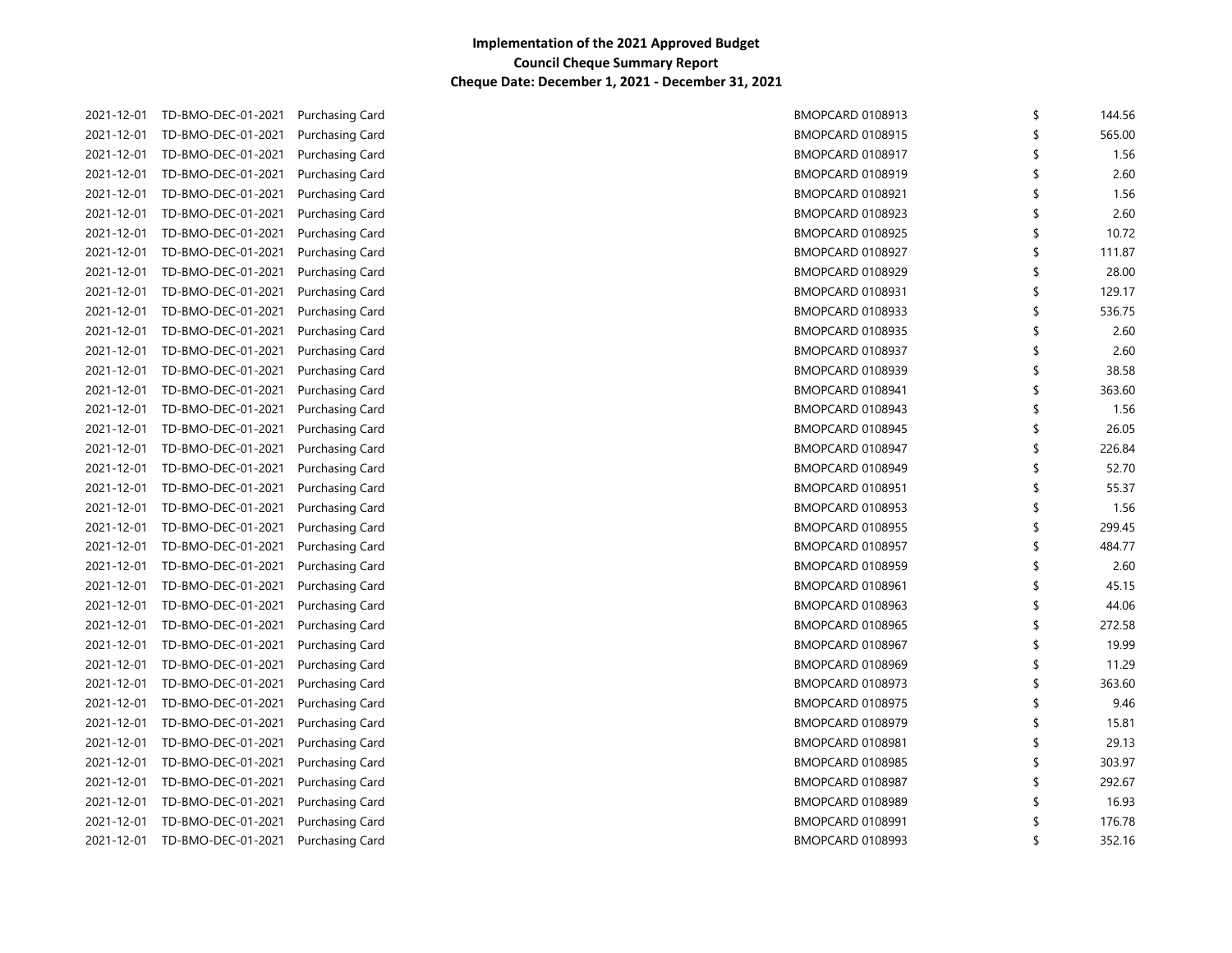|            | 2021-12-01 TD-BMO-DEC-01-2021 Purchasing Card       |                             | BMOPCARD 0108995        | \$<br>40.00     |
|------------|-----------------------------------------------------|-----------------------------|-------------------------|-----------------|
|            | 2021-12-01 TD-BMO-DEC-01-2021 Purchasing Card       |                             | BMOPCARD 0108997        | \$<br>536.75    |
|            | 2021-12-01 TD-BMO-DEC-01-2021                       | Purchasing Card             | BMOPCARD 0108999        | \$<br>65.51     |
|            | 2021-12-01 TD-BMO-DEC-01-2021                       | Purchasing Card             | <b>BMOPCARD 0109001</b> | \$<br>2.60      |
|            | 2021-12-01 TD-BMO-DEC-01-2021                       | Purchasing Card             | BMOPCARD 0109003        | \$<br>66.75     |
|            | 2021-12-01 TD-BMO-DEC-01-2021                       | Purchasing Card             | BMOPCARD 0109005        | 34.77           |
|            | 2021-12-01 TD-BMO-DEC-01-2021                       | Purchasing Card             | BMOPCARD 0109007        | 12.87           |
| 2021-12-01 | TD-BMO-DEC-01-2021                                  | Purchasing Card             | BMOPCARD 0109009        | 2.60            |
| 2021-12-01 | TD-BMO-DEC-01-2021                                  | Purchasing Card             | BMOPCARD 0109011        | 1.56            |
| 2021-12-01 | TD-BMO-DEC-01-2021                                  | Purchasing Card             | BMOPCARD 0109013        | \$<br>41.26     |
|            | 2021-12-01 TD-BMO-DEC-01-2021                       | Purchasing Card             | BMOPCARD 0109015        | \$<br>452.00    |
|            | 2021-12-01 TD-BMO-DEC-01-2021                       | Purchasing Card             | BMOPCARD 0109017        | \$<br>135.96    |
| 2021-12-01 | TD-BMO-DEC-01-2021                                  | Purchasing Card             | BMOPCARD 0109019        | \$<br>12.42     |
|            | 2021-12-01 TD-BMO-DEC-01-2021                       | Purchasing Card             | BMOPCARD 0109021        | \$<br>316.38    |
|            | 2021-12-01 TD-BMO-DEC-01-2021                       | Purchasing Card             | BMOPCARD 0109023        | \$<br>174.01    |
|            | 2021-12-01 TD-BMO-DEC-01-2021                       | Purchasing Card             | BMOPCARD 0109025        | \$<br>925.47    |
|            | 2021-12-01 TD-BMO-DEC-01-2021                       | Purchasing Card             | BMOPCARD 0109027        | \$<br>168.37    |
| 2021-12-01 | TD-BMO-DEC-01-2021                                  | <b>Purchasing Card</b>      | BMOPCARD 0109029        | \$<br>149.34    |
|            | 2021-12-01 TD-BMO-DEC-01-2021                       | Purchasing Card             | BMOPCARD 0109031        | \$<br>92.61     |
| 2021-12-01 | TD-BMO-DEC-01-2021                                  | Purchasing Card             | BMOPCARD 0109033        | \$<br>13.00     |
| 2021-12-10 | TD-EFT-12/13/21-1                                   | RECEIVER GENERAL FOR CANADA | 2112 CO                 | \$<br>9,460.64  |
| 2021-12-10 | TD-EFT-12/13/21-2                                   | DIRECTOR, FAMILY            | 2125 HO                 | \$<br>128.00    |
| 2021-12-10 | TD-EFT-12/13/21-3                                   | RECEIVER GENERAL FOR CANADA | 2125 HO                 | \$<br>55,674.81 |
| 2021-12-10 | TD-EFT-12/13/21-4                                   | RECEIVER GENERAL FOR CANADA | 2125 HO                 | \$<br>21,181.65 |
| 2021-12-10 | TD-EFT-12/13/21-5                                   | RECEIVER GENERAL FOR CANADA | 2125 HO                 | \$<br>8,808.93  |
| 2021-12-10 | TD-EFT-12/13/21-6                                   | RECEIVER GENERAL FOR CANADA | 2125 SA                 | \$<br>87,393.89 |
| 2021-12-10 | TD-EFT-12/13/21-7                                   | RECEIVER GENERAL FOR CANADA | 2125 SA                 | \$<br>3,799.76  |
| 2021-12-24 | TD-EFT-12/24/2021-1                                 | RECEIVER GENERAL FOR CANADA | 2113 CO                 | \$<br>14.29     |
| 2021-12-24 | TD-EFT-12/24/2021-2                                 | RECEIVER GENERAL FOR CANADA | 2112 FIR                | \$<br>19,707.96 |
| 2021-12-24 | TD-EFT-12/24/2021-3                                 | RECEIVER GENERAL FOR CANADA | 2126 SA                 | \$<br>84,612.17 |
| 2021-12-24 | TD-EFT-12/24/2021-4                                 | RECEIVER GENERAL FOR CANADA | 2126 SA                 | \$<br>3,799.76  |
| 2021-12-24 | TD-EFT-12/24/2021-5                                 | DIRECTOR, FAMILY            | 2126 HO                 | \$<br>128.00    |
| 2021-12-24 | TD-EFT-12/24/2021-6                                 | RECEIVER GENERAL FOR CANADA | 2126 HO                 | \$<br>55,507.87 |
| 2021-12-24 | TD-EFT-12/24/2021-7                                 | RECEIVER GENERAL FOR CANADA | 2126 HO                 | \$<br>20,439.88 |
| 2021-12-24 | TD-EFT-12/24/2021-8                                 | RECEIVER GENERAL FOR CANADA | 2126 HO                 | \$<br>8,741.25  |
|            | 2021-12-10 TD-EFT-12/24/21-MN-1 MINISTER OF FINANCE |                             | 2112 CO                 | 593.70          |
|            | 2021-12-10 TD-EFT-12/24/21-MN-2 MINISTER OF FINANCE |                             | 2125 HO                 | 7,155.19        |
|            | 2021-12-10 TD-EFT-12/24/21-MN-3 MINISTER OF FINANCE |                             | 2125 SA                 | \$<br>7,505.19  |